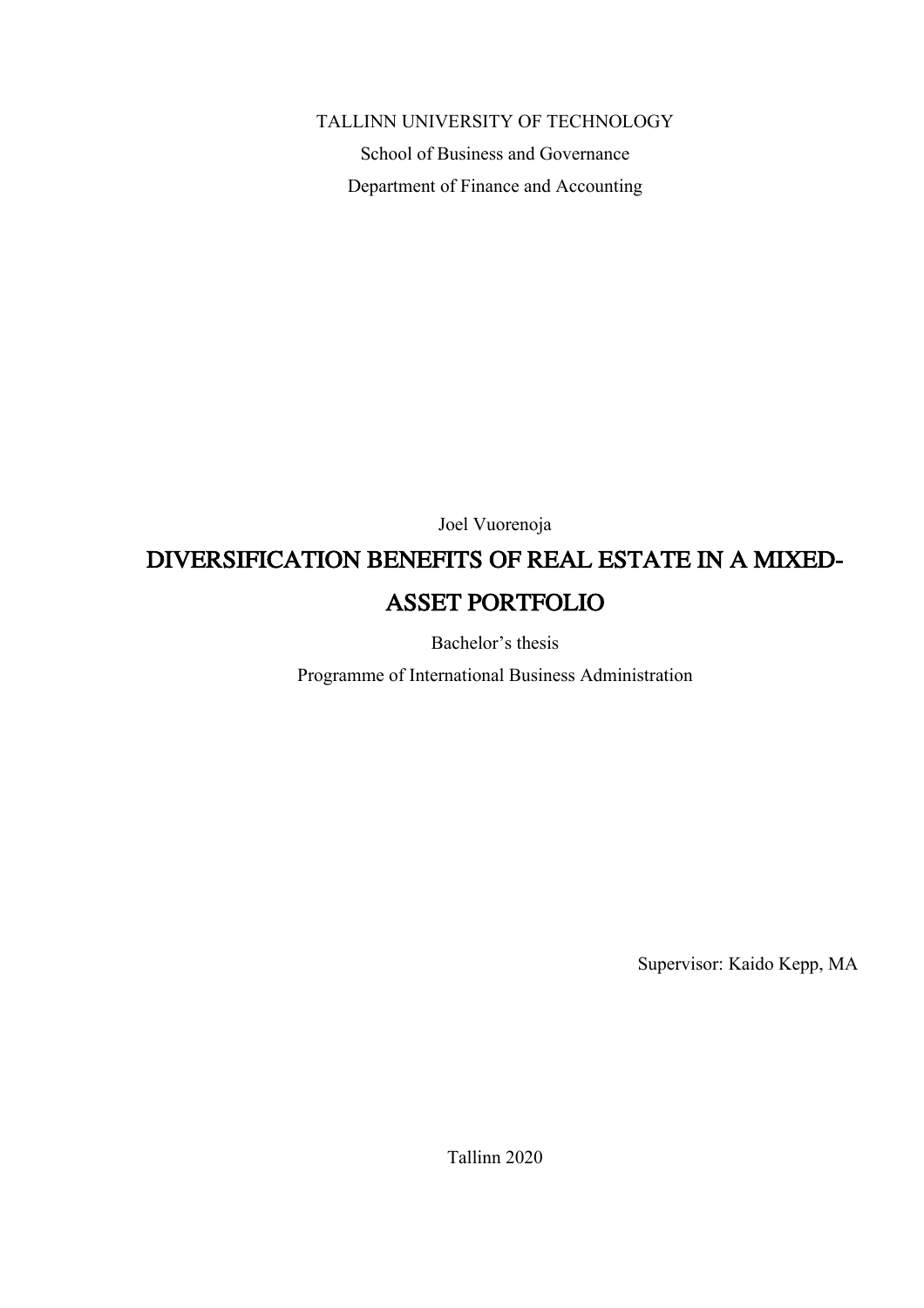I hereby declare that I have compiled the thesis/paper (choose one) independently and all works, important standpoints and data by other authors have been properly referenced and the same paper has not been previously presented for grading. The document length is 9052 words from the introduction to the end of conclusion.

Joel Vuorenoja ……………………………

 (signature, date) Student code: 172583TVTB Student e-mail address: joel.vuorenoja@hotmail.com

Supervisor: Kaido Kepp, MA The paper conforms to requirements in force

……………………………………………

(signature, date)

Chairman of the Defence Committee: / to be added only in graduation thesis / Permitted to the defence

……………………………………………

(name, signature, date)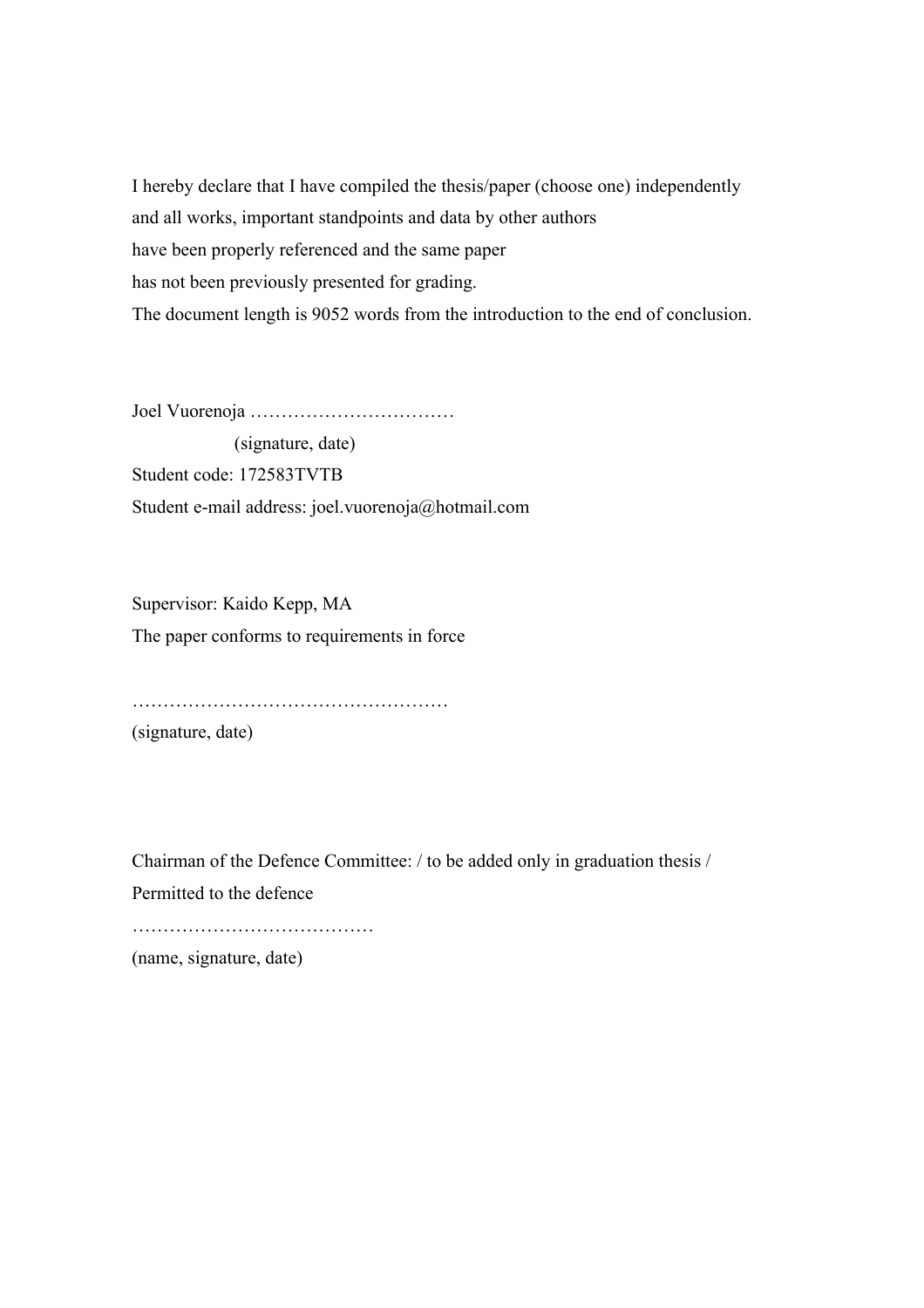# **TABLE OF CONTENTS**

| Appendix 1. Efficient frontier data sets including Sharpe ratio for portfolio37 |
|---------------------------------------------------------------------------------|
|                                                                                 |
|                                                                                 |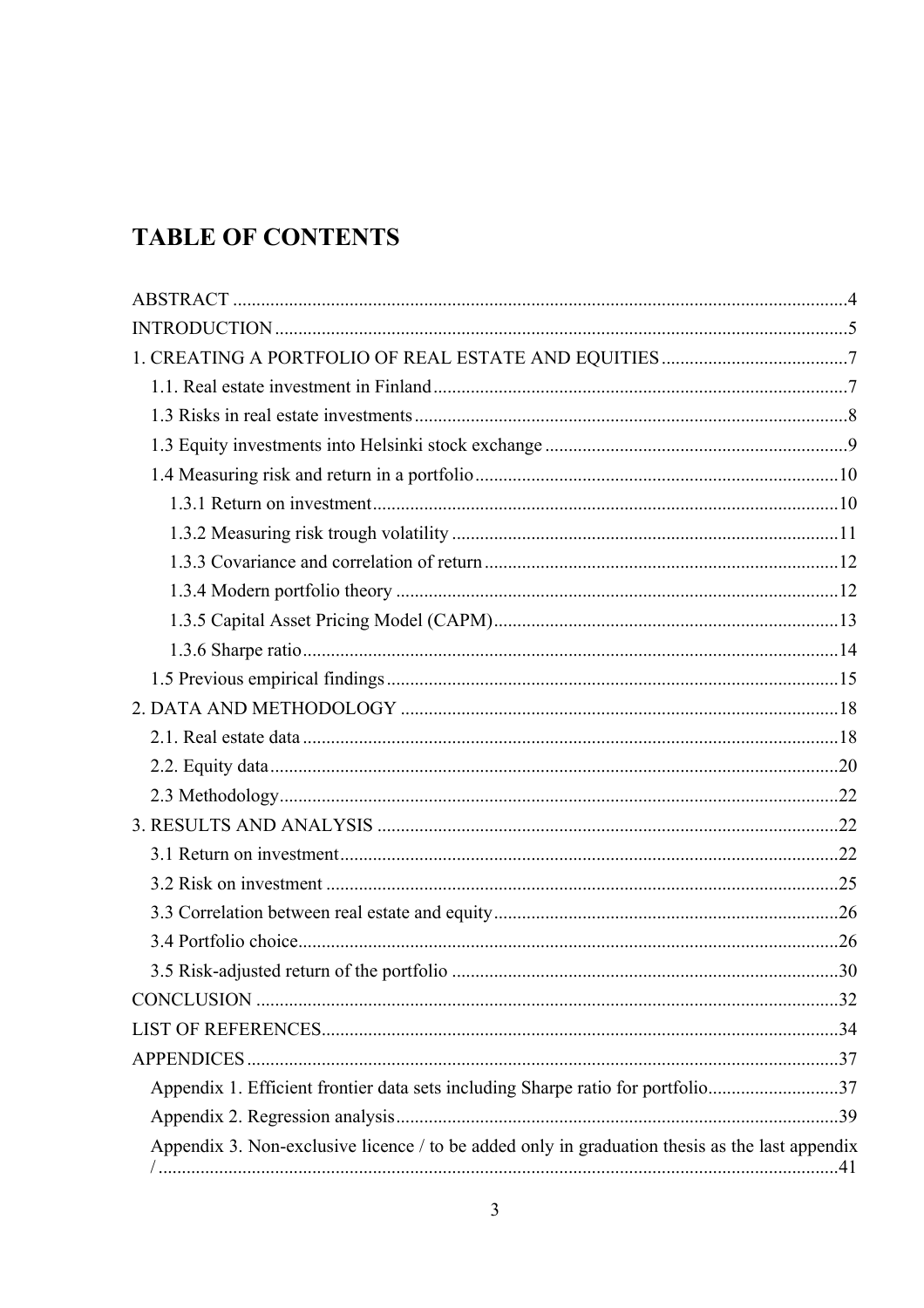## **ABSTRACT**

This thesis studies the performance and development of direct real estate investments compared with the stock market. More specifically, buy-to-rent investment of 1 room apartments in the five major cities in Finland with the OMX Helsinki 25 index. The results are based on data within a 10 year timeframe from 2010 - 2019. Both asset classes are examined individually and as a part of a mixed-asset portolfio. The main objective for this thesis is to find if real estate is an effective diversification method for a mixed-asset portfolio consisting of real estate and equity. The study is conducted by calculating and analysing the return, risk, correlation, portfolio choice and riskadjusted return.

The results found in this thesis show that there are major differences between real estate and stock market investments. Real estate investments are noticeably less volatile, whereas higher return can be found from stock market investments. The correlation between real estate investment were very low, and negative for Helsinki, Turku and Jyväskylä, indicating for beneficia diversification. Five portfolios consisting of OMXH25 and real estate from each city were compiled to find the optimal portfolio allocation and risk-adjusted return. With equal portfolio allocation average return and standard deviation is at a level of approximately 10 percent. The best performing city according to efficient frontiers was Jyväskylä with a return of 11,2 percent and standard deviation of 12,1 percent. The risk adjusted return was computed by the Sharpe ratio, and the results indicates Jyväskylä as the most effective diversification instrument with Sharpe ratio of 0,86.

Keywords: Real estate, diversification, mixed-asset portfolio, stock market, OMXH25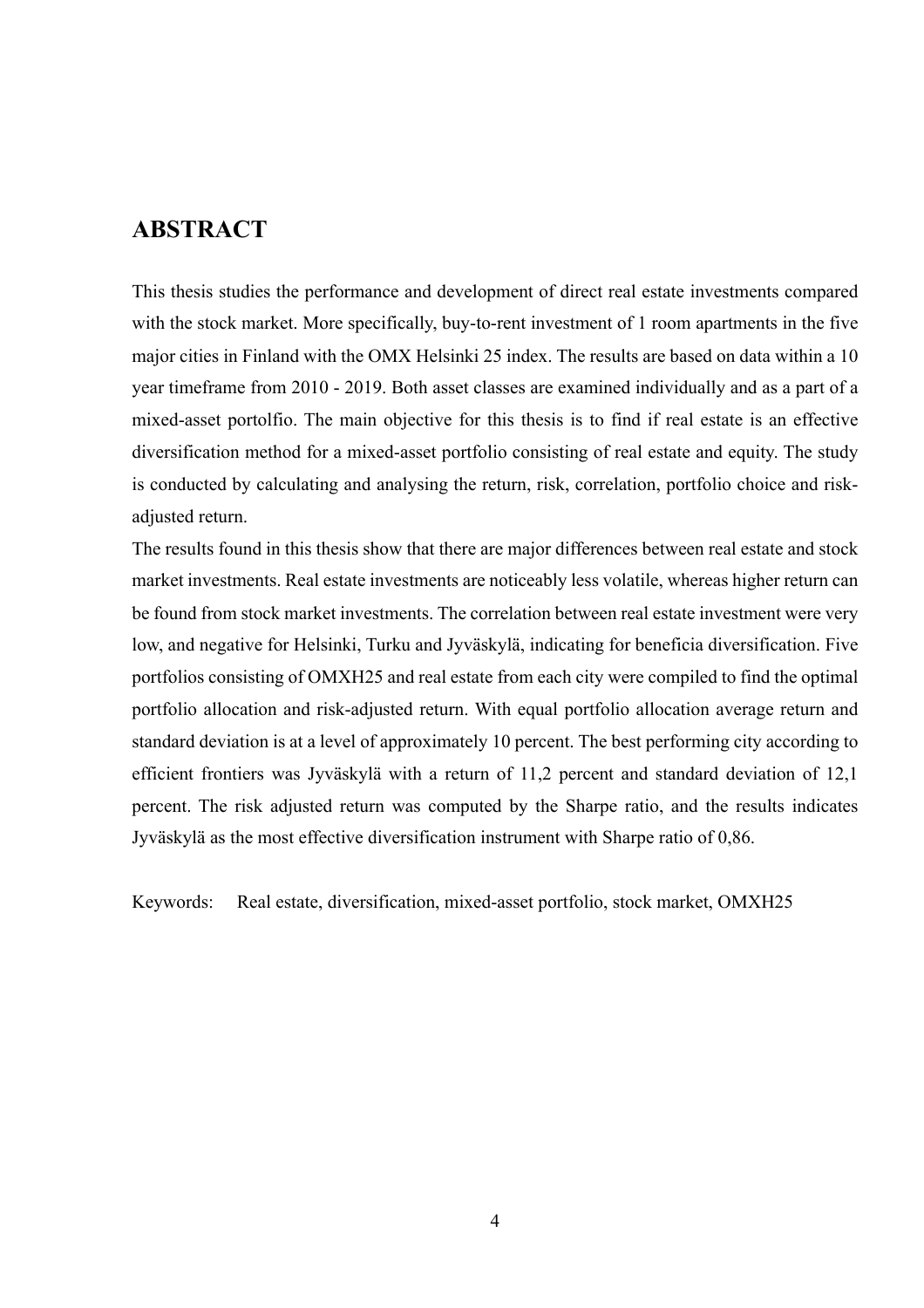# **INTRODUCTION**

Private persons in today's society in Finland have a broad selection of opportunities to gain passive income through investments. They are provided with investment funds and bonds with different risk classes via their own banks, and such an investment method is the most common among Finnish private persons to gain stable passive income (Suomen Pankki 2020). Despite the fact that transaction accounts are still a popular way to save excess cash on, investments are having a larger part of Finnish households' investments (Suomen Pankki 2020). Investing in different asset classes, such as real estate investment has been growing, and therefore more investors consider real estate investments as a source for stable passive income and a portfolio diversifier. According to a survey made by Taloussanomat in 2019 consisting of a sample of almost 6500 Finnish private investors, real estate investments were the third most popular investment vehicle. Funds were the most popular, and stocks the second most popular (Olkkonen, Taloussanomat 2019).

The main aim for this thesis is to investigate the diversification benefits and risk-adjusted return of real estate investments in a mixed-asset portfolio consisting of stocks and real estate. By effective diversification benefits, a mixed-asset portfolio will contain of assets with a covariance as small as possible to decrease the risk without compromising the expected return. The aim is therefore to investigate whether it is possible to get noticeable diversification benefits by investing in real estate.

The research problem is based on one main problem, from which two sub problems have been presented to get an extensive view on the subject.

Research problem:

- Does real estate investments in Finland provide diversification benefits in a mixed-asset portfolio consisting of real estate and equity?
	- o Which city performs best as a portfolio diversifier and provides best risk-adjusted return?
	- o Is there significant correlation found between real estate investments and OMXH25 index?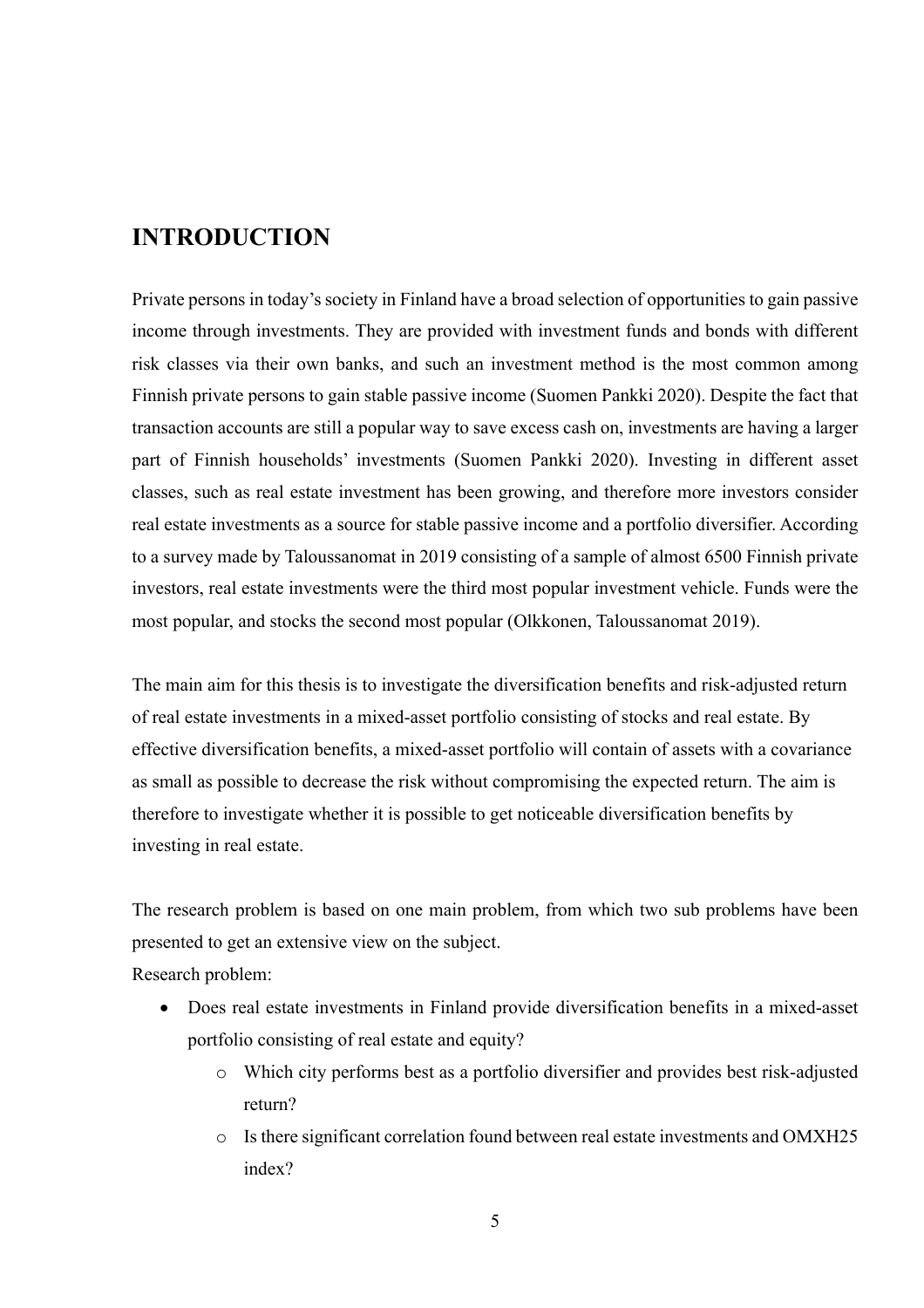This thesis will investigate investments from a Finnish private person's point of view. Real estate investments in this thesis are existing 1 room apartments, and all other forms of real estate are excluded, since they are not adequate for this research. The research area is distributed to the five biggest cities in Finland; Helsinki, Tampere, Turku, Oulu and Jyväskylä. This will get an extensive overview of the Finnish real estate market. For the intangible asset, the OMX Helsinki 25 index will be investigated. OMX Helsinki 25 is the Helsinki Stock Exchange leading share index. The index consists of the 25 most actively traded stocks on the Helsinki Stock Exchange. The OMX25 index will give an overview of a well distributed stock portfolio in the Finnish market.

This thesis is compiled based on quantitative data collection within a 10-year timeframe from 2010 to 2019. The limitation for this thesis can be stated as the relatively short timeframe and individual risk concerning real estate investments. It is due to limitation of data for the Finnish real estate market needed for compiling rental data end return. It will still give a credible overview of the topic.

This thesis consists of three different chapters. The first chapter will present an overview of creating a portfolio of real estate and equity. Both asset classes and measurement methods are presented, which then is followed by a literature overview of previous research. The second topic will present the characteristics of the research data for real estate investments and OMXH25. It presents also the methodology used for compiling an analysis on return, risk, correlation, portfolio efficiency and risk-adjusted return. The data has been used for evaluating the development of both asset classes individually. The third chapter consists of a in depth analysis of the empirical results gathered by using methods presented in previous chapters.

The studies presented in this thesis provides useful infromation especially for Finnish private investors interested in real estate investment. In addition, the studies seek advantages and possibilities of real estate investment compared with other investment instruments. Therefore, the general interest in real estate investment may grow and new ideas concerning portfolio allocation may be found.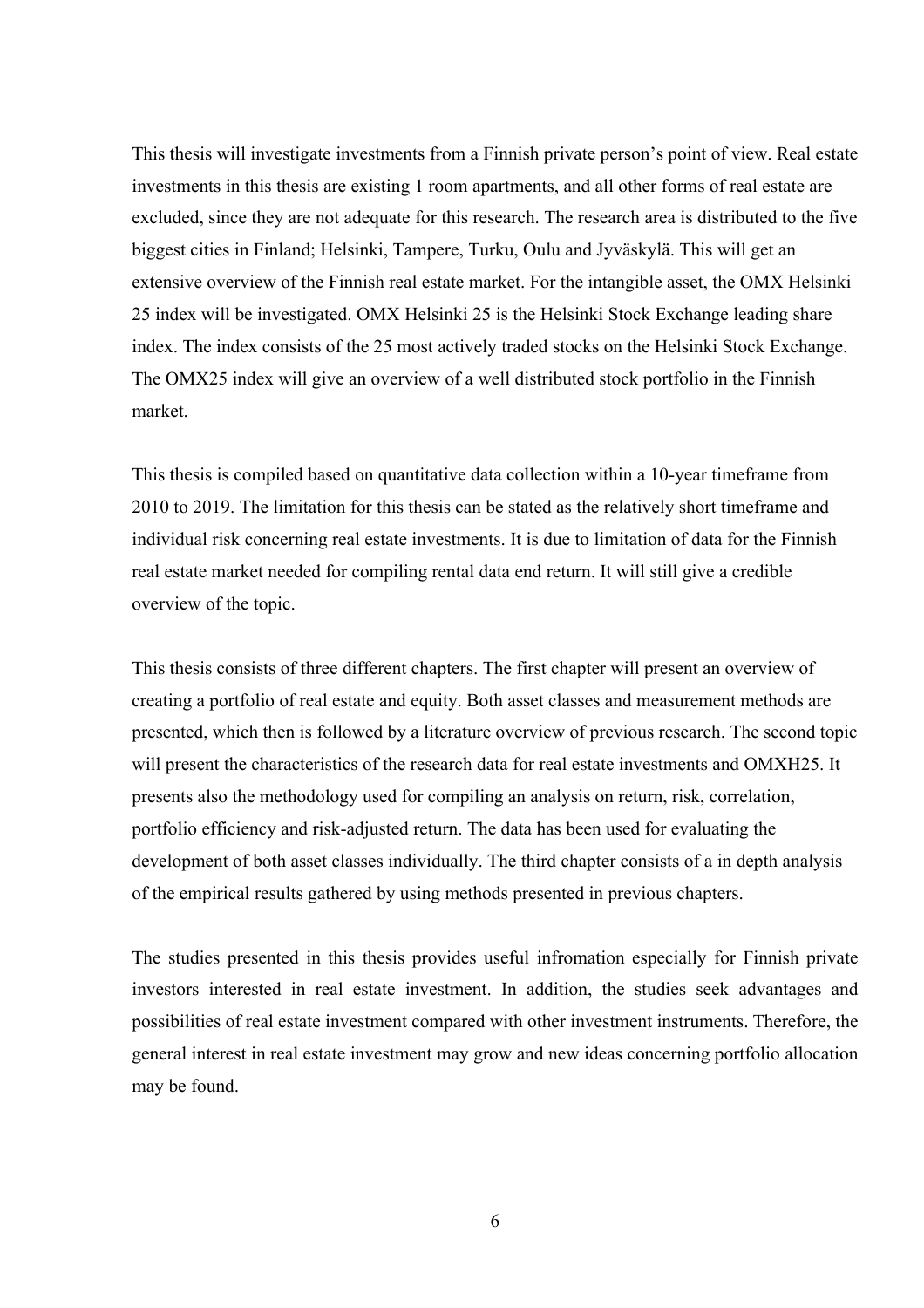# **1. CREATING A PORTFOLIO OF REAL ESTATE AND EQUITIES**

This chapter will cover the theoretical background for both real estate investment in Finland and Helsinki Stock Exchange's OMXH25 index. The theoretical background of both asset classes is followed by an overview of measuring risk and return in a portfolio. This chaper will be conluded by a literature review of previous empirical findings.

#### **1.1. Real estate investment in Finland**

Owning a property in Finland in juridical terms means owning the land and the buildings on it (KTI 2019). This is the main form of direct property ownership. Another possible form of ownership is to own the building and have a long-terms lease agreement of the land with the landowner, typically the municipality (KTI 2019). Property ownership is organised trough a limited company founded for owning the property. The legal owner of the real estate is the company, which then has one or several shareholders connected to a specific apartment or amount of space in the property. This type of ownership is conducted through mutual real estate companies (MREC) and is commonly used for residential and commercial properties.

In properties designed for residential use the ownership is conducted through shares of the real estate company owning the real estate. One share or a combination of shares is typically equivalent for one apartment. This thesis will focus on the housing sector and apartment buildings designed for residential use.

Real estate investment is typically executed by purchasing an apartment, in other words becoming a shareholder in a housing company and renting the apartment as a long-term investment and gain passive income through rental cash flow. The rental agreement is made between the owner (later referred as landlord) and tenant, and the rent goes directly to the landlord. Real estate investment can also be conducted by only seeking for capital appreciation of an apartment. This method is executed by purchasing an apartment, usually for own use with a price lower than the expected market value, and later selling it with profit when the market value has increased. This form of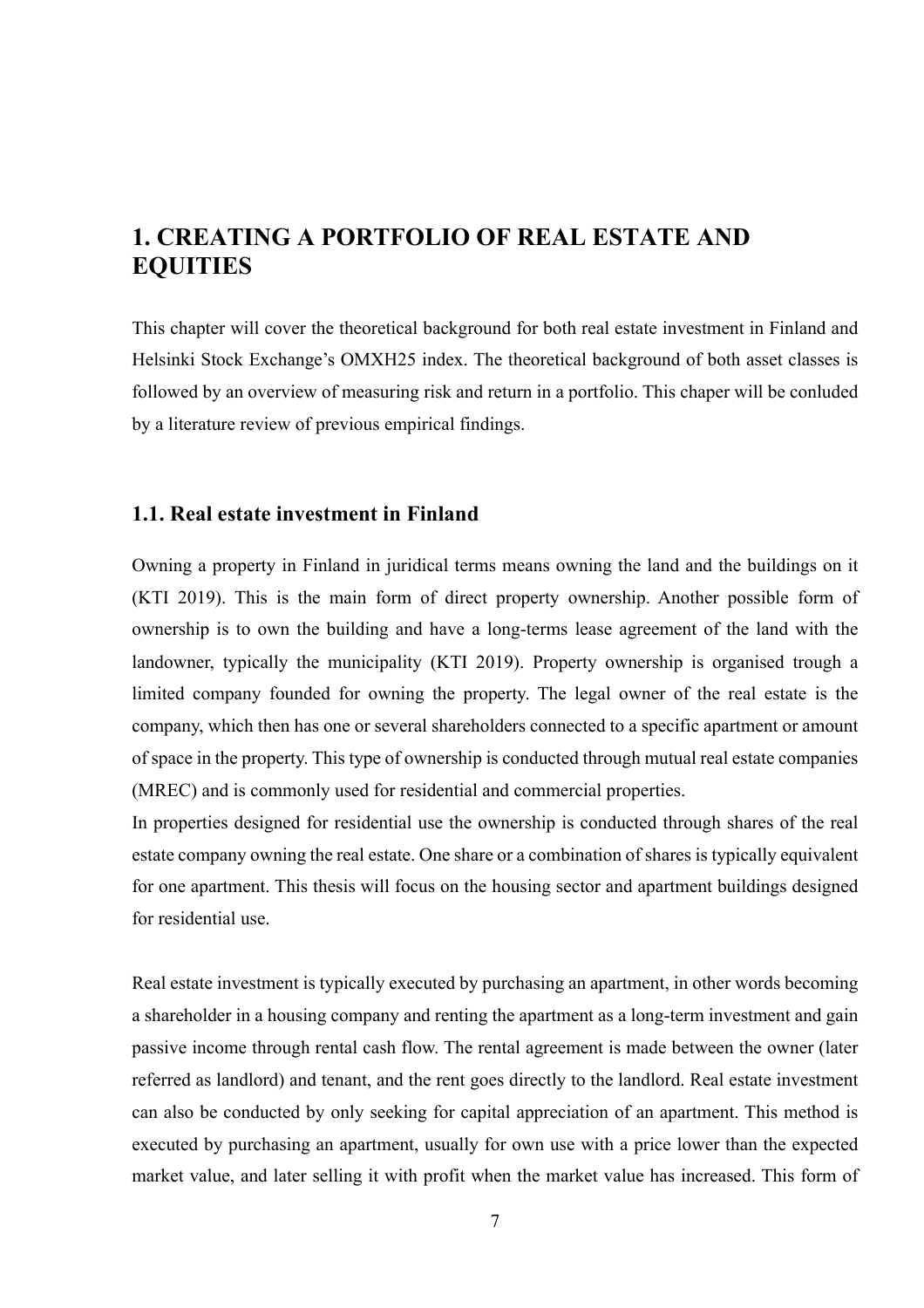investment will not be taken into concern in this thesis, since buying for rental purposes is the most common method and will generate predictable and steady long-term cash flow, and the market value of the apartments purchased for rental use will follow the current situation and in the ideal situation be a more valuable asset by time (Orava & Turunen, 2016; 17). Real estate investment is a form of investment that requires more starting capital than other forms of investment and is not as liquid as other investments. Therefore, it is considered as an expensive form of investment, but in reality, apartments purchased for rental purposes can be used as collateral for bank loans. Banks are much more generous to grant a mortgage for investment apartments because of the low risk level, predictable cash flow and value of the apartment (Orava & Turunen, 2016; 44). The chairman of the board of the Finnish Landlord Association stated that if one is able to save money for a car, then one is able to save for an investment apartment as well (Orava & Turunen, 2016; 21). Apartment prices in existing properties in major cities have been increasing steadily due to increase in population and centralization of employment. This phenomenon is expected to continue and increase in the future (PTT 2020). Therefore, real estate investment in such cities have become attractive for private persons because the asset will hold its value and people are demanding compact apartments near necessary services.

### **1.3 Risks in real estate investments**

Real estate investment includes risks, as every other form of investment. There are risks which are more dependant on the decisions made by the investor and then there are unexpected risks, which cannot be minimized . The most recognized risk affecting return and operations within real estate investment according to Orava & Turunen are:

- Price risk the general price level of housing decreases
- Interest risk Significant increase in interest rates
- Empty months Investor is unable to find a tenant to the apartment
- Bad tenant A bad tenant who does not pay the rent or destroy the apartment
- Rent price  $level A$  decrease in the rent price  $level$
- Maintenance fee The housing company's costs increse
- Renavation The housing company is affected by a long and expensive renovation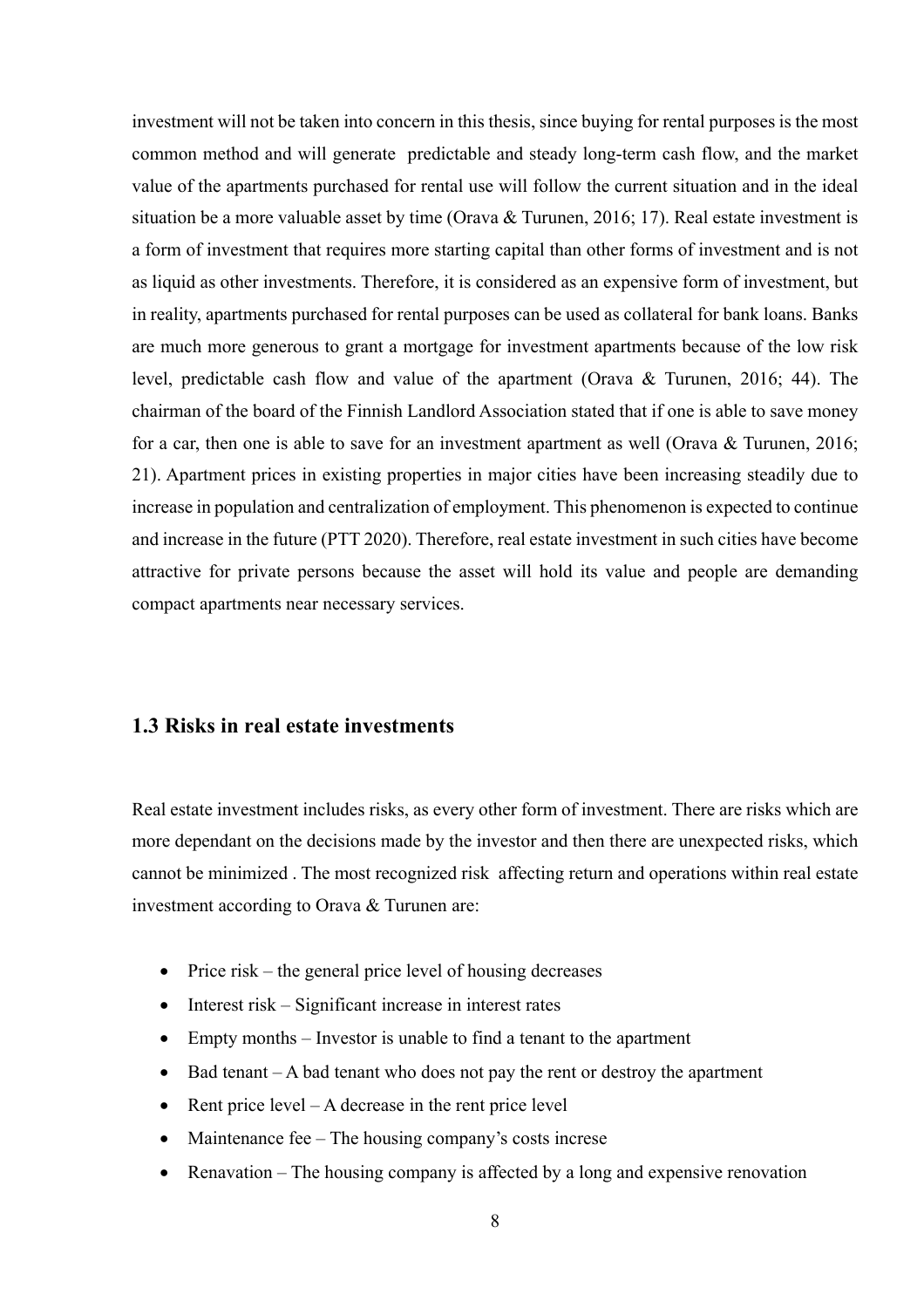- Political risk an increse in taxation, changes in financial aid, geopolitical decisions regarding educational institutions
- Natural phenomenon Damage caused by a storm or flood

The majority of the risk mentioned above can be taken into consideration and minimized by choosing the investment object with great judgement and research. By focusing on investments in major cities and and to apartments with no major renovations scheduled for the future is a solid method to avoid unexpected decrease in return. Unexpected risks, such as political and natural are difficult to predict. Political decisions being made and coming into effect in 10 years might effect real estate investors negatively, but it is impossible to predict (Orava & Turunen 2016; 259). Natural disasters can destory property by fallen trees or floods, but since they are very rare and unpredictable there is no noticeable effect on returns in real estate investment in Finland (Orava & Turunen 2016; 259).

The risks mentioned above are possible risks affecting on return on investments. Due to the nature of the risks they are difficult to take into consiseration by calaculations when comparing with equity. Financial buffers are commonly used within real estate investors. A financial buffer can be defined as a insurance for unexpected costs, such as empty months and renovations. Financial buffers usually cover the rent for 2-3 months and is held on savings accounts or in low risk funds. Real esatate is a much less liquid asset than stocks, due to the fact that selling an apartment can be a long process. In real estate investment selling of an apartent comes into part usually when the investor is in financial trouble or the apartment does not generate steady cash flow due to location or bad condition. For a long-term investor the latter reason is more common, since the rental income will not decrese depending on the market value of the apartment (Orava & Turunen 2016; 247).

#### **1.3 Equity investments into Helsinki stock exchange**

Investments made for long-term purposes is a very common method for ensuring one's wealth in the future. Therefore, investments in stocks and more specifically in equity funds are profitable to gain passive income with a controlled risk. Equity fund is a mutual fund that invest principally in stocks. It can be actively or passively managed (Chen 2019). Passively managed funds are also known as index funds. Index fund is a mutual fund with a portfolio constructed to match or track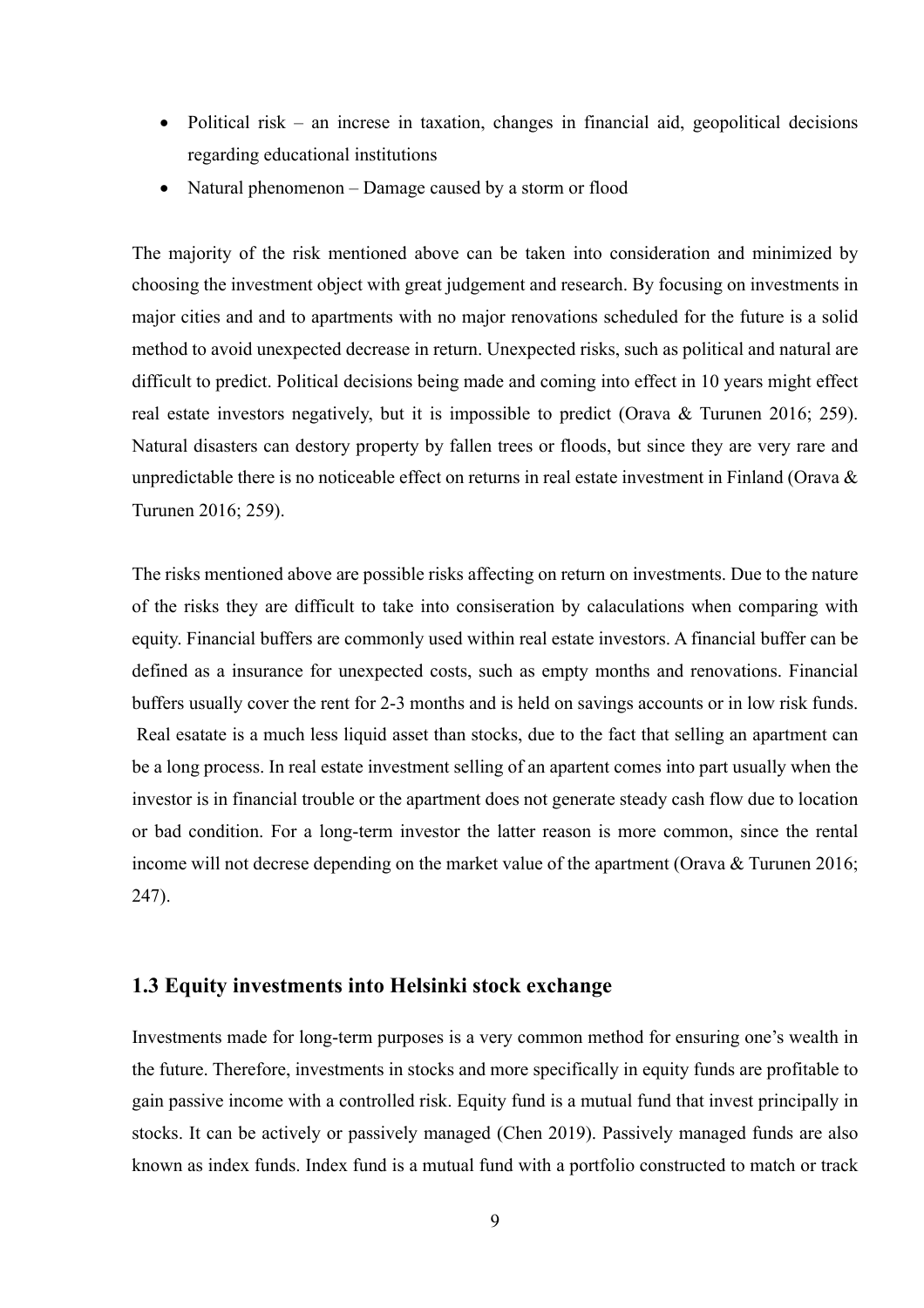the components of a financial market index (Chen 2020). Since an index is a hypothetical portfolio they cannot be invested in directly. Therefore, there are plenty of investment vehicles providing funds tracking a certain index by holding the same securities at the same weight (FTSE Russell 2020). Helsinki Stock Exchange has been chosen for the second asset class in this thesis, because the profitability comparison is based completely on the Finnish market.

A stock market index is an indicator of statistical measure on the stock market representing a particular segment of it. A stock market index is a hypothetical portfolio of a combination of stocks to create one aggregate value that is used to help investors and economists to monitor market performance, movements and trends (Chen 2020).

This thesis will take into concern Helsinki Stock Exchanges leading share index, OMX Helsinki 25, later referred as OMXH25. The index consists of the 25 most actively traded shares on the Helsinki Stock Exchange. The limited number of components guarantees that all stocks in the index obtain excellent liquidity and is therefore suitable as underlying for derivatives products. OMXH25 is used as benchmark index for management diversified Finnish stock portfolios (Nasdaq, OMXH25). OMXH25 is a capitalization weighted stock price index. The maximum weight of one company is limited to 10 percent, and the composition of the index balance is revised semi-annually. A capitalization weighted stock index uses the total market value of a company's outstanding shares and is calculated by multiplying the outstanding shares by the current price of one share.

#### **1.4 Measuring risk and return in a portfolio**

#### **1.3.1 Return on investment**

Real estate can be classified as an investment asset, such as a share. Therefore, the rental return can be calculated and used in further studies. According to Orava & Turunen the annual rental return on real estate investment can be calculated with the following formula:

$$
\frac{(Rent - Maintenance fee) * 12}{Free of debt price + Renovation expenses + Transfer tax}
$$
\n(1.1)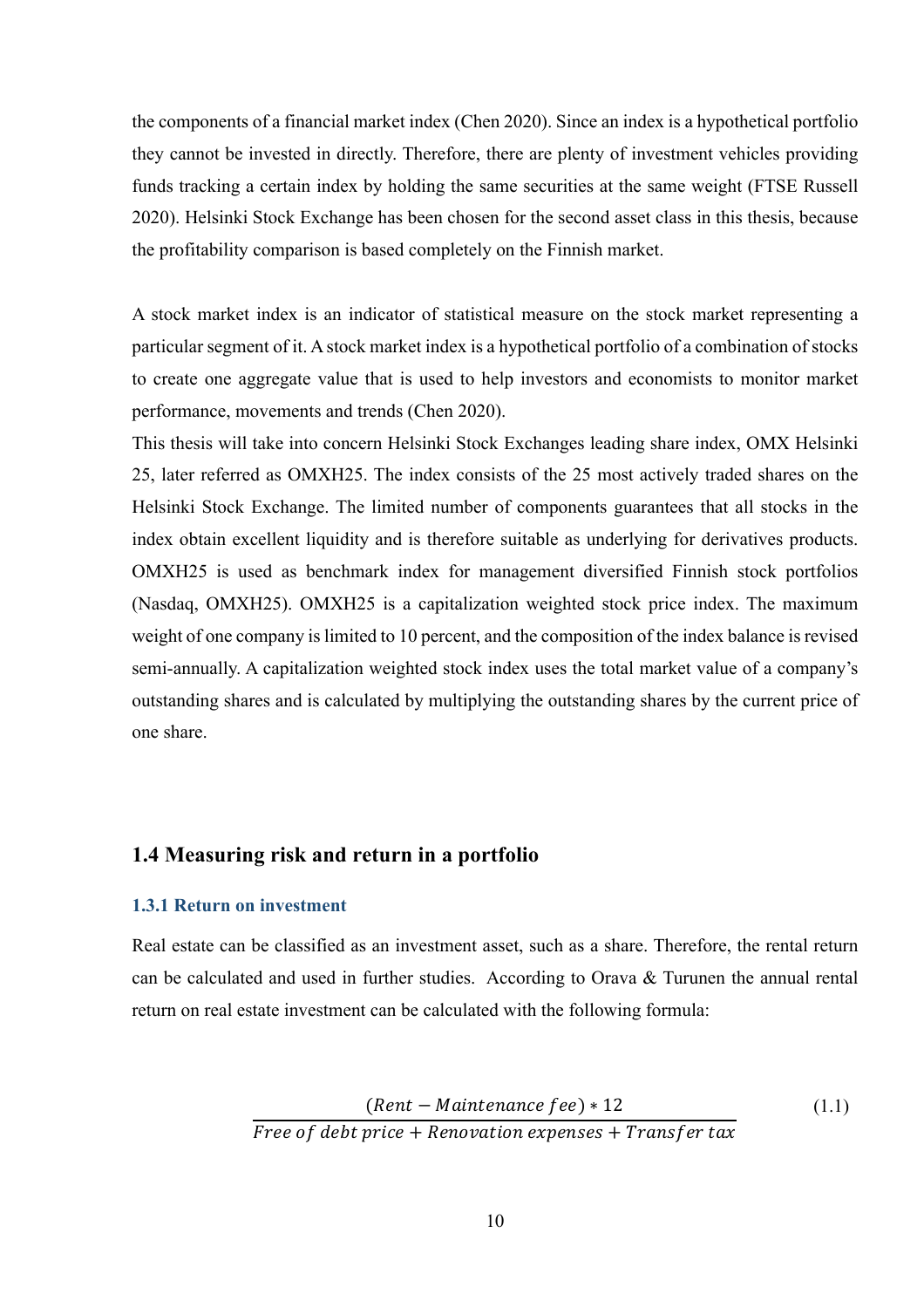This thesis does not take renovation expenses into concern, because each apartment and apartment house company have individual renovation needs and schemes. Therefore, the rental return might be overvalued, but in case of no renovation needs it is accurate. Transfer tax is 2 percent.

Return on investment concerning OMXH25 is calculated with the following formula:

$$
Return = \frac{Ending value - Starting value}{Starting value} \times 100
$$
\n(1.2)

Ending value is the value of OMXH25 at the current year and starting value is the value from the same date past year.

#### **1.3.2 Measuring risk trough volatility**

The risk of an investment can be measured via its standard deviation, in other words its volatility. The standard deviation is a statistical measure in finance that, when applied to the annual rate of return of an investment, gives insight on the historical volatility of an investment. The greater the standard deviation, the greater the variance between price and the mean, which shows a larger price range (Hargrave 2020). Higher volatility indicates for a riskier investment, that is, uncertainty of investment due to fluctuation of return. The standard deviation can be calculated with the following formula:

$$
STD = \sqrt{\frac{\sum_{t=1}^{n} (R_t - \bar{R})^2 2}{n - 1}}
$$
\n(1.3)

Where:  $R_t$  = the return for period *t*,  $\overline{R}$  = mean value of return for the whole period and  $n$  = number of periods.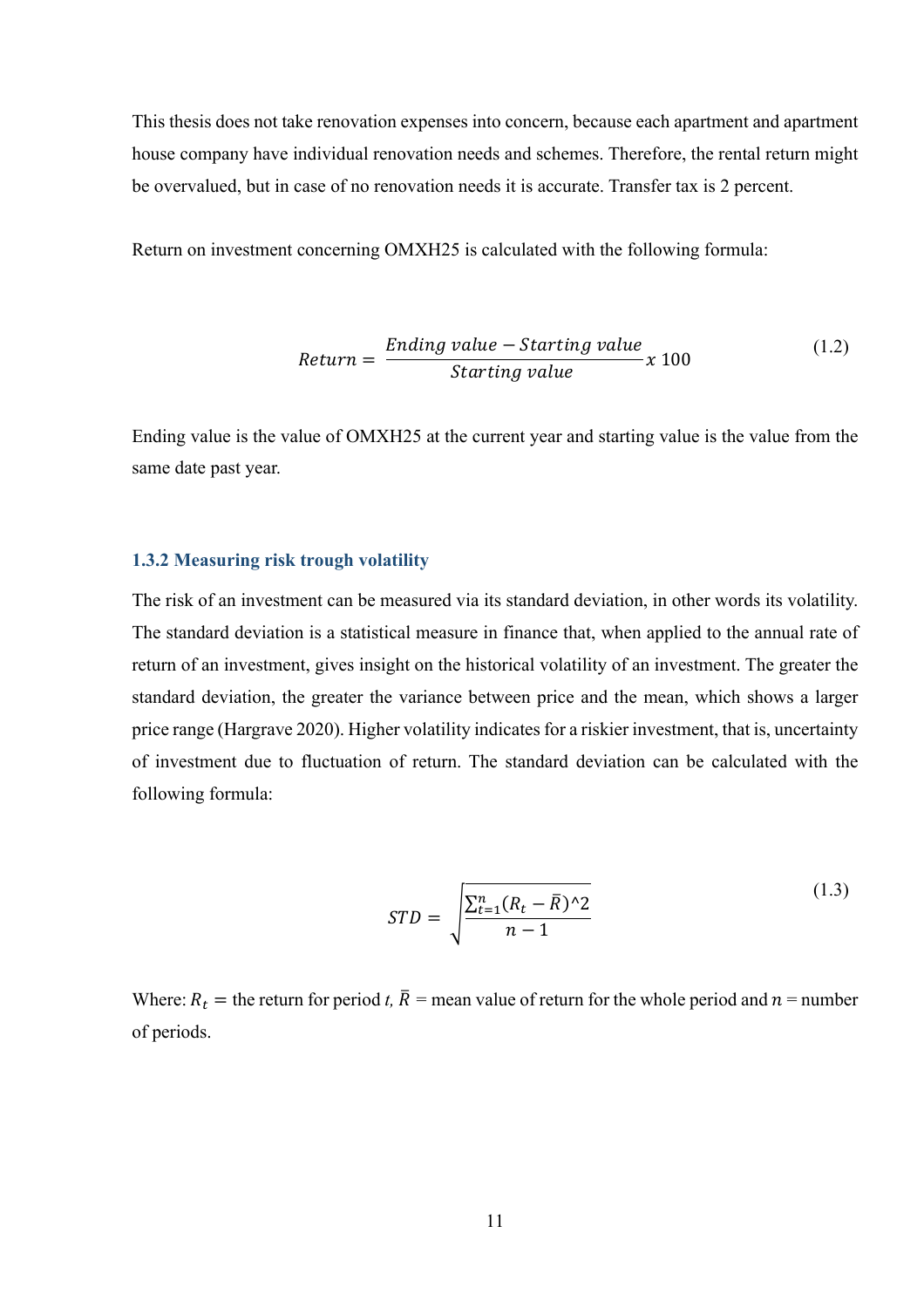#### **1.3.3 Covariance and correlation of return**

Covariance is a statistical measure of the directional relationship between the returns of two assets. Covariance is used in portfolio theory to determine what assets to include in the portfolio. A positive covariance indicates that the asset returns are moving in the same direction, whereas a negative covariance indicates of returns moving in opposite direction (Chen 2020). Investors are seeking for a negative covariance, or as low as possible to reduce the overall risk and find the optimal diversification for a positive return.

Covariance is calculated with the following formula:

$$
Cov(R_a, R_b) = \frac{\sum_{i}^{n} (R_a - \bar{R}_a) * (R_b - \bar{R}_b)}{n - 1}
$$
\n(1.4)

The correlation coefficient is a statistical measure of strength of the relationship between the relative movements of two variables. The value range is between -1.0 and 1.0. A correlation of - 1.0 shows perfect negative correlation and the returns are moving in opposite direction. A correlation of 1.0 shows perfect positive correlation, and the returns are moving the same direction. Correlation of 0.0 shows no correlation between two variables (Ganti 2020). As previous studies have showed (Markowitz 1952, Sivitandes 1997, Mueller & Mueller 2003, Falkenbach 2008) that investors should find assets correlating as low as possible to find the optimal diversification benefits. The correlation coefficient is calculated with the following formula:

$$
Corr(R_a, R_b) = \rho_{ab} = \frac{Cov(R_a, R_b)}{\sigma_a \sigma_b}
$$
\n(1.5)

Where:  $\sigma_a \sigma_b$  = standard deviation of assets,  $\rho_{ab}$  = correlation coefficient and  $Cov(R_a, R_b)$  = covariance for portfolio.

#### **1.3.4 Modern portfolio theory**

Markowitz (1952) introduced the Modern Portfolio Theory, which is a mathematical model to optimize the diversification of an investment portfolio. Markowitz has suggested that the process of portfolio selection be approached by making probabilistic estimates of the future performances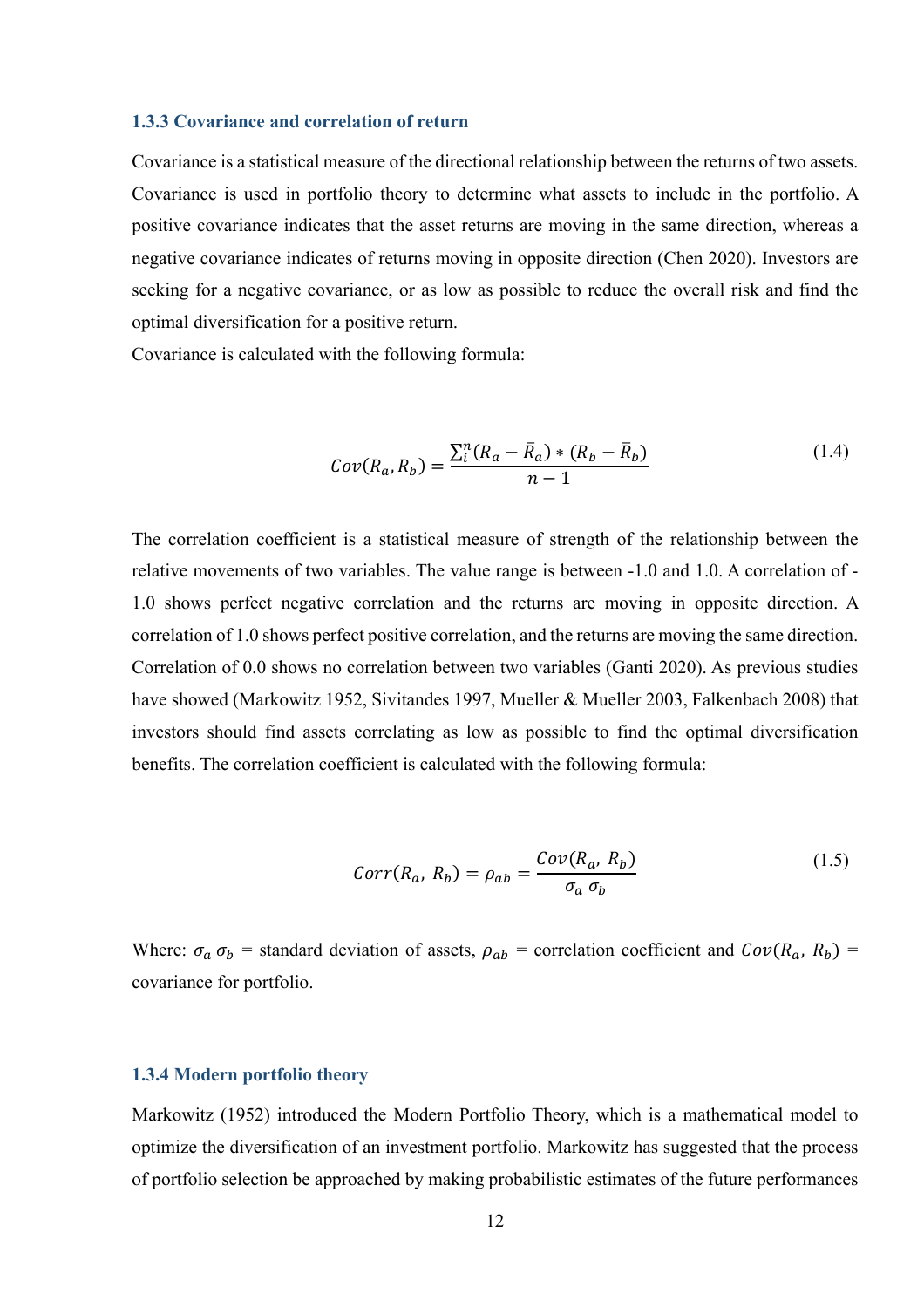of securities, analysing those estimates to determine an efficient set of portfolios and selecting that set the portfolios best suited to the investor's preferences (Sharpe, 1963; 277). The portfolio with maximum return is not necessarily the one with minimum variance. There is a rate at which the investor can gain return by taking on variance, or reduce variance by giving up return (Markowitz, 1952; 79). In Markowitz's model, an investor selects a portfolio at time *t*-1 that produces a hypothetical return at *t.* The model assumes investors are risk averse and, when choosing among portfolios, they care only about the mean and variance of their one-period investment return (Fama & French, 2004; 26). Markowitz noted that by diversifying securities across industries with different economic characteristics the covariances are lower than within the same industry. As other studies have analysed, diversification can be executed with different asset classes as well. In other words, an investor should combine securities which correlation is low in order to achieve the same return with a lower risk. When the return of securities fluctuates in different directions, the loss of one security will compensate with the return of one security. In this case the return of the portfolio will not decrease in a scenario of one security underperforming. If the two securities returns are negatively correlated, diversification will be an effective method to decrease risk, but otherwise the diversification reduces risk the less the return on different securities correlate.

#### **1.3.5 Capital Asset Pricing Model (CAPM)**

The Capital Asset Pricing Model of William Sharpe (1964) and John Lintner (1965) are considered as the founders of asset pricing theory. The fundamentals of CAPM is that it offers legitimate predictions on how to measure risk and the relation between expected return and risk. The CAPM builds on the model of portfolio choice by Harry Markowitz (1952). According to the CAPM an investor will view the outcome of any investment in probabilistic terms, thinking of the possible results in terms of some probability distribution. In assessing the desirability of a particular investment, an investor is willing to act on the basis of only two parameters of distribution, its expected value and standard deviation (Sharpe, 1964; 427-428). The CAPM describes the relationship between systematic risk and expected return for assets (Kenton 2019). According to the CAPM the expected return of an investment is in linear and positive relation with the systematic risk of an investment, which is measured by the beta factor. An investments beta factor measures its sensitivity, according to which the return on an individual investment fluctuates relative to the return on the market as a whole (Kuosmanen, 2002; 52). The CAPM formula can be presented in the form: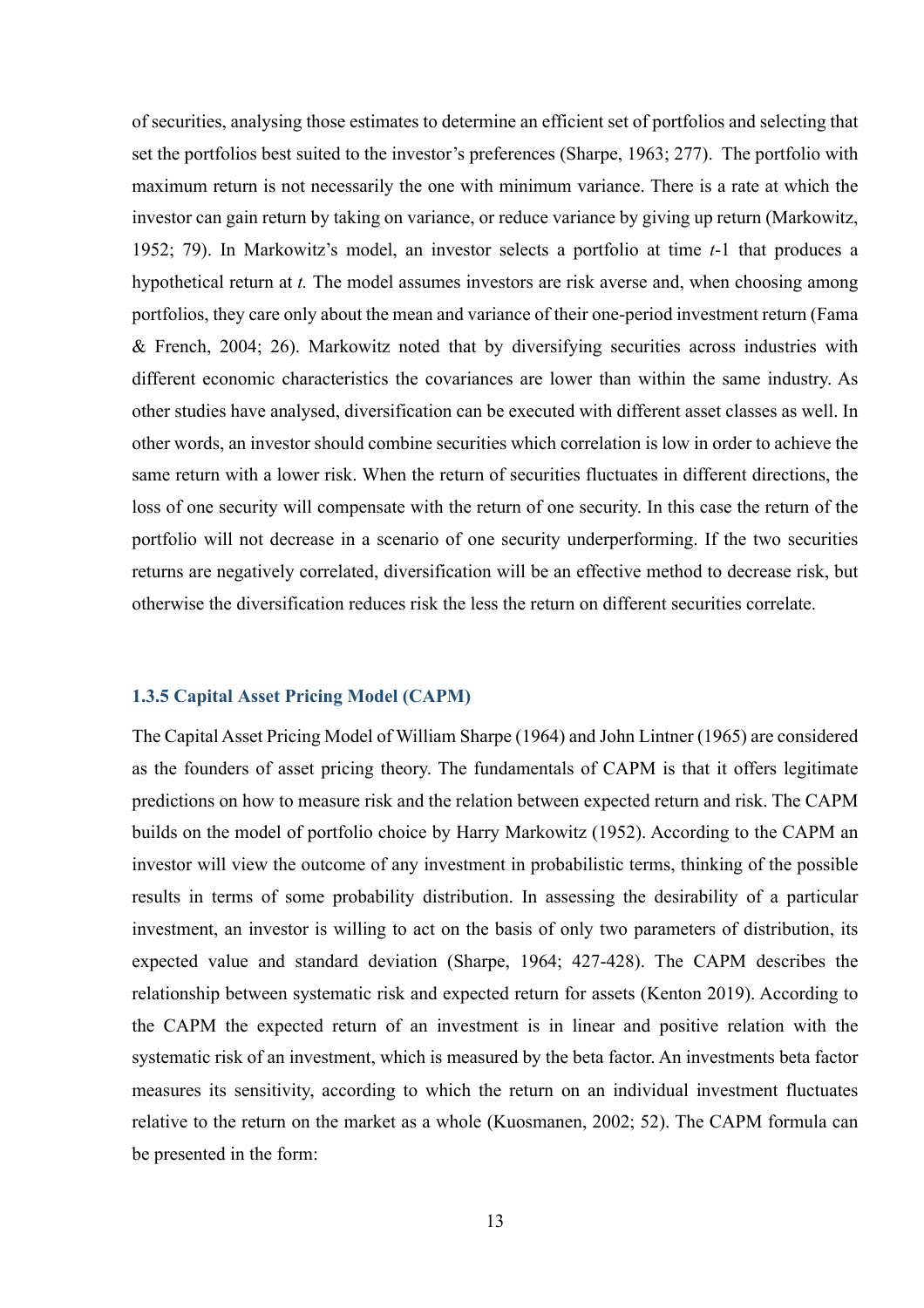$$
E(r_i) = r_f + \beta_i * (E(r_m) - r_f)
$$
\n
$$
(1.6)
$$

Where:  $E(r_i)$  = expected return of investment,  $r_f$  = risk-free rate,  $\beta_i$  = systematic risk or beta of the investment,  $E(r_m)$  = expected market return and  $r_f$  = risk free rate.

The empirical equivalent of the CAPM is obtained by replacing the expected values with historical values. The historical return replaces expected values, and an error term has been added to the model (Kuosmanen, 2002; 52).

Systematic risk is an essential part of the CAPM formula. The systematic risk is presented by the beta coefficient  $(\beta)$ . Beta coefficient is used for measuring the volatility of an individual security or asset in comparison to the entire market (Kenton 2020).

The beta coefficient can be calculated with the following formula:

$$
\beta = \frac{Cov(R_i, R_m)}{Var(R_m)}\tag{1.7}
$$

Where:  $Cov(R_i, R_m)$  = the covariance between the security and market portfolio,  $Var(R_m)$  = variance of the market portfolio. The formula gives the outcome of how much the return of the security fluctuates in relation with the market portfolio, which in this thesis is OMXH25.

#### **1.3.6 Sharpe ratio**

Performance measures are used to compare a portfolios performance in some time period relative to another period to compare different portfolios in the same period (Jobson & Korkie, 1981;890). The idea of performance measures is to analyse the ratio between return and risk, that is, how much risk has been taken to achieve the return. The larger the ratio, the better the performance (Sharpe, 1966;123). The most common measures for risk-adjusted return are the Sharpe ratio and Treynor ratio. The Sharpe ratio behaves better with small sample sizes compared to the Treynor ratio, and also the Treynor ratio cannot capture the portion of variability that is due to lack of diversification. For this reason, it is an inferior measure of past performance. But for this reason,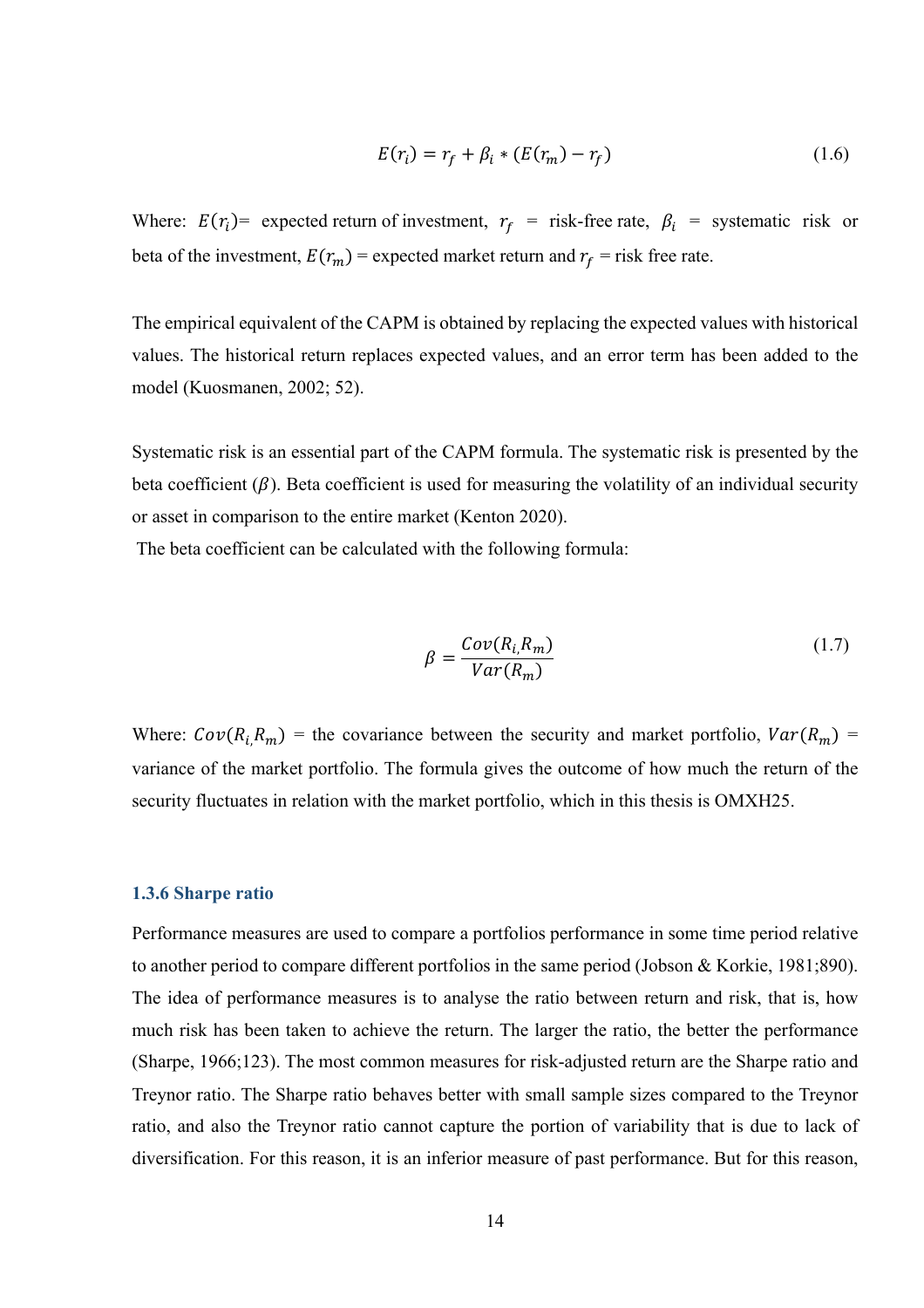it might be superior for future performance (Sharpe, 1966;128). Due to these reasons and data from a 10-year timeframe between 2010 - 2019 the Sharpe ratio has been chosen to measure riskadjusted return in this thesis.

The Sharpe ratio can be calculated with the following formula:

$$
S = \frac{(r_i - r_f)}{\sigma_i} \tag{1.8}
$$

Where:  $r_i$  = return,  $r_f$  = risk-free rate and  $\sigma_i$  = standard deviation. For calculating the Sharpe ratio, the risk-free rate is according to the 12-month benchmark government debt yield.

#### **1.5 Previous empirical findings**

Real estate investment has not been researched in Finland as much as it has been researched globally. Real estate investments as a part of an investment portfolio has been studied both nationally and internationally, but much less nationally. The studies regarding portfolio allocation and real estate as a portfolio diversifier are for the most part international studies.

The first book regarding real estate investment in Finland "Osta, vuokraa, vaurastu" was published in 2013 by Orava & Turunen. The authors examine all necessary aspects a real estate investor should take into concern before making the investment decision, and how a successful investment is executed. Orava & Turunen explain all theories and models with real life examples to clarify and give more insight of methods to the reader. "Osta, vuokraa, vaurastu" focuses on the investment method of buying-to-rent and receiving long-term cash flow. The theory of the book is used in thesis for gathering rental returns and cash flow.

Kuosmanen (2002) examined the risk and returns on the housing markets in his dissertation "Riski ja tuotto asuntomarkkinoilla". The dissertation examines housing as an investment for long-term returns. Kuosmanen used Markowitz full covariance model, efficient frontier method and Capital Asset Price Model in his analysis. The results show that normal distribution is correct when using annual and quarterly returns, and that the risk-return relationship is valid with regard to the housing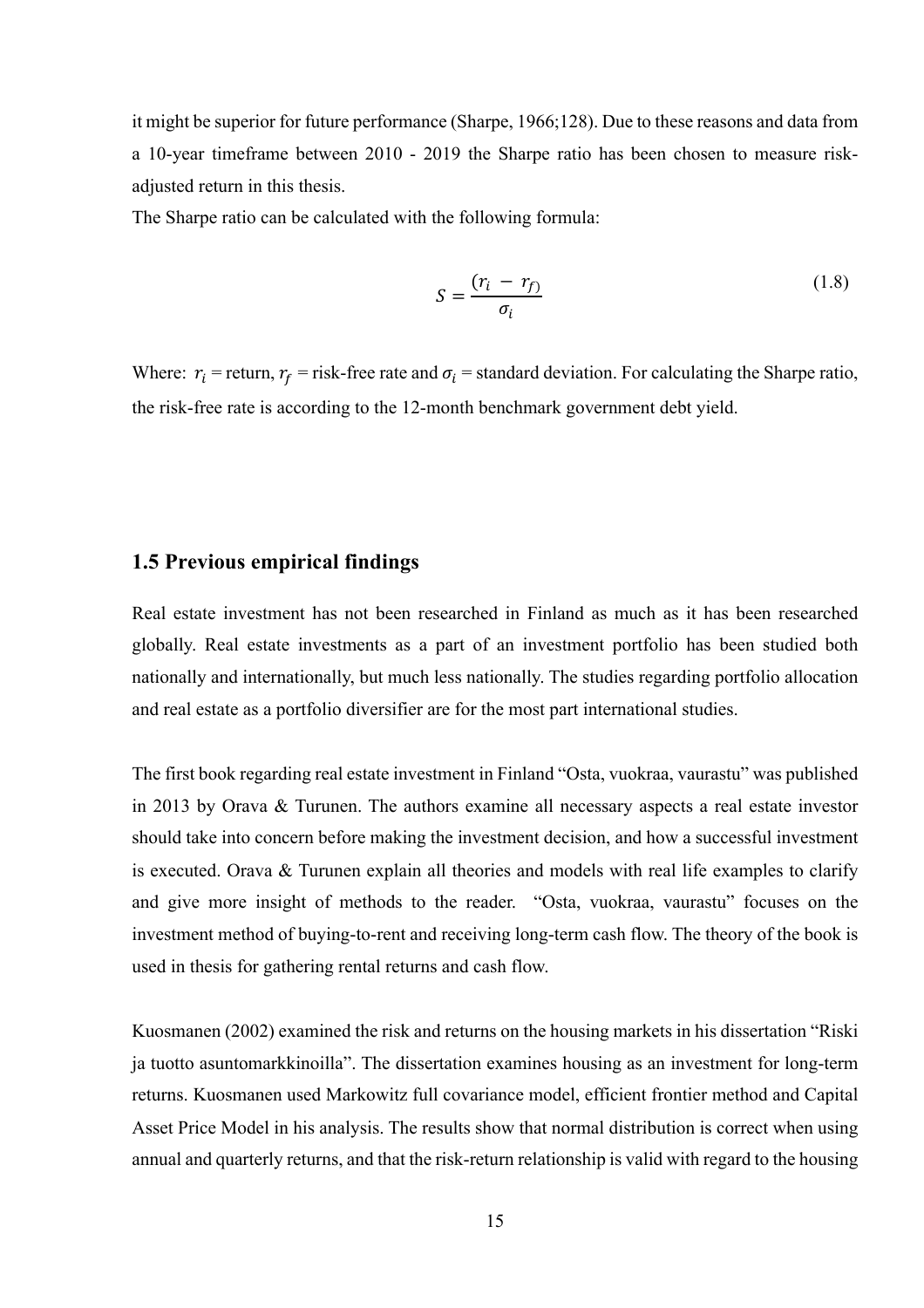market. Further results showed that the optimal apartment portfolio consists of one-room flats and flats with three or more rooms with apartments mainly is Eastern and Northern Finland. Surprisingly investments should not concentrate on expanding cities of Southern Finland and Helsinki metropolitan area. This research also showed that real estate substantially improved the return-risk trade-offs of diversified stock portfolios (Kuosmanen, 2002).

Sivitandes (1997) found in his research "Why invest in real estate: An asset allocation perspective" that within 5, 10- and 18-year holding periods an investor should hold real estate in an investment portfolio. Research found that both short-term and long-term investors who accept moderate return should have included real estate in their portfolios 85 percent of the time. The results regarding the 18-year holding period showed that the most efficient portfolio with the highest efficiency ratio of 0,68 (Sharpe ratio) contained allocations of 33,9 percent in stocks, 22,4 percent in bonds and 43,7 percent in real estate.

Mueller and Mueller (2003) analysed in their article "Public and Private Real Estate in a Mixed-Asset Portfolio" the inclusion of both public (REITs) and private (NCREIF index) real estate in a mixed-asset portfolio within 5, 10, 15, 20- and 25-years' annual timeframes. Their research showed that within a 25-year timeframe a portfolio of public real estate generated a return of 14,45 percent, whereas private real estate generated 9,39 percent. For comparison the S&P500 index generated a return of 14,24 percent. Correlation between public real estate and S&P500 was mainly positive, while the correlation between public and private real estate was mainly negative. The inclusion of private real estate (NCREIF) provides major decreases in volatility of a Markowitz efficient portfolio for the lower half of the risk/return efficient frontier. The inclusion of public real estate (REITs) provides improvement for the entire efficiency frontier but has most substantial benefit at the upper half (Mueller & Mueller, 2013). Greater distribution benefit can be accomplished by adding private real estate to the portfolio.

Falkenbach (2008) analysed in her article "Diversification Benefits in The Finnish Commercial Property Market" if the Finnish property market provided diversification benefits in its early years of internalisation in the beginning of the  $21<sup>st</sup>$  century as a part of a Finnish mixed-asset portfolio and an international real estate portfolio. Average return on real estate was between stocks and bonds with a return of 6,95 percent. The volatility of asset return was measured by the ratio of average return and standard deviation, which gave the lowest outcome of 0,28 for real estate. These results show that real estate is a more secure asset to invest in due the low volatility. She found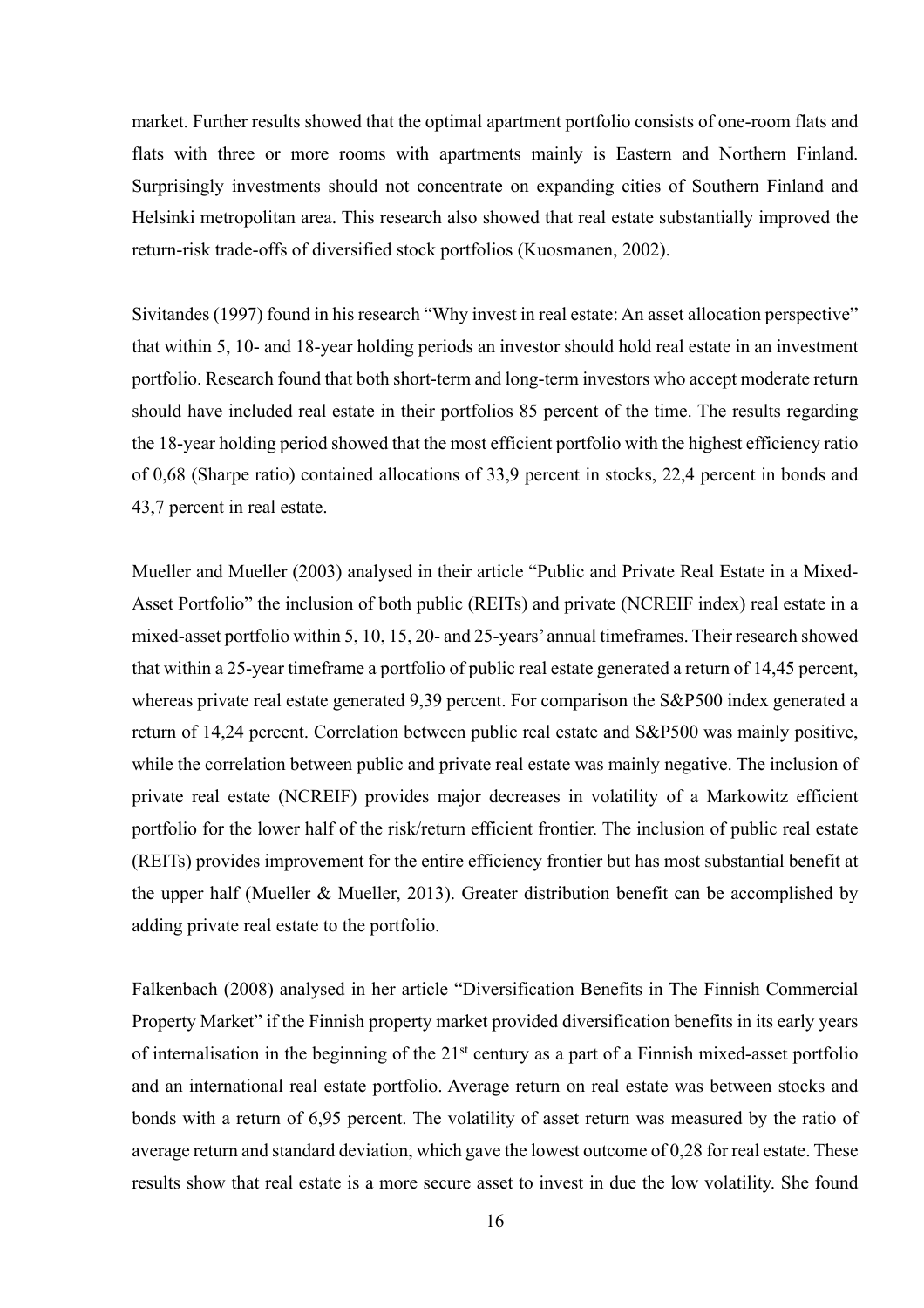that the correlation between stocks and direct real estate, as well as stocks and real estate stocks was positive, suggesting limited diversification benefits (Falkenbach 2008; 28). The correlation between real estate and stocks was the lowest with a result of 0,53, which according to the study has larger diversification benefits. Falkenbach's study show that when finding efficient portfolio allocation both direct and indirect real estate had a large allocation in efficient portfolios.

Etebari (2016) examined in his study "Real estate as a portfolio diversifier" the performance of real estate relative to bonds and common stocks in the U.S between 1978 and 2012. He found that common stocks earned the highest average return of any asset class during the timeframe. Stocks earned 12,63 percent, versus 10,05 percent for bonds and 9,40 percent for real estate. Presumably, stocks had the highest risk (standard deviation) of any asset class, 16,70 percent versus 12,78% for bonds and 8,01 percent for real estate. Real estate outperformed both stock and bonds on riskadjusted basis, indicating for an effective diversification asset for investment portfolios. Etebari conducted an optimal portfolio within the Markowitz (1952) framework with an outcome of a major share of real estate in the optimal portfolio.

Oikarinen (2007) examined in his study "Studies on housing price dynamics" the housing portfolio diversification potentials in the Helsinki metropolitan area. This part of his study focuses on geographical diversification in Finland. Oikarinen based his study on the Modern Portfolio Theory, to achieve a portfolio where one asset can achieve same expeted return with lower risk level or higher return at a given risk level. Any significant diversification benefits found trought correlation analysis and efficient frontier was not found due to the long-term nature of real estate investments. Oikarinen also studied the linkages between housing markets and financial asset markets. He found that, if an long-term inevstor does not already have well diversified portfolio, he will reduce the unsystematic risk by inevesting in both stocks and real estate. His results also show that the price movements and volatility in real estate are highly predictable compared to the stock market, making long-term investors feel more secure.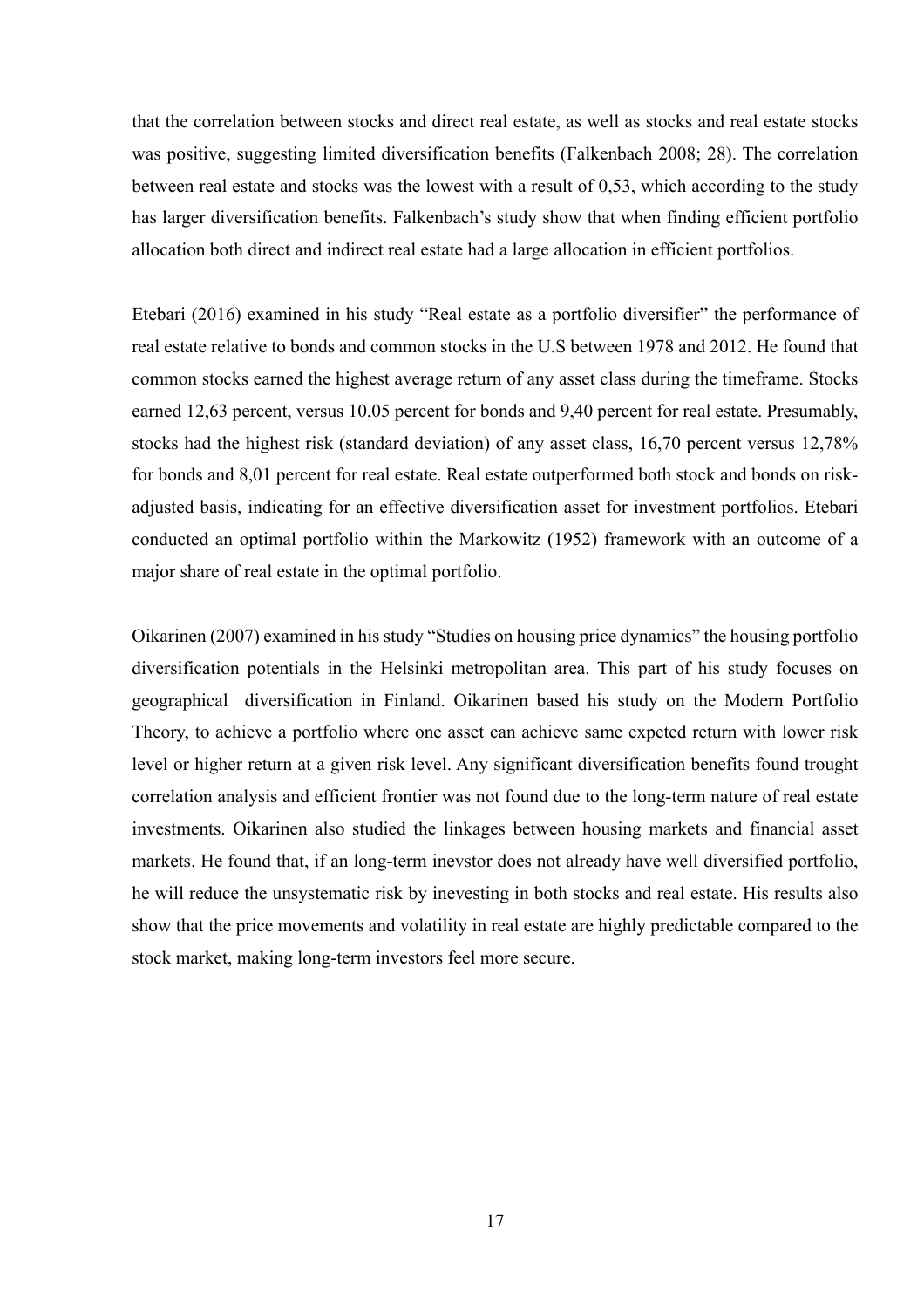## **2. DATA AND METHODOLOGY**

This chapter will present the characteristics and development of Finnsih real estate investement and the Helsinki Stock Exchange OMXH25 index. The development of both asset classes during a 10-year timeframe are presented by graphs. This is followed by an overview of methodology used for conducting the analysis itself.

#### **2.1. Real estate data**

The data concerning real estate investment have been gathered from Statistics Finland and Kiinteistömaailma Oy, one of the largest real estate brokerage companies in Finland. All necessary data needed for calculating rental return are showed on annual basis within a 10-year timeframe from 2010 – 2019. The data include average rental fees, maintenance costs and average apartment prices. The average size of a 1 room apartment in Finland is 34 square meters according to Statistics Finland's overview in 2018, and therefore all calculations are based on this information. To get an extensive view of real estate investment in Finland, data from the five largest cities in Finland have been taken into concern. The five largest cities by population are Helsinki, Turku, Tampere, Oulu and Jyväskylä, all of which are university cities as well. This thesis will only investigate the return of 1 room apartments, since they are more profitable than 2 or 3 room apartments, because of lower maintenance costs and higher demand (Orava & Turunen, 2016).

The rental fees are based on non-subsidized rental apartments. Non-subsidized rental apartments are built without government subsidies and does not include any governmental restrictions regarding income and wealth. Non-subsidized apartments are usually owned by private persons and are rented out to private persons. The rental agreement is a contract made between the landlord and tenant by the obligations of the rental law (Ovikoodi, 2020).

Figure 1 presents the development of 1 room apartment average prices from 2010 – 2019 for all five sample cities. For this 10-year holding period acquisition price (2010) and ending price (2019) is relevant due to possible liquidation of an asset. Therefore, annual appreciation has not been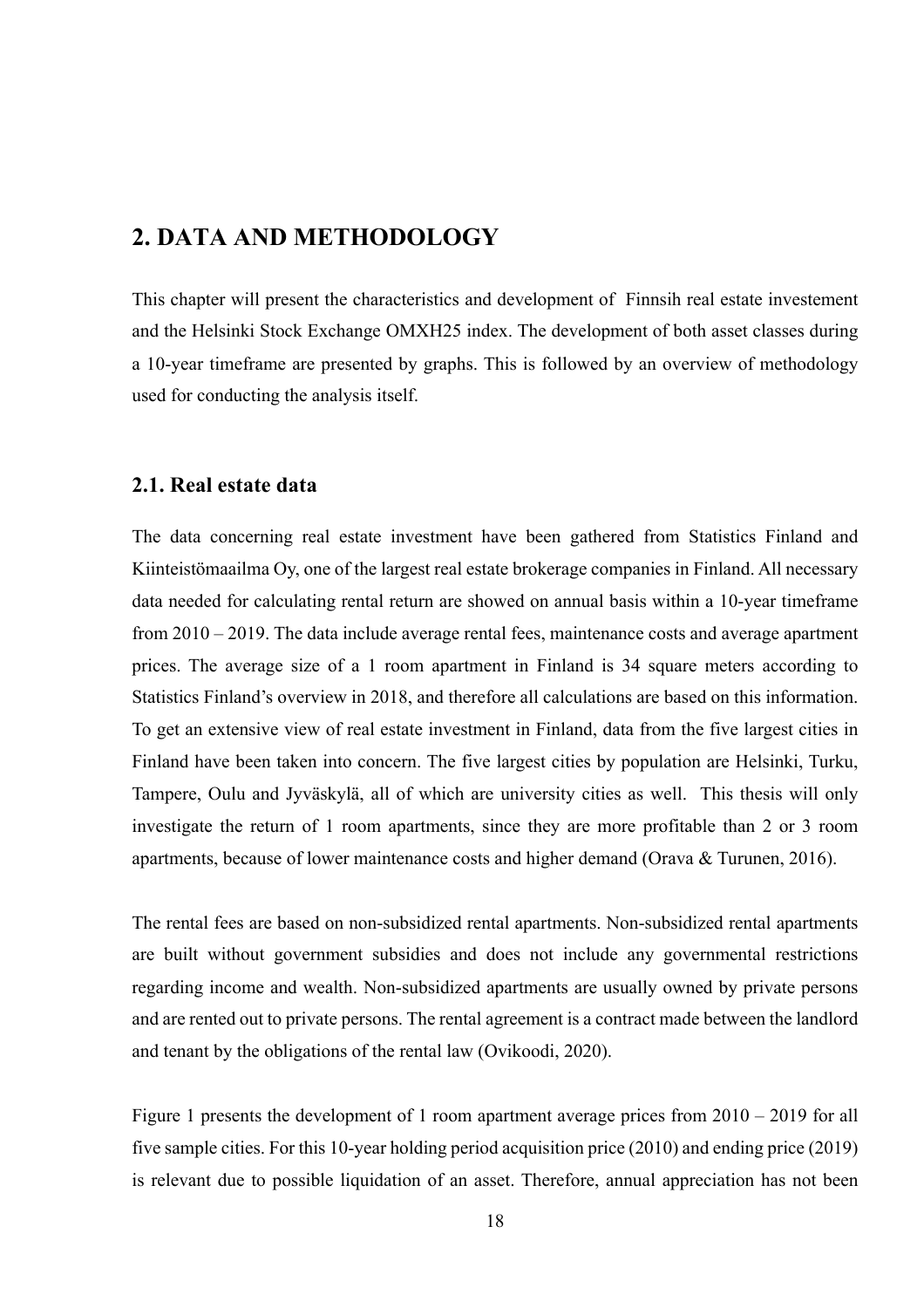taken into concern. It is noticeable that Helsinki stands out with an approximately two times higher price than the other cities. Oulu and Jyväskylä comes with lowest prices, but it is reasonable due to the demand of apartments and number of inhabitants in these cities. Turku holds the highest capital appreciation of 56 percent within the timeframe, and Jyväskylä have had the lowest capital appreciation of 29,2 percent. Helsinki, Tampere and Oulu have had a capital appreciation of approximately 45 percent.



Figure 1. Average acquisition price - 1 room apartments 2010-2019. Source: Kiinteistömaailma https://www.kiinteistomaailma.fi/asuntojen-hinnat (2020). Compiled by authors calculations.

Figure 2 represents the development of rental prices in the five sample cities. Helsinki is noticeably more expensive than the other cities, but it correlates directly to apartment prices and demand. The growth within the 10-year holding period was highest in Helsinki, which had a growth of 38,9 percent. Turku and Tampere were relatively close to each other with a growth of 32,3 percent and 34,6 percent. Oulu and Jyväskylä were also close to each other with growth rates of 25,5 percent and 26,3 percent. All five cities have had a positive growth rate, which is predictable due to increase in demand and inhabitants. Due to lack of exact data concerning rental prices from 2019, rental prices for 2019 have been calculated by the growth percentage index given by Statistics Finland for non-subsidised apartments in Finland. Growth rates for 2019 were as follows: Helsinki: 1,9 percent, Turku: 1,6 percent, Tampere: 1,8 percent, Oulu: 1,7 percent and Jyväskylä: 0,6 percent. Also, data concerning maintenace fees for 2019 have not been provided by Statistics Finalnd. Therefore data from 2018 will be used for 2019 as well.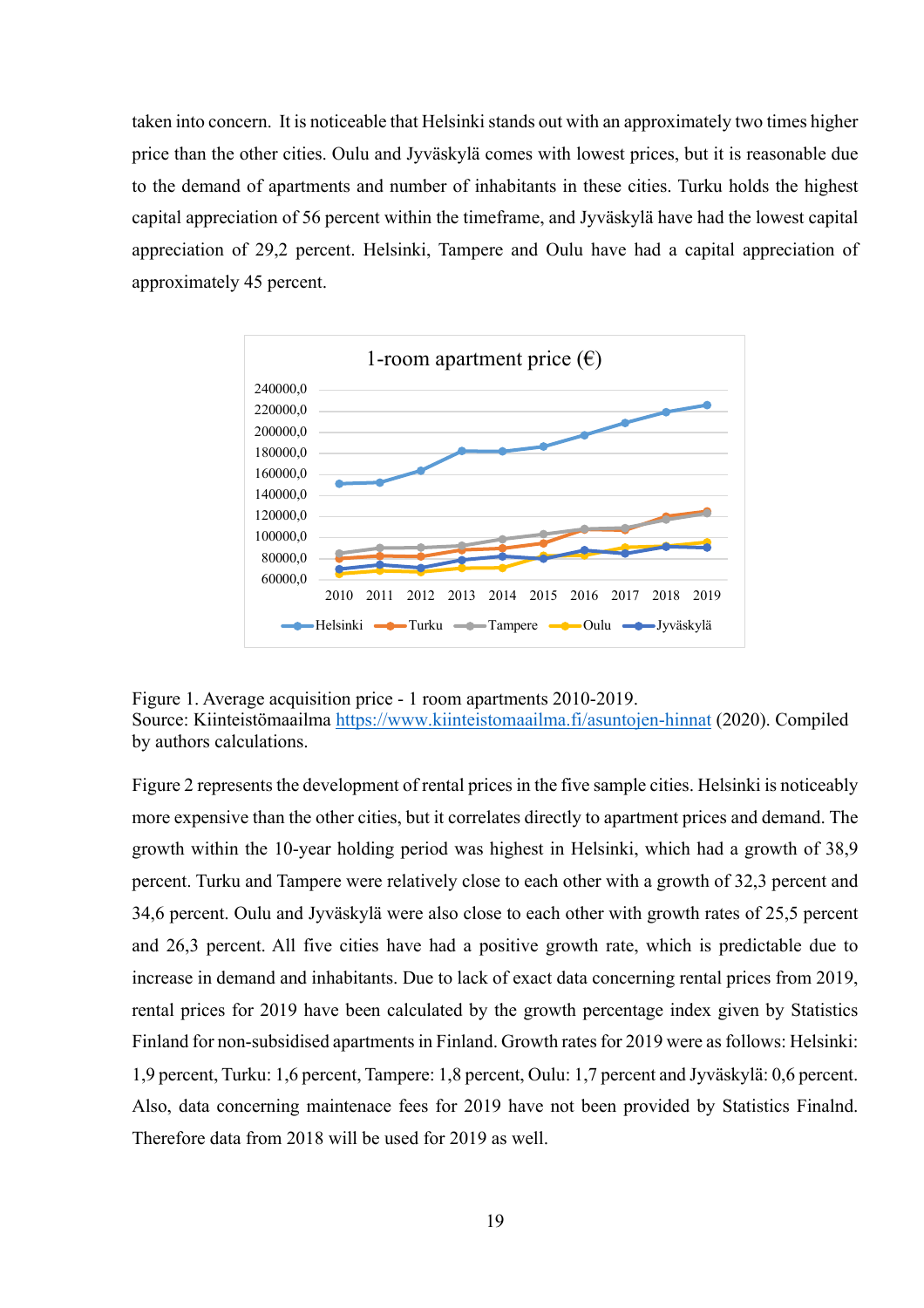

Figure 2. Average rental price - 1 room apartments 2010 – 2019. Source: Statistics Finland https://www.stat.fi/til/asvu/tau.html (2020). Compiled by authors calculations.

### **2.2. Equity data**

The data concerning the stock market is gathered from Nasdaq Global Indexes and Kauppalehti. The primary objective of the index is to reflect the development of the shares included in the portfolio (Nasdaq). OMXH25 is diversified into ten industries which are: Basic Materials, Consumer Goods, Consumer Services, Financials, Health Care, Industrials, Oil & Gas, Technology, Telecommunications and Utilities.

Figure 3 represents the development of OMXH25 during a 10-year timeframe of 2010 – 2019. The value of the index is taken annually on the first trading day in March each year. The development has been increasing since 2010, after the financial crisis in 2007 – 2010. The growth from 2010 to 2019 has been 88 percent, and the highest value of 4117,3 was achieved in March 2019.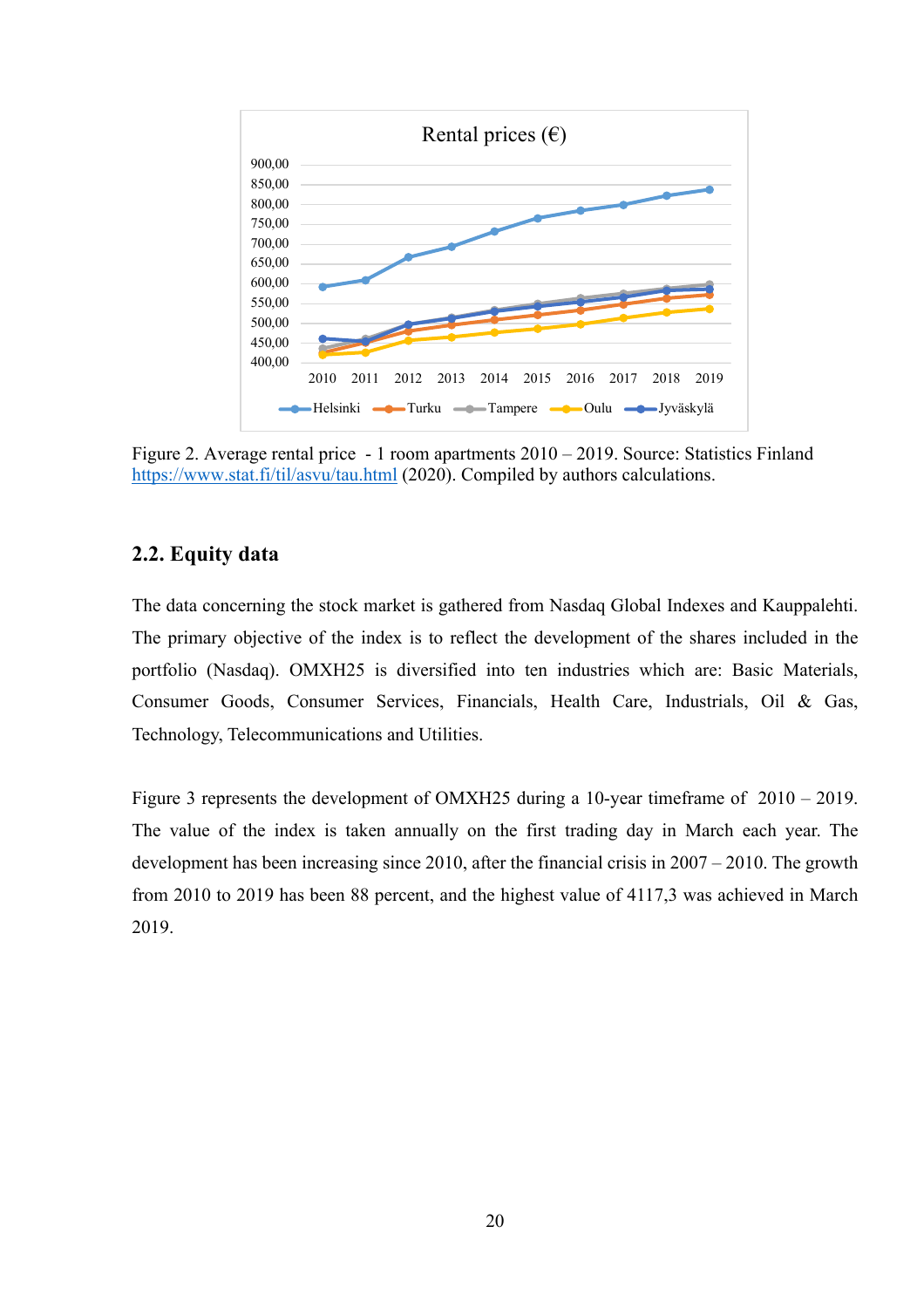

Figure 2. OMX Helsinki 25 2010-2020. Source: Nasdaq OMX. Source: https://indexes.nasdaqomx.com/Index/Overview/OMXH25 (2020) . Compiled by author.

For the usage of the Capital Asset Pricing Model (CAPM) and Sharpe ratio, the risk-free rate will be following the yield on 10-year Government Debt of Finland. Figure 4 represents the development and yields of the 10-year government benchmark bond. During the 10-year timeframe it has decreased noticeably from 3,13 percent in 2010 to -0,19 percent in 2019. This is due to the uncertainty on the markets, and ECB's (European Central Bank) decision to decrease the rates. Central banks have compensated obstacles by decreasing interest rates, and according to Nordea Finland's head analyst Jan von Gerich, it is invadable for the markets to survive (Karkkola, Talouselämä, 2020).



Figure 3. Yield on 10-year benchmark Government bond. Source: https://www.suomenpankki.fi/fi/Tilastot/korot/taulukot2/korot\_taulukot/viitelainojen\_korot\_fi/ (2020) Compiled by author.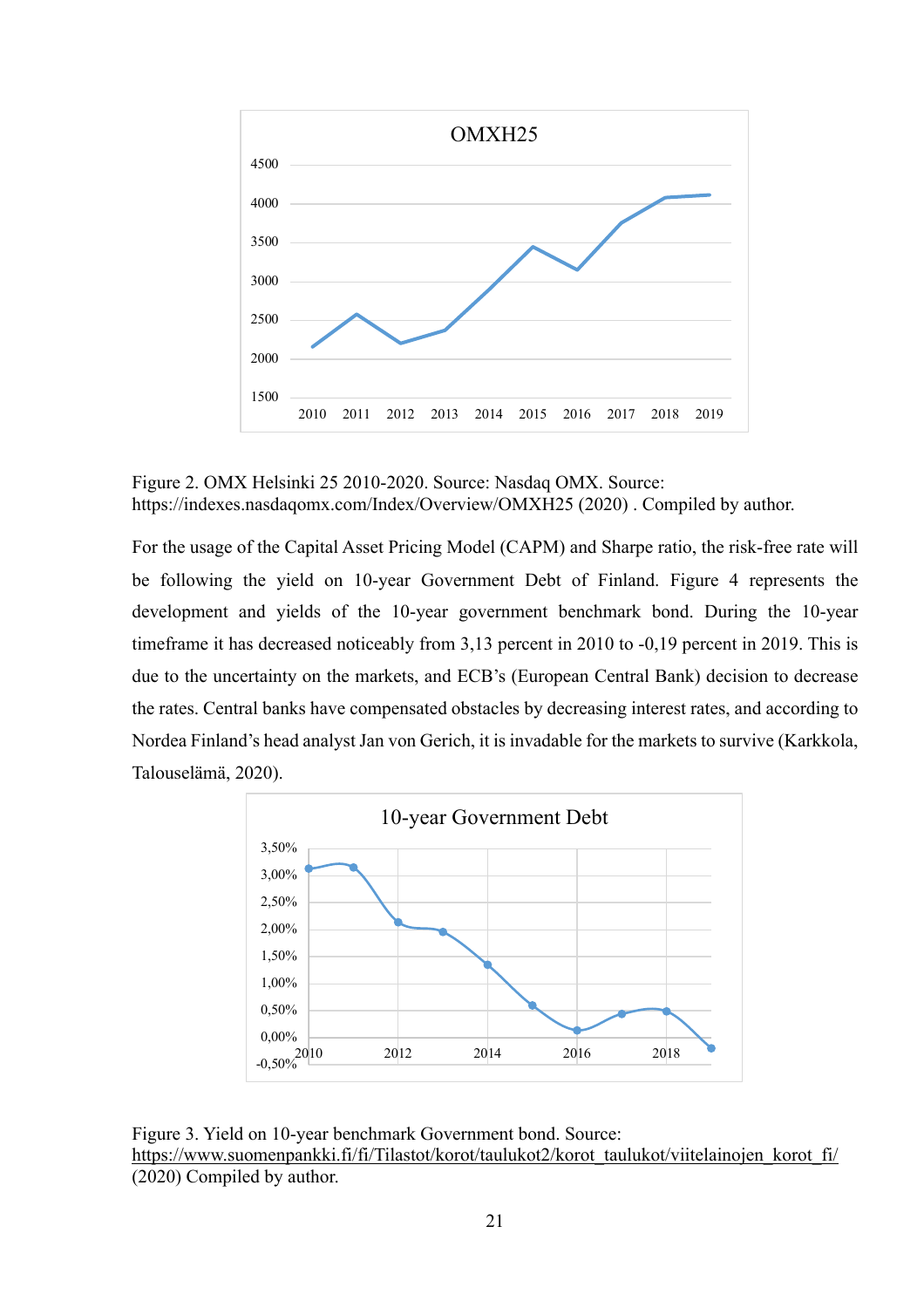#### **2.3 Methodology**

The empirical analyses on both real estate investments and stock market investments are based on quantitative data gathered from different databases containing statistics and data. As previous research has found the menthods presented in this chapter effective for analysing portfolio diversification benefits and efficiency, this thesis will use similar methods for research of the Finnish market. This thesis will focus on return, risk, correlation and risk-adjusted return for evaluating individual assets and portfolios. Explanations of formulas used for calculating return, risk, correlation and risk-adjusted return by the Sharpe ratio for both individual asset classes and portfolios have been presented in the first chaper, and the outcome is presented below. By using these measures, a broad view of the effecitveness of real estate as portfolio diversifier can be provided.

## **3. RESULTS AND ANALYSIS**

In this part of the thesis the author will examine and present the results of methods presented in the previous part. First, the returns of investment concerning real estate in the five sample cities and OMXH25 will be compared to show which cities perform the best compared to OMXH25 from an investor's perspective. After return on investment, the diversification benefits will be examined and presented by risk (standard deviation) and correlation. CAPM is used to measure the relation between risk and return for both asset classes. To get an overview of an optimal portfolio, an efficient frontier will be compiled to show at which weight a portfolio will perform at its best. Finally, the risk-adjusted return will be presented by the Sharpe ratio.

### **3.1 Return on investment**

The return on investment for real estate concerning the five sample cities (Helsinki, Turku, Tampere, Oulu and Jyväskylä) compared with the Helsinki Stock Exchange (OMXH25 index) differ significantly. As table 1 presents, it is noticeable that the return on real estate is lower, but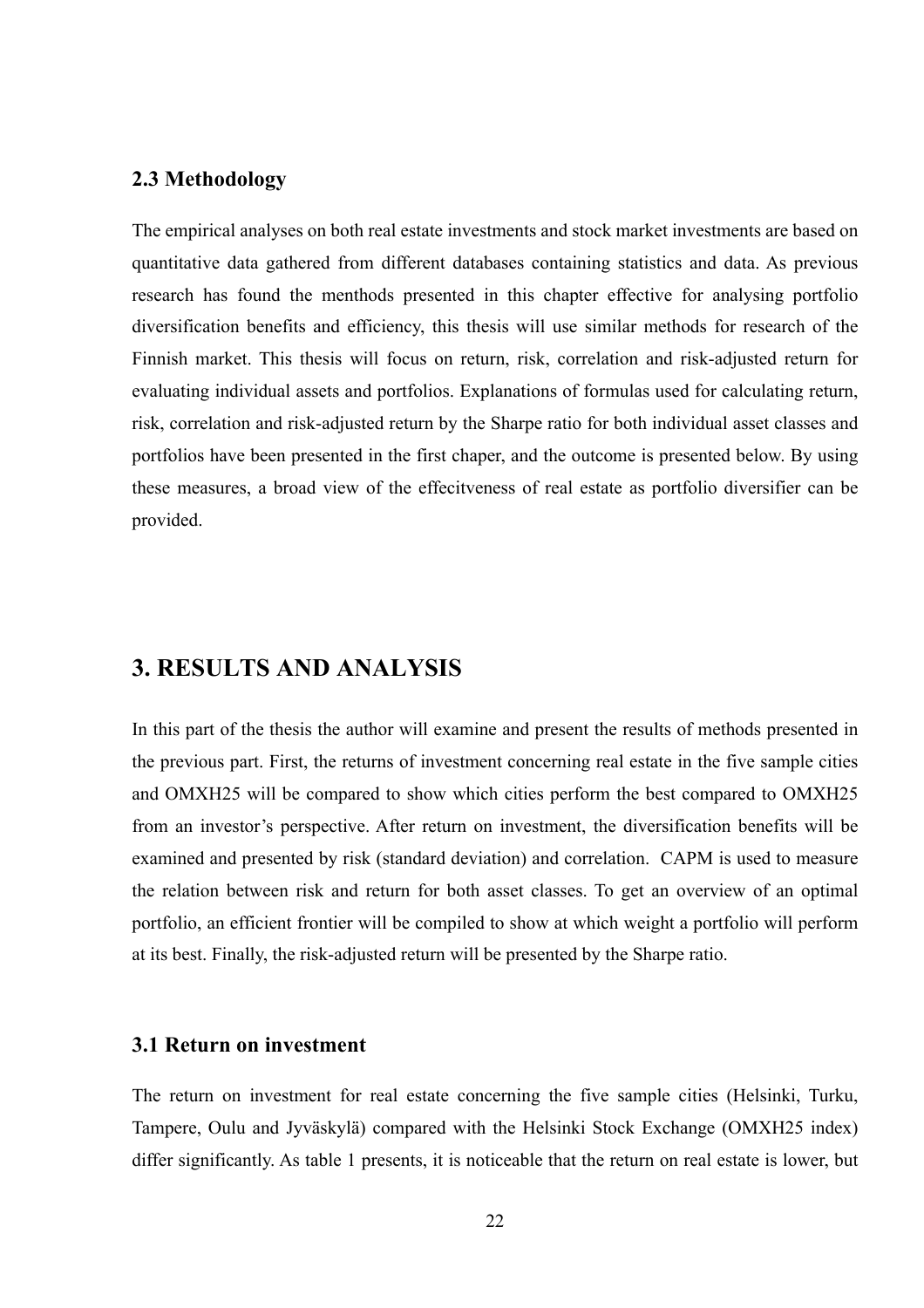much less volatile than OMXH25. The Finnish real estate market has not been affected by heavy decreases typical for the stock market (Orava & Turunen, 2016; 33). It is typical for the stock market to have heavy increases as well, where increases can be over 10 percent (Orava & Turunen 2016; 33).

| Year    | <b>OMXH25</b> | <b>Helsinki</b> | Turku    | <b>Tampere</b> | Oulu     | Jyväskylä |
|---------|---------------|-----------------|----------|----------------|----------|-----------|
| 2010    | 73,80 %       | $3,67\%$        | $6,25\%$ | 6,04%          | $7,53\%$ | 7,74%     |
| 2011    | 19,45 %       | $3,73\%$        | $6,43\%$ | $6,01\%$       | 7,31 %   | 7,19 %    |
| 2012    | $-14,54%$     | $3,86\%$        | 6,88 %   | $6,45\%$       | 7,98 %   | 8,22 %    |
| 2013    | 7,59 %        | $3,66\%$        | $6,62\%$ | $6,56\%$       | 7,70 %   | 7,66 %    |
| 2014    | 22,08 %       | 3,86 %          | $6,66\%$ | $6,37\%$       | 7,88 %   | 7,58 %    |
| 2015    | 19,07 %       | 3,96 %          | 6,48%    | $6,26\%$       | 6,91%    | 7,99 %    |
| 2016    | $-8,64%$      | 3,86 %          | 5,82 %   | $6,13\%$       | $7,04\%$ | 7,40 %    |
| 2017    | 19,21 %       | 3,74%           | $6,01\%$ | 6,20%          | $6,66\%$ | 7,84 %    |
| 2018    | 8,77 %        | 3,69%           | 5,52 %   | 5,90 %         | $6,75\%$ | 7,50 %    |
| 2019    | $0.81\%$      | $3,66\%$        | 5,39 %   | 5,72 %         | 6,60%    | $7,62\%$  |
| Average | 14,76 %       | $3,77\%$        | $6,21\%$ | 6,16%          | 7,24%    | 7,67%     |

Table 1. Return on investments 2010 – 2019.

Source: Compiled by authors calculations

When comparing the return on investment on real estate only, there are noticeable differences on returns within the sample cities. Figure 5 presents the development of rental return for the timeframe of 2010-2019. The differences are due to apartment prices and rental prices on the different regions. These both components are affected by the demand and supply of 1-room apartments. Helsinki has the lowest rental return but has also significantly the highest prices on apartments (average 187,078,20  $\epsilon$ ) and rents (average 731,10  $\epsilon$ /month), but not high enough in relation with the other cities to increase the rental return percentage. Jyväskylä having the highest rental return indicates of low apartment prices (average  $81,226,00 \in$ ) and relatively high rents (average  $529,19 \in \mathbb{R}$ ) Culu has the second highest rental return, and the lowest apartment prices (average 78,903,80  $\epsilon$ ) and rents (average 481,26  $\epsilon$ /month). There is not any noticeable volatility of rental returns on individual sample cities. The lowering curve at the more recent years is a sign of the rise in apartment prices which is not followed by an increase in rents. Also, smaller cities, such as Oulu and Jyväskylä are dependant of students, since people are moving to larger cities because of companies' centralisation of operations. As stated in the earlier chapters, real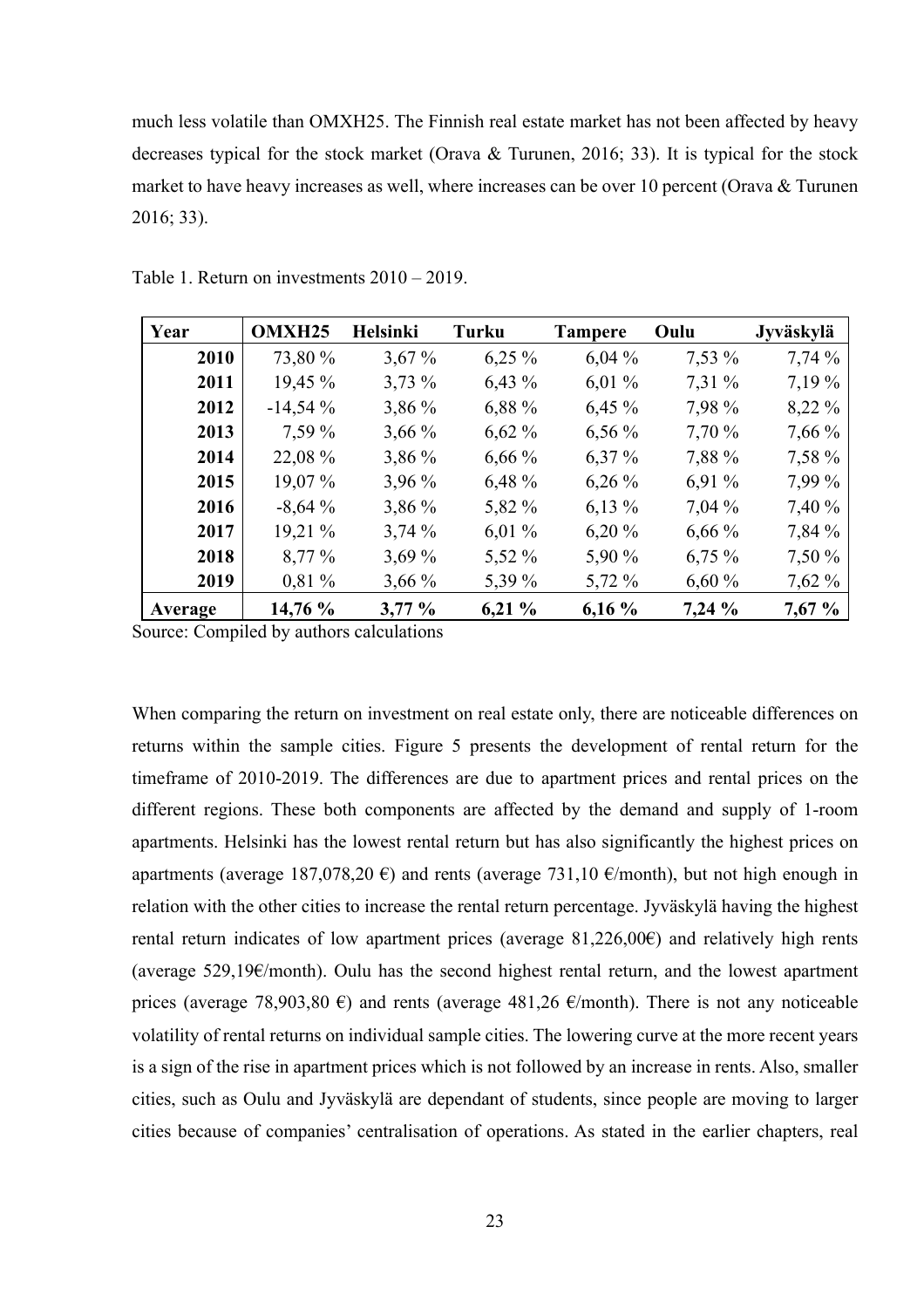estate is a predictable investment method and therefore have the returns been stable and following the development of apartment prices and rents.



Figure 5. Rental return in real estate 2010-2019. Source: Compiled by authors calculations.

Return on investment of the Helsinki Stock Exchange index, OMXH25, has been volatile due to the much less predictable development of the stock market. Table 1 presents the individual development of OMXH25 during the timeframe of 2010 – 2019. The highest annual return has been 73,8 percent in 2010 and the lowest annual return has been -14,54 percent in 2012. The most recent return in 2019 has only been 0,81 percent. It is noticeable that the value of the index has almost been doubled in 10 years. This states the efficiency of stock market investment compared to real estate. But due to this volatility, it can be measured as risk, and therefore more predictable asset classes are choses for an investment vehicle.

| Year |      | P       | Return<br>(%) |
|------|------|---------|---------------|
|      | 2009 | 1242,55 |               |
|      | 2010 | 2159,61 | 73,80 %       |
|      | 2011 | 2579,67 | 19,45 %       |
|      | 2012 | 2204,51 | $-14,54%$     |
|      | 2013 | 2371,87 | 7,59 %        |
|      | 2014 | 2895,68 | 22,08 %       |
|      | 2015 | 3447,96 | 19,07%        |
|      | 2016 | 3150,02 | $-8,64%$      |
|      | 2017 | 3755,26 | 19,21 %       |

Table 2. Return of OMXH25 2010 – 2019.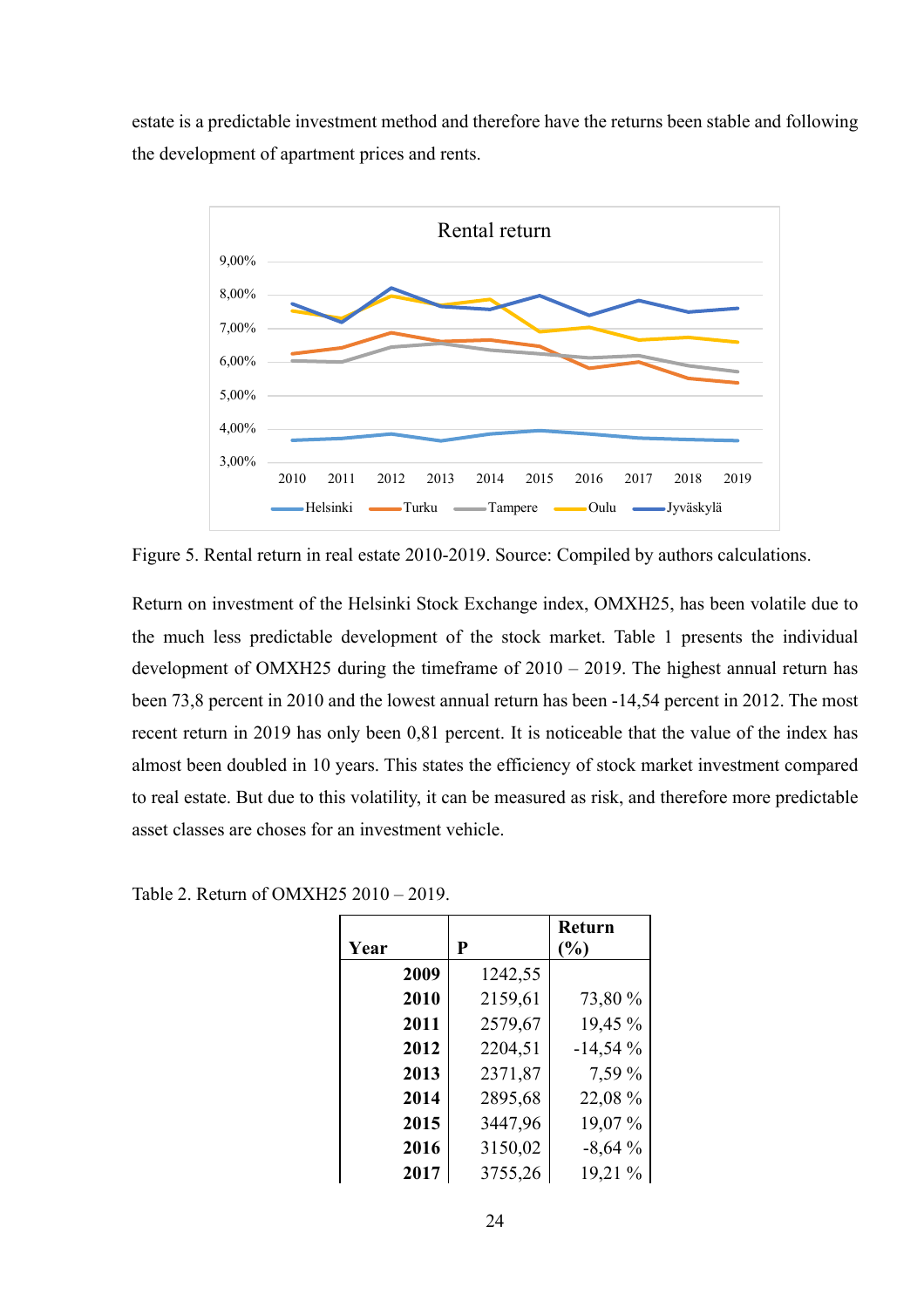| 2018    | 4084,74 | $8,77\%$  |
|---------|---------|-----------|
| 2019    | 4117,73 | $0.81\%$  |
| Average |         | $14,76\%$ |

Source: Compiled by authors calculations.

## **3.2 Risk on investment**

Table 3 presents the standard deviation and coefficient of variation of returns for both asset classes. As it has been noted, stock market has significantly higher risk (standard deviation) compared to real estate in all five cities. During the timeframe of 2010 – 2019 plenty of fluctuation have occurred in the stock market causing annual differences of close to 50 percent at the highest. The standard deviation of real estate investments is low, as expected. Helsinki has the lowest standard deviation of only 0,11 percent, which is an outcome of the stable annual rental returns. Turku and Oulu have the highest standard deviation of 0,50 percent and 0,52 percent, because of the volatility in annual rental returns. Surprisingly, Jyväskylä with the highest average annual rental return has a relatively low standard deviation. It can be explained by the low apartment prices in relation with rent.

The coefficient of variation has been calculated by dividing the standard deviation with average return. It gives an insight on how much risk there is in comparison with the return. The lower the coefficient of variation, the better the risk-return trade-off (Hayes 2020). As expected, the coefficient of variation was much higher for stocks, than for real estate. The coefficient of variation goes for the most part in the same direction with the standard deviation with Helsinki having the lowest. The only exception was that Turku has the highest ratio of 0,081 whereas Oulu has 0,071.

| Table 3. Risk measures in both asset classes. |
|-----------------------------------------------|
|-----------------------------------------------|

|                | <b>OMXH25</b> | <b>Helsinki</b> | Turku     | <b>Tampere</b> | Oulu     | Jyväskylä |
|----------------|---------------|-----------------|-----------|----------------|----------|-----------|
| <b>St. Dev</b> | 24,24 %       | $0.11\%$        | $0.50\%$  | $0.26\%$       | $0.52\%$ | $0.29\%$  |
| Coeff. of      |               |                 |           |                |          |           |
| variation      | .642          | 0,029           | $0,\!081$ | 0.042          | 0,071    | 0,038     |

Source: Compiled by authors calculations.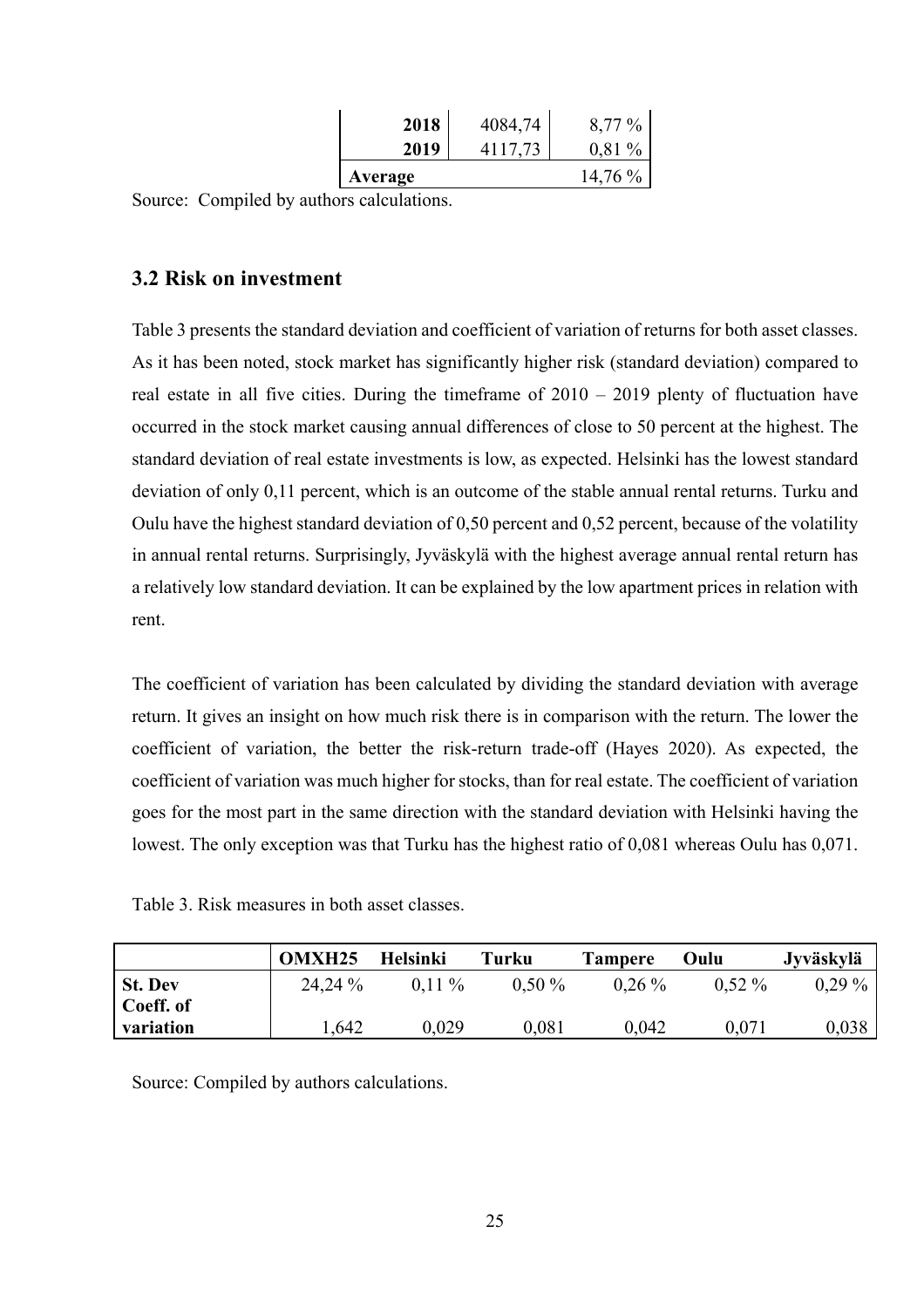#### **3.3 Correlation between real estate and equity**

The correlation between returns of OMXH25 and real estate have been calculated separately for all five cities to get an extensive overview of the correlation, and which city would perform best as a portfolio diversifier. As Markowitz (1952) stated in his Modern Portfolio Theory, the benefits of divesification reduces when the correlation between two assets is as low as possible. The correlation between OMXH25 and real estate investment in all five sample cities is negatively correlated, suggesting diversification as effective method to decrease risk. The lowest correlation when comparing OMXH25 and real estate can be found in Helsinki, with a figure of -0,286, and the highest in Oulu with a figure of 0,086. These figures indicates that the cities with a lower risk (standard deviation) are more effective as portfolio diversifiers, and the opposite with cities having higher risk, if only correlation is used as a measure. On the basis of these measures, Helsinki and Tampere would be the best alternatievs for an investor when planning portfolio diversification, and Oulu and Turku would provide the least benefits of diversification. The correlation between the cities have been calculated with each other, but they are not taken into consideration in portfolio diversification. It is still noticeable that the correlation between the cities is high. It is due to the similarity of real estate market and investments on different geographical areas in Finland. The most siginificant difference and lowest correlation is between Helsinki and the four other sample cities.

|                | <b>OMXH25</b> | <b>Helsinki</b> | <b>Turku</b> | <b>Tampere</b> | Oulu  | Jyväskylä |
|----------------|---------------|-----------------|--------------|----------------|-------|-----------|
| <b>OMXH25</b>  |               |                 |              |                |       |           |
| Helsinki       | $-0,286$      |                 |              |                |       |           |
| <b>Turku</b>   | 0,083         | 0,433           |              |                |       |           |
| <b>Tampere</b> | $-0,153$      | 0,415           | 0,843        |                |       |           |
| Oulu           | 0,086         | 0,177           | 0,842        | 0,707          |       |           |
| Jyväskylä      | $-0,072$      | 0,370           | 0,402        | 0,458          | 0,217 |           |

Table 4. Correlation matrix of annual returns.

Source: Compiled by authors calculations.

### **3.4 Portfolio choice**

The efficient frontier, presented by Markowitz (1952) in his Modern Portfolio theory as meanvariance model. This method is used for choosing optimal portofolio construction and asset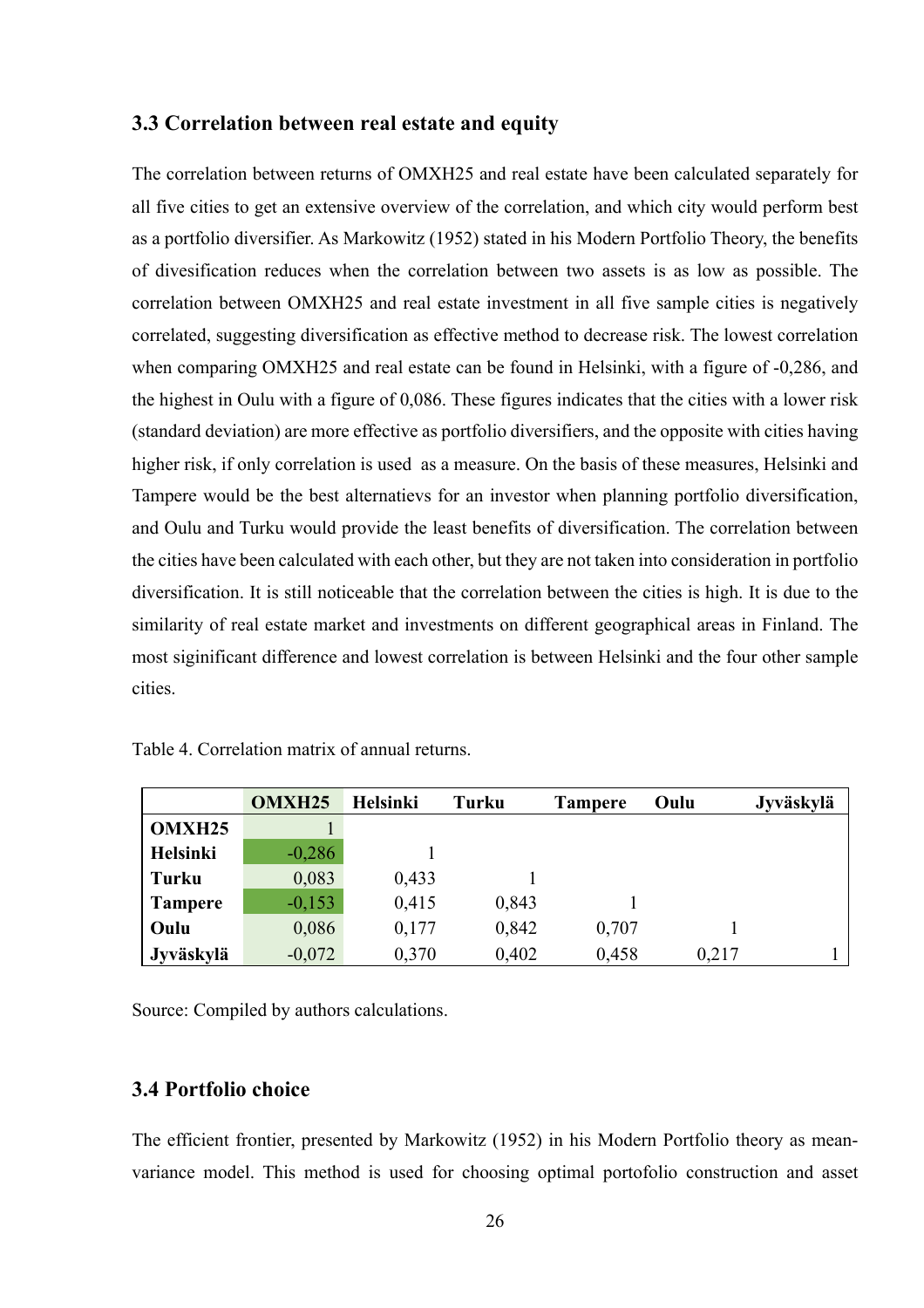allocation and as a means for rationalizing the value of diversification. The optimization assumes that the investor prefers a portfolio of securities that offers maximum return for some given risk level (Michaud 1989; 31). Effcient frontier have been calculted for OMXH25 and all five sample cities with portfolio weight of 0 percent to 100 percent, with 10 percent intervals (Appendix 1). Helsinki and Tampere will be presented, as they have been identified as the most effective portfolio diversifiers by correlation measurements. Also Jyväskylä will be presented, because it holds the highest return of all five cities.The y-axis presents mean return of portfolio and the x-axis presents standard deviation of portfolio on different portfolio weights. The left side of the efficient frontier is 100 percent real estate investments, whereas the right side is 100 percent stock investments.

The efficient frontiers presented in this thesis are linear due to the fact that if a portfolio would be compiled according to minimun variance portfolio choice, it would consist of 99,9 percent real estate. The risk and return in the portfolio increases linearly as the amount of stocks increses in the portfolio. Therefore, the graphs presented are not concave as efficient frontiers usually are, and is similar to a capital market line. Figure 10 presents the efficeint frontier of a portfolio consisting of OMXH25 and real estate investments in Helsinki. It is noticeable that the more the portfolio consists of stocks, the higher the risk and return, and the opposite with a majority of real estate investments. Highest return of 14,76 percent can be achieved with 100 percent stocks, but with an equal allocation of 50 percent a return of 9,27 percent and standard deviation of 11,5 percent can be achieved.



Figure 6. Efficient frontier OMXH25 & RE Helsinki. Source: Complied by authors calculations.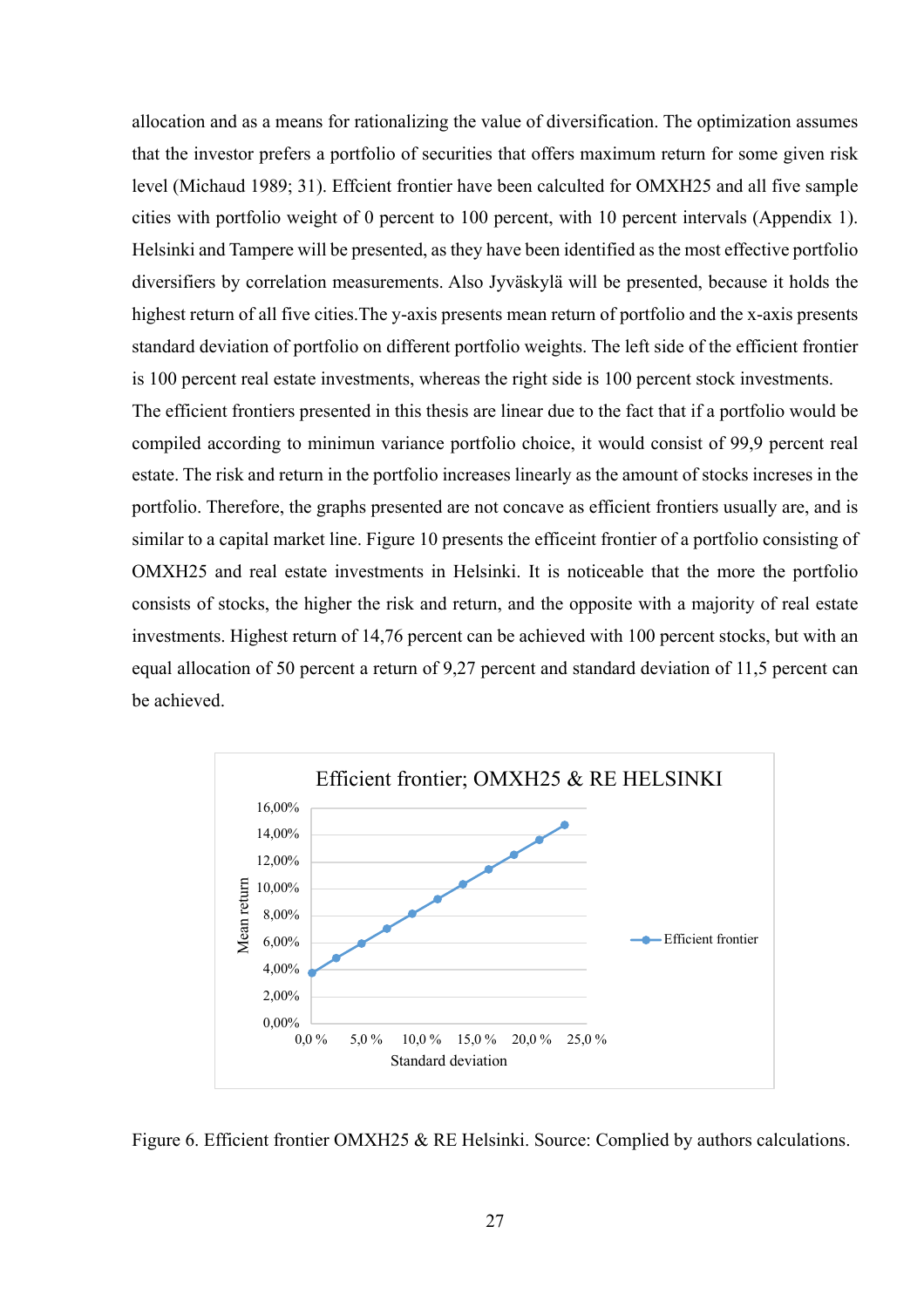The second efficient frontier presented in figure 7 presents the portfolio consisting of OMXH25 and real estate investments in Tampere. The return acieved by real estate investments only is at 6,16 percent, wheras the return with stock market investments only stays at the same level as with Helsinki. With an equal allocation, a return of 10,46 percent and standard deviation of 11,5 percent can be achieved. When achieving for higher returns with a majority of stocks, the return increases by approximately 1 percent per 10 percent of addition into weight of stock, wheras the standrad deviation increase by more than 2 percent. This phenomonen is similar for all five cities.



Figure 7. Efficient frontier of OMXH25 and RE Tampere. Compiled by author.

Jyväskylä as the highest performing city, when comparing returns is performing well when looking at the efficient frontier. This is presented in figure 8. Eventhough, the high correaltion with OMXH25, Jyväskylä has the same standard deviation with an equal portfolio allocation. The return is at 11,22 percent and the standard deviation is 11,5 percent. It is noticeable that Jyväslylä performs the best as a porfolio diversifier when using efficient frontier as measurement method. The results obtained from efficient frontier show how efficiently the real estate investments reduce risk in a mixed-asset. An investor seeking for the highest return with Finnish real estate, the investor should consider Jyväskylä as a diversification vehicle.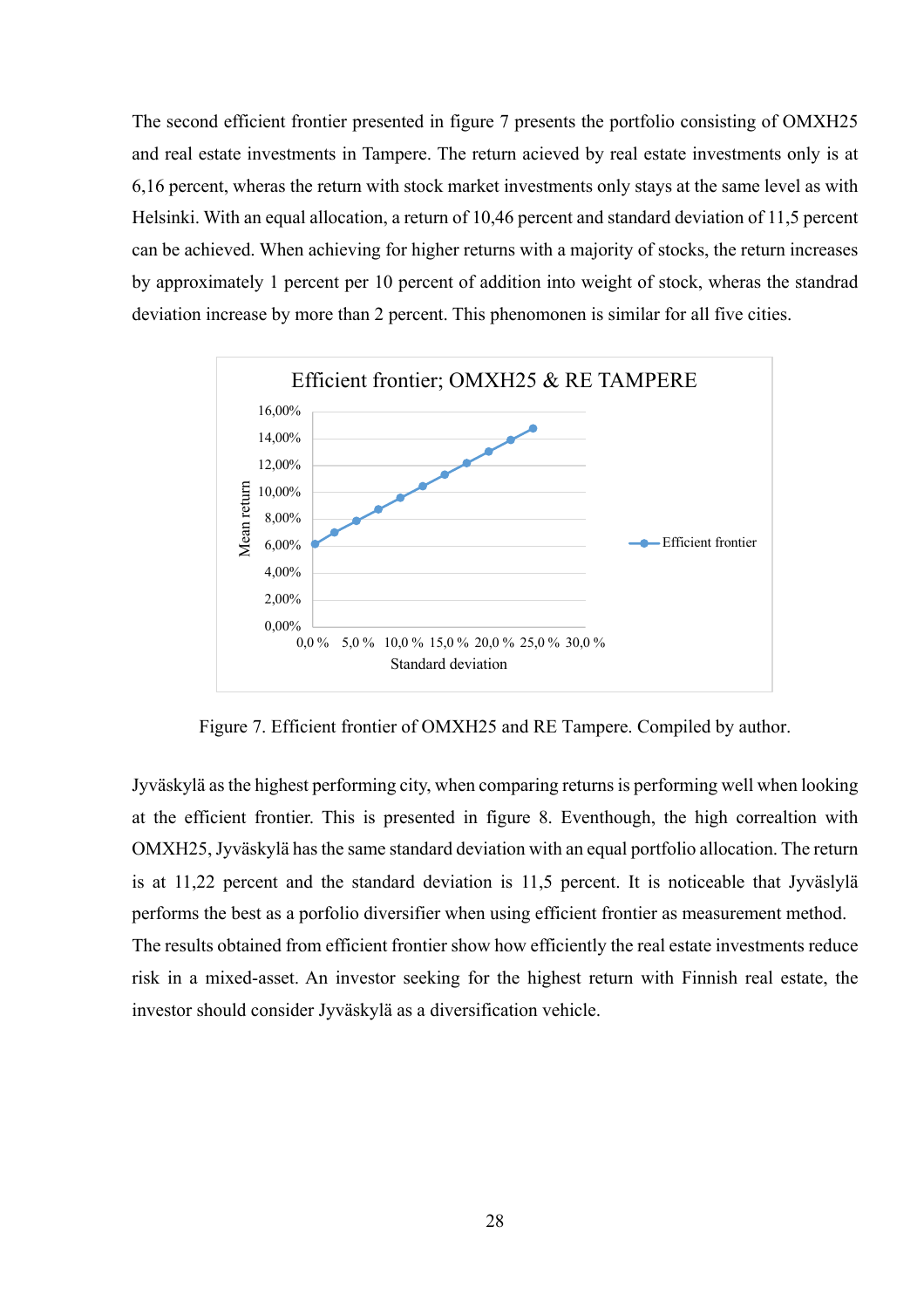

Figure 8. Efficient frontier; OMXH25 & Re Jyväskylä. Compiled by author.

Using the Capital Asset Pricing Method as measurement method when comparing diversification benefits in a mixed-asset portfolio will give an imvestor insight on the realtion on the risk and return. Table 5 presents the essential results from the CAP-model. The results have been obtained by a regression analysis for each city individually (Appendix 2). The beta factor explain the change occuring in real estate investment when OMXH25 increases by 1 percent. The beta factor for all cities indicates of relatively low sensitivity in relation with OMXH25, and that real estate is less volatile than the stock market, making the portfolio less risky. The lowest beta factor is held by real estate investment in Tampere, with -0,0016. This means that the real estate investment in Tampere fluctuates in the opposite direction with OMXH25. The highest beta factor is found from Oulu with 0,0017, but it is still very low, and makes the portfolio less risky as well. As and example, when the OMXH25 index increses by 1 percent, the real estate investments in Oulu increases by 0,17 percent. This phenomen is accurate for all cities, except that the cities with negative beta decreases when OMXH25 increases. R square is a measure of percentage of a securitys movement that can be explained by OMXH25 (Kenton 2020). The highest R2 is found from Helsinki, meaning that 8,2 percent of movement in real estate investing in Helsinki can be explained by movements of OMXH25. Least movent of real estate investing can be explained by the OMXH25 is in Jyväskylä with olnly 0,52 percent. The values from the F-test indicates that pvalues from the regression analysis are significant  $( $0.05$ ), and the development of real estate$ investment in Finland can be explained by the development of OMXH25 index. The R(e) is the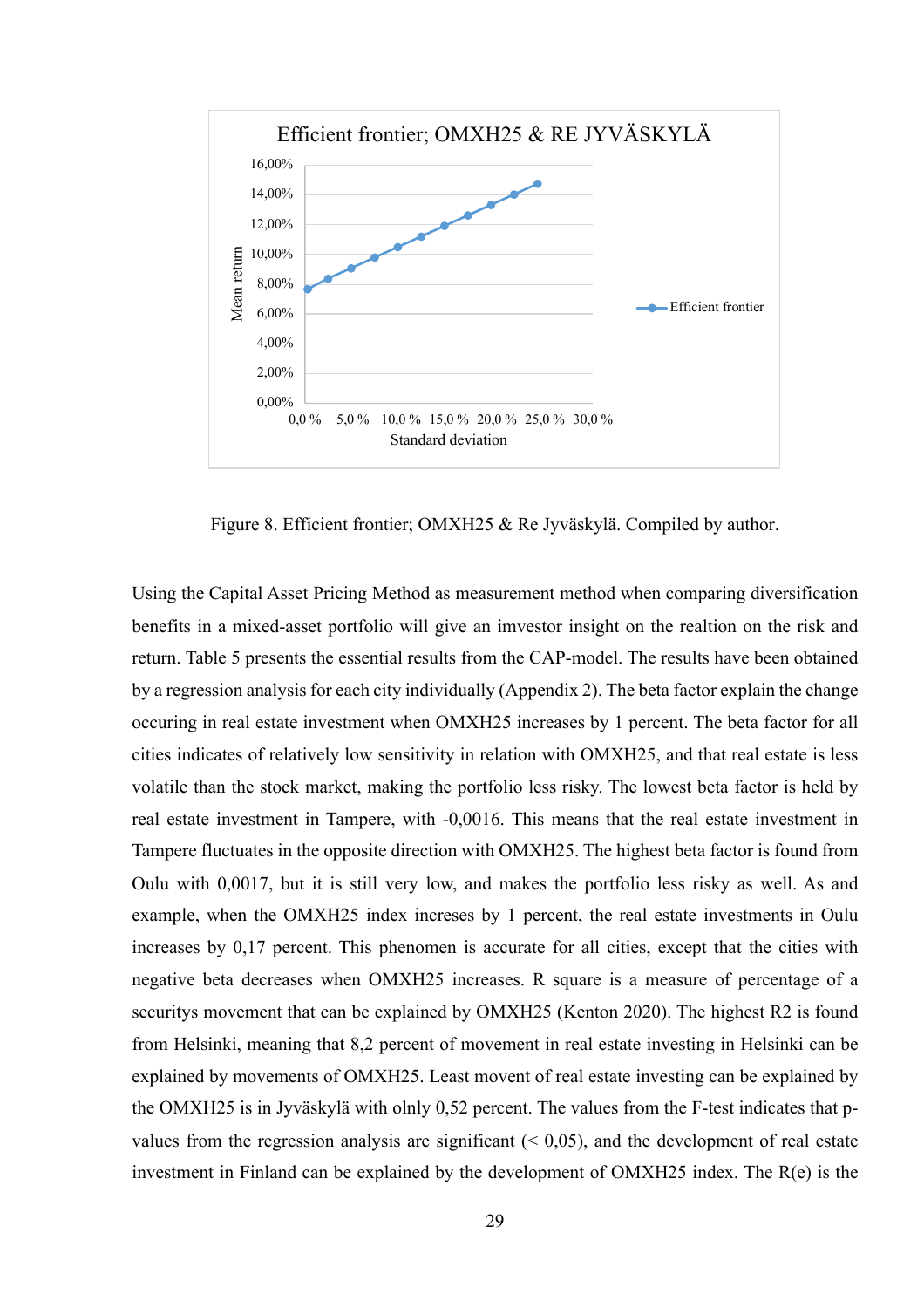outcome of the CAPM formula, giving the required return. The required return results are quite low due to high volatililty in OMXH25 during the 10-year timeframe, making the average annual return 14,75 percent. The required return for all sample cities are beyond or close to the risk free rate 1,32 percent (average yield on 10-year government bond).

| Table 5. CAPM results $2010 - 2019$ (Rm = OMXH25) |  |
|---------------------------------------------------|--|
|---------------------------------------------------|--|

|             | Helsinki  | Turku    | <b>Tampere</b> | Oulu   | Jyväskylä  |
|-------------|-----------|----------|----------------|--------|------------|
| R square    | 0,082     | 0,0068   | 0,023          | 0,0074 | 0,0052     |
| <b>Beta</b> | $-0,0013$ | 0,0017   | $-0,0016$      | 0,0018 | $-0,00088$ |
| F           | 0.71      | 0,055    | 0,19           | 0,060  | 0,042      |
| R(e)        | 1,30 %    | $1,34\%$ | $1,30\%$       | 1,34 % | 1,31 %     |

Source: Compiled by authors calculations.

#### **3.5 Risk-adjusted return of the portfolio**

The risk-adjusted return for each asset has been calculated individually and as a part of a portfolio. The Sharpe ratio has been computed by reducing the risk free rate from the return, and dividing the outcome by standard deviation. Sharpe ratio for portfolios has been computed with equal allocation of stocks and real estate (Appendix 1). Table 6 presents the Sharpe ratios for each city and portfolio, as mentioned above. It is notiecable that when comparing the risk-adjusted return on an individual level, real estate has significally higher ratios than the stock market, which means real estate has performed better in relation to risk that has been taken. OMXH25 has indeed siginifically higher return and standard deviation, which affects directly to a lower Sharpe ratio. The high difference in standard deviaiton sets real estate's Sharpe ratio between a scale of 22,54 – 9,88, whereas OMXH25 has a ratio of 0,55. When exmining the Sharpe ratio of portfolios consisting of stock and real estate, the difference between the five cities decreases considerably. The best risk-adjusted return can be found from a equally allocated portfolio consisting of stocks and real estate in Jyväskylä, with a Sharpe ratio of 0,82. The lowest portfolio Sharpe ratio can be found from a portfolio consisting of stocks and real estate in Helsinki. When comparing Sharpe ratios at different weight allocation between stocks and real estate investents, any significant difference is not found when real estate holds 70 percent or less of the weight in the portfolio. If an investor is seeking for a return around 10 percent, with a standard deviation also around 10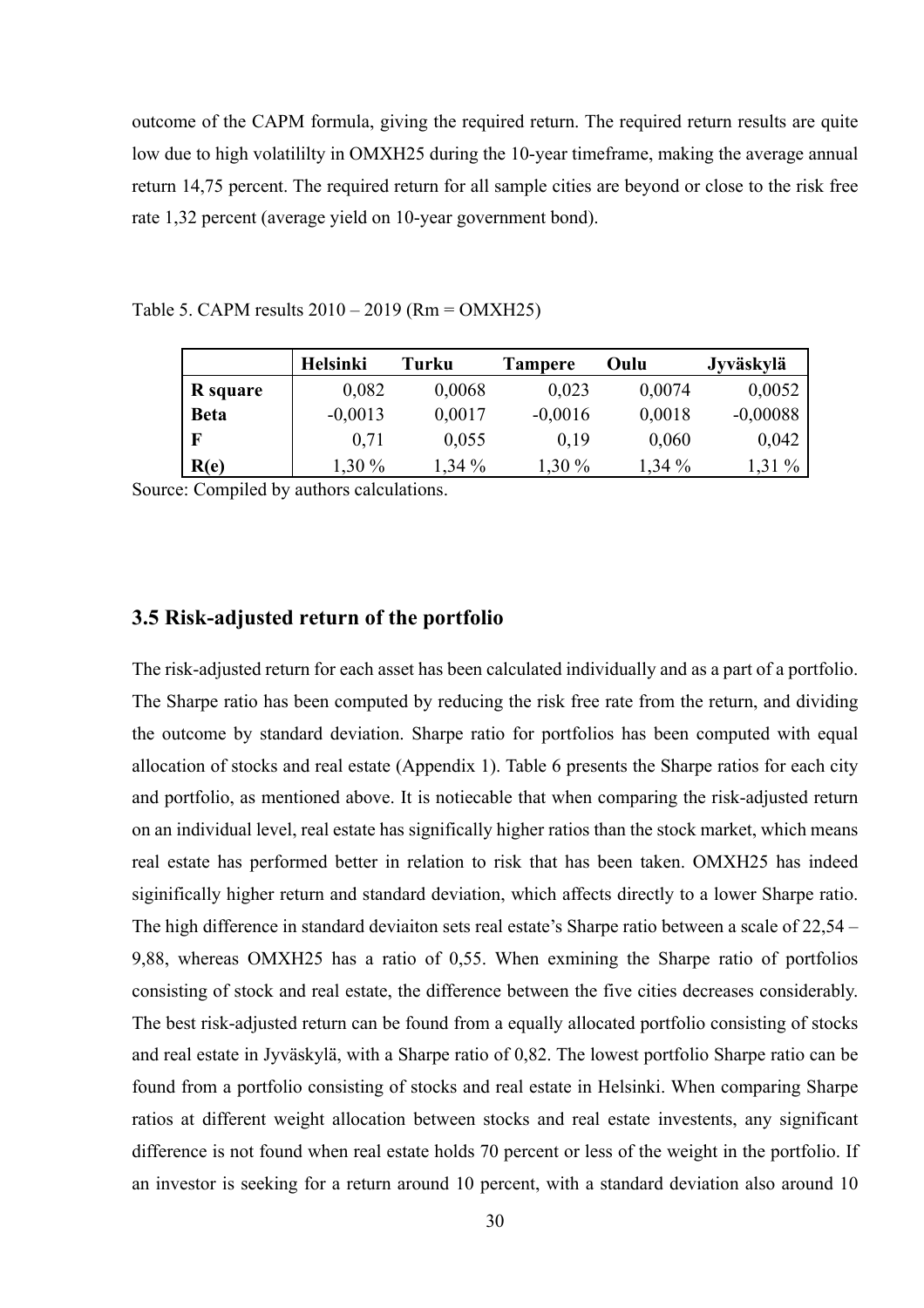percent, a portfolio with an equal allocation, or +-10 percent towards either asset is recommendable, depending on the tolerance of risk. With such a portfolio it is possible to achieve a Sharpe ratio close to 1,0. Altough any prefrences of portfolio risk and return mentioned above, Jyväslylä offers best risk adjusted return whereas Helsinki still the lowest.

|                | <b>OMXH25</b>          | <b>Helsinki</b>                                                            | Turku    | <b>Tampere</b> | Oulu     | Jyväskylä |
|----------------|------------------------|----------------------------------------------------------------------------|----------|----------------|----------|-----------|
| r(i)           | 14,76 %                | $3,77\%$                                                                   | $6,21\%$ | $6,16\%$       | $7,24\%$ | 7,67%     |
| r(f)           | $1,32\%$               | $1,32\%$                                                                   | $1,32\%$ | $1,32\%$       | $1,32\%$ | $1,32\%$  |
| <b>St. Dev</b> | 24,24 %                | $0,11\%$                                                                   | $0,50\%$ | $0,26\%$       | $0,52\%$ | $0,29\%$  |
| <b>Sharpe</b>  | 0,55                   | 22,54                                                                      | 9,68     | 18,72          | 11,48    | 21,58     |
| <b>Sharpe</b>  |                        |                                                                            |          |                |          |           |
| portfolio*     |                        | 0.66                                                                       | 0.75     | 0.76           | 0.80     | 0,82      |
|                |                        | *Equal portfolio allocation; Calculated with portfolio return and standard |          |                |          |           |
|                | deviation (Appendix 1) |                                                                            |          |                |          |           |

Table 6. Sharpe ratio for individual asset and portfolio.

Source: Complied by authors calculations.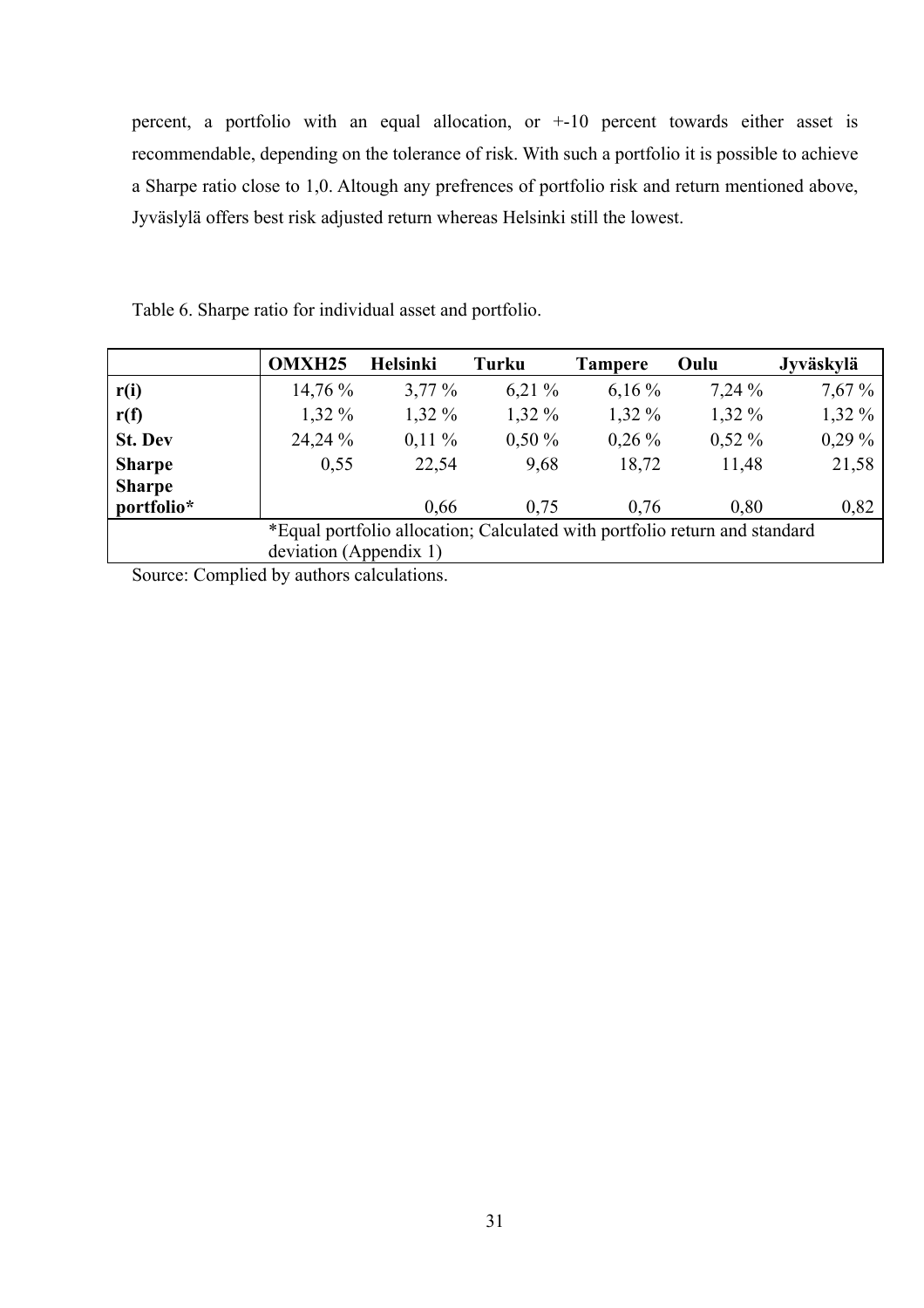# **CONCLUSION**

This thesis examined two significally different asset classes, real estate and equity. More specifically real estate investments in the major cities in Finland and the OMX Helsinki 25 index. Real estate often receive less attention among investment instruments, while equity investments are a much more researched topic. This thesis was conducted from a average Finnish private investors point of view, since Finnish investors are quite risk-averse, the stock market can feel uncomfortable when reaching for steady long-term cash flow. Therefore, real estate investments in major Finnish cities can feel more comfortable due to steady long-term cash flow, eventhough the returns can be lower. Due to this, it was chosen to examine the differences and similarities of these two asset classes, and can they be combined to get as efficient returns as possible.

The aim for this thesis was to study the diversification benfits of real estate in a mixed-asset portfolio consisting of real estate and equity during a timeframe of 10 years, from 2010 - 2019. The study was based on quantitative data gathered form Statistics Finland, Kiinteistömaailma and Nasdaq. Real estate investments were reviewed in Helsinki, Turku, Tampere, Oulu and Jyväskylä, which represent the major cities and give a geographically spread sample. Both investment instruments were compared individually by annual return, growth, correlation, volatility and riskadjsuted return. Since reale estate investments include risks which are impossible to calculate, the returns and volatilty might differ from a real life scenario, but not necessarily since every investment is unique. To get an answer to the reseach question; "Does real estate provide diversification benefits in a mixed-asset portfolio?" the following method was used. Diversification benefits was examined by compiling portfolios consisting of real estate in each city and stocks from OMXH25. An efficient frontier was complied to examine the portfolio choice with different weight allocations.

The results gathered from both asset classes in this differ noticeably with each other. Real estate investments own a much lower volatility, whereas stock market investments own a higher return. During the 10-year timeframe returns of real estate investments have differed annually by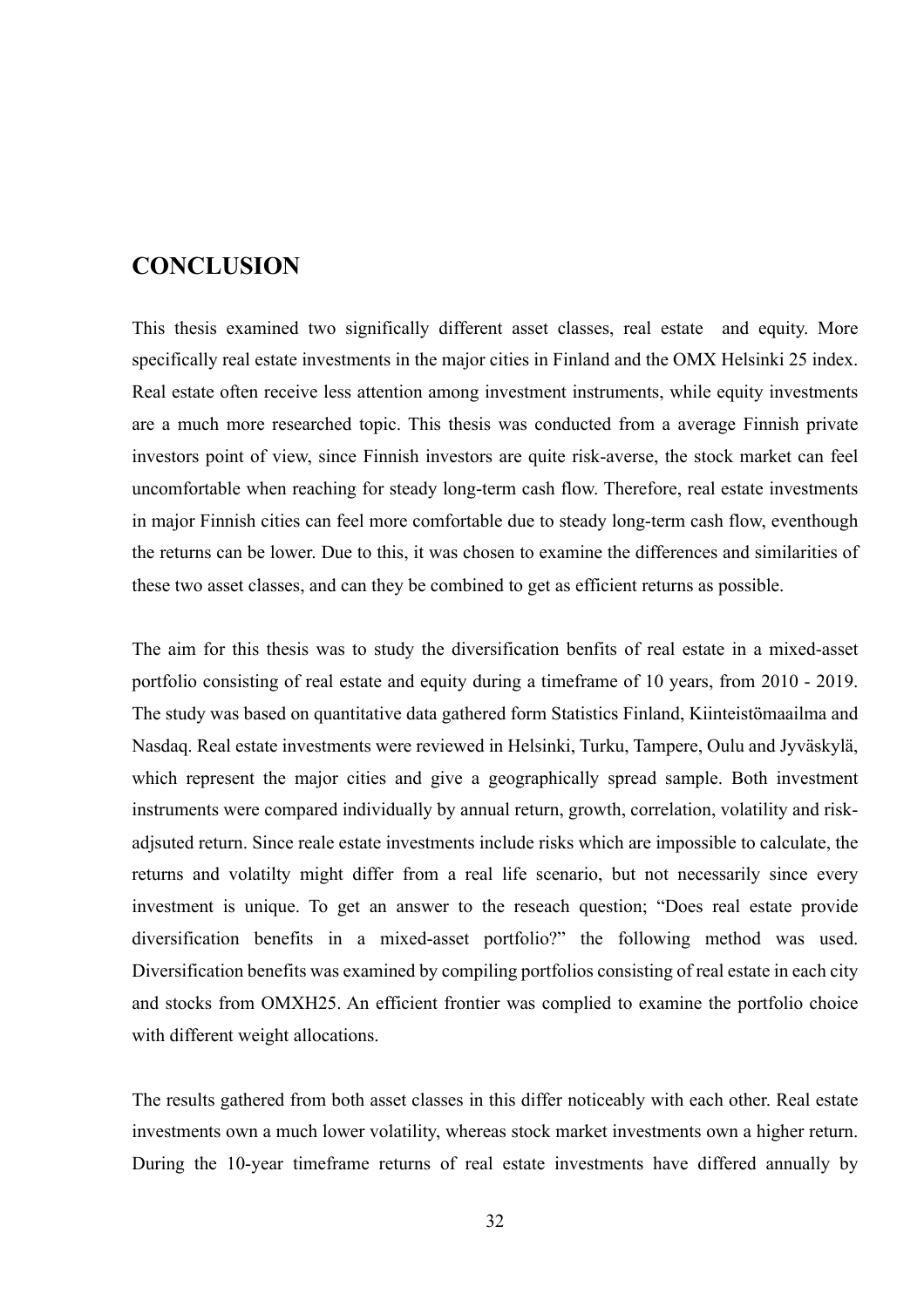approximately one percent, whereas OMXH25 have had annual differentiation of as much as 50 percent. The results indicate that diversification benefits are achievable by including real estate in a portfolio consisting of stocks market investments. This can be proved by the correlation results between real estate and OMXH25. The correlation between OMXH25 and all five sample cities was low, and partly negative within a range of  $-0.286 - 0.086$ . Lowest correlation was found between OMXH25 and Helsinki.

Portfolio choice was calculated by efficient frontiers and Sharpe ratios. Since the volatility between the two asset classes differ significantly, the efficient frontier did not become concave as usually. Hence, the efficient frontier resembles a capital market line since the real estate investments own low risk during the period. The results indicate that if the weight allocations are equal the average annual return and standard deviation for all five portfolios is approximately 10 percent. By adding real estate to the portfolio, the investor can decrease the standard deviation, but with an outcome of decreased return. Also, if the investor is reaching for higher return, he shall increase the weight of stocks in his portfolio. The best performing portfolio according to efficient frontiers was OMXH25 and Jyväskylä with an average annual return of 11,22 percent and a standard deviation of 12,1 percent. As a comparison, OMXH25 and Helsinki's similar results were 9,27 percent and 12,1 percent. The portfolio's risk-adjusted return was computed by the Sharpe ratio of equally allocated portfolios. The results between the five portfolios were between a range of 0,66 – 0,82. An investor shall reach for a Sharpe ratio as high as possible, and therefore the portfolio with real estate in Jyväskylä turns out to be the most effective.

The results from this thesis comes with certain restraints. The timeframe of 10 years can be stated as rather short, not providing as extensive results from a longer period of time. Also, the risks concerning real estate investments are unique for every object and are therefore not taken into concern in this thesis when computing national averages. The results presented in this thesis can be beneficial for Finnish private investors interested in real estate investment as part of their portfolio. Therefore, the results from  $2010 - 2019$  provide results extensive enough for making conclusions about the development and profitability. An interesting continuation for this thesis could be to compare the performance and development of REIT's with direct real estate investments and other financial assets, such as stocks and bonds, both individually and as a part of a mixed-asset portfolio.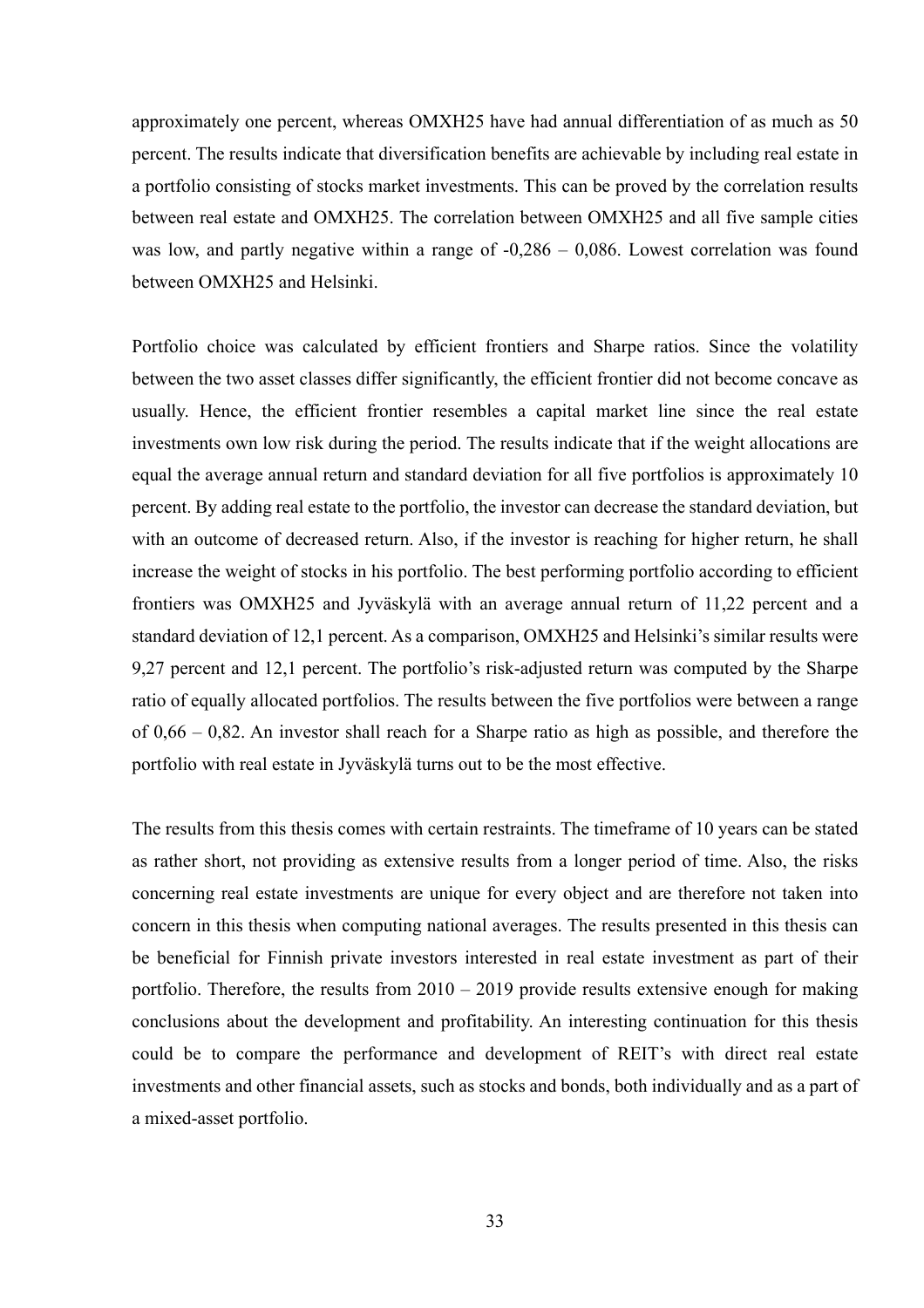## **LIST OF REFERENCES**

- Andrew, M., & Glenn, M. (2003). Public and private real estate in a mixed-asset portfolio. *Journal of Real Estate Portfolio Management*, *9*(3), 193-203.
- Bank of Finland. (2020). Households' investments in equity and equity funds grew in 2019. (22.4.2020) Retrieved from: https://www.suomenpankki.fi/en/Statistics/saving-andinvesting/
- Bank of Finland. (2020). Suomen valtion viitelainojen korot. (22.4.2020). Retrieved from: https://www.suomenpankki.fi/fi/Tilastot/korot/taulukot2/korot\_taulukot/viitelainojen\_k orot\_fi/
- Chen, J (2019). Equity Fund. (22.4.2020). Retrieved from: https://www.investopedia.com/terms/e/equityfund.asp
- Chen, J (2020). Covariance. (22.4.2020) Retrieved from: https://www.investopedia.com/terms/c/covariance.asp
- Chen, J (2020). Index Fund. (22.4.2020). Retrieved from: https://www.investopedia.com/terms/i/indexfund.asp
- Chen, J (2020). Index. (22.4.2020). Retrieved from: https://www.investopedia.com/terms/i/index.asp
- Etebari, A. (2016). Real estate as a portfolio risk diversifier. *Investment management and financial innovations*, (13, Iss. 2), 45-52.
- Falkenbach, H. (2009). Diversification benefits in the Finnish commercial property market. *International Journal of Strategic Property Management*, *13*(1), 23-35.
- Fama, E. F., & French, K. R. (2004). The capital asset pricing model: Theory and evidence. Journal of economic perspectives, 18(3), 25-46.
- FTSE Russell. (2020) What is an index? (22.4.2020) Retrieved from: https://www.ftserussell.com/education-center/what-index
- Ganti, A (2020). Correlation Coefficient. (22.4.2020). Retrieved from: https://www.investopedia.com/terms/c/correlationcoefficient.asp
- Hargrave, M (2020). Standard Deviation Definition. (22.4.2020). Retrieved from: https://www.investopedia.com/terms/s/standarddeviation.asp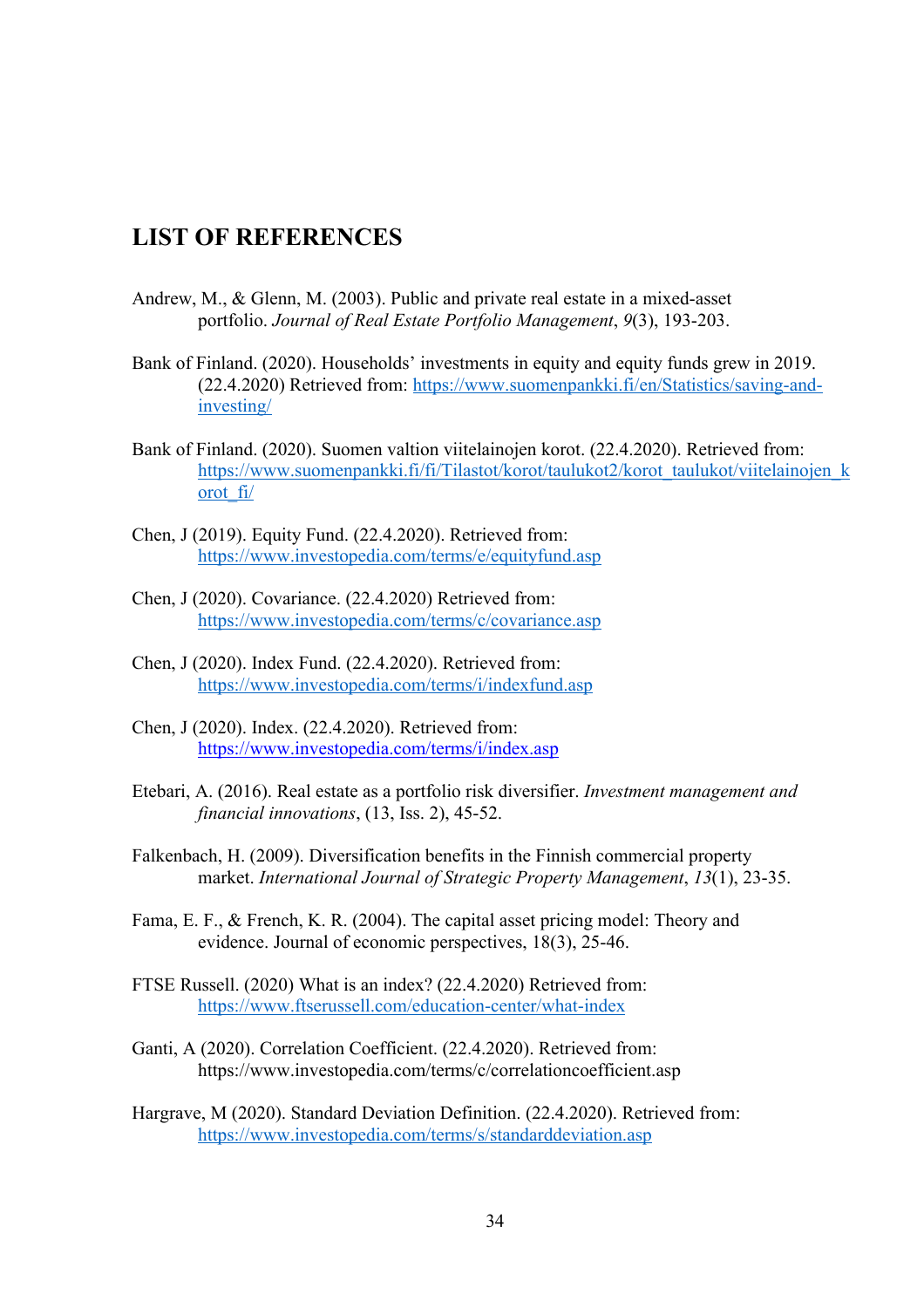- Hayes, A. (2020). Coefficient of Variation. (22.4.2020). Retrieved from: https://www.investopedia.com/terms/c/coefficientofvariation.asp
- Jobson, J. D., & Korkie, B. M. (1981). Performance hypothesis testing with the Sharpe and Treynor measures. *The Journal of Finance*, *36*(4), 889-908.
- Karkkola, M. Talouselämä. (2020). Tämä graafi kertoo todella paljon Suomen "hullusta" korkoliikkeestä –"Valtiolainojen korot käyvät lukemissa, joita ei ole koskaan ennen nähty". Alma Talent, Helsinki. (22.4.2020). Retrieved from: https://www.talouselama.fi/uutiset/tama-graafi-kertoo-todella-paljon-suomen-hullustakorkoliikkeesta-valtionlainojen-korot-kavivat-lukemissa-joita-ei-ole-koskaan-ennennahty/39d4ecf2-8122-4e74-8383-79f8aaf64e5c
- Kelton, W. (2019). Capital Asset Pricing Model CAPM. (22.4.2020). Retrieved from: https://www.investopedia.com/terms/c/capm.asp
- Kiinteistömaailma. (2020). Asuntojen hinnat. (22.4.2020). Retrieved from: https://www.kiinteistomaailma.fi/asuntojen-hinnat/Helsinki
- KTI Finland (2019). The Finnish property market 2019. KTI, Helsinki.
- Kuosmanen, P. (2002). Riski ja tuotto asuntomarkkinoilla. Vaasa, Universitas Wasaensis, vol. 7, nr. 107
- Markowitz, H. M. (1991). Foundations of portfolio theory. *The Journal of Finance*, *46*(2), 469- 477.
- Michaud, R. O. (1989). The Markowitz optimization enigma: Is 'optimized'optimal?. *Financial Analysts Journal*, *45*(1), 31-42.

Nasdaq (2016). Rules for the construction and maintenance of the OMX HELSINKI 25 INDEX. Version 1.4.

- Official Statistics of Finland (OSF): Dwellings and housing conditions. Overview 2018, 1. Dwelling stock 2018. Helsinki: Statistics Finland (22.4.2020). Retrieved from: http://www.stat.fi/til/asas/2018/01/asas\_2018\_01\_2019-10-10\_kat\_001\_en.html
- Official Statistics of Finland (OSF): Finance of housing companies. Helsinki: Statistics Finland. (22.4.2020). Retrieved from: http://www.stat.fi/til/asyta/tau\_en.html
- Official Statistics of Finland (OSF): Rents of dwellings. Helsinki: Statistics Finland (22.4.2020). Retrieved from: http://www.stat.fi/til/asvu/kuv\_en.html
- Oikarinen, E. (2007). Studies on housing price dynamics. Series A-9. Turku School of Economics

Orava, J & Turunen, O. (2016). Osta, vuokraa, vaurastu. Alma Talent , 5th edition. Pellervon Taloustutkimus, PTT (2020). Alueelliset asuntomarkkinat 2020. Helsinki (22.4.2020). Retrieved from: https://www.ptt.fi/ajankohtaista/uutiset/asuntomarkkinat-2020 ennuste.html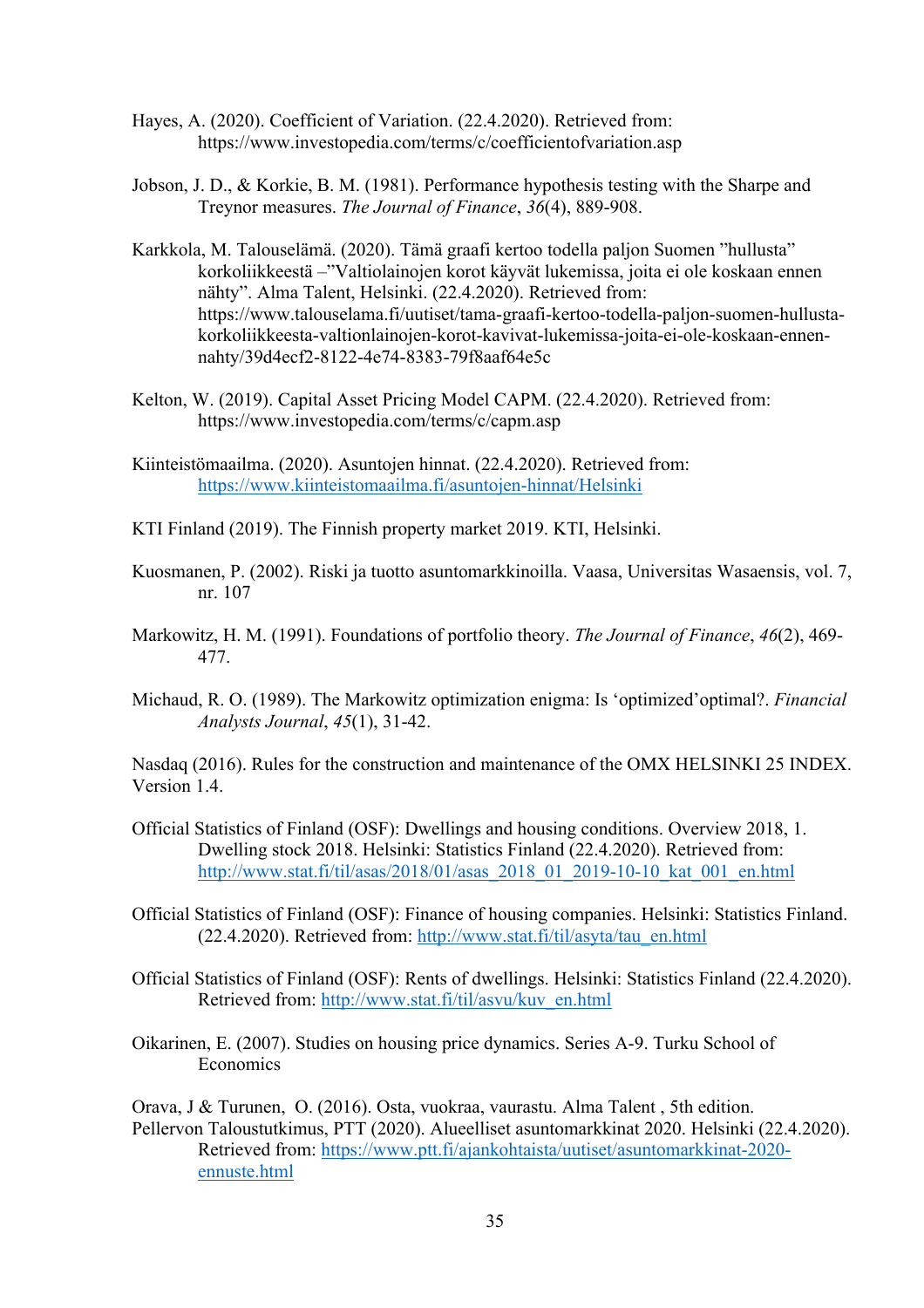- Sharpe, W. F. (1963). A simplified model for portfolio analysis. *Management science*, *9*(2), 277- 293.
- Sharpe, W. F. (1964). Capital asset prices: A theory of market equilibrium under conditions of risk. *The journal of finance*, *19*(3), 425-442.
- Sharpe, W. F. (1966). Mutual fund performance. *The Journal of business*, *39*(1), 119-138.
- Sivitanides, P. S. (1997). Why invest in real estate: An asset allocation perspective. *Real Estate Issues*, *22*, 30-36.
- Viitanen, K, & Huuhtanen M. (2007). Finnish English dictionary of real estate. Kiinteistöopin ja talousoikeuden julkaisuja, 2nd edition. Helsinki University of Technology.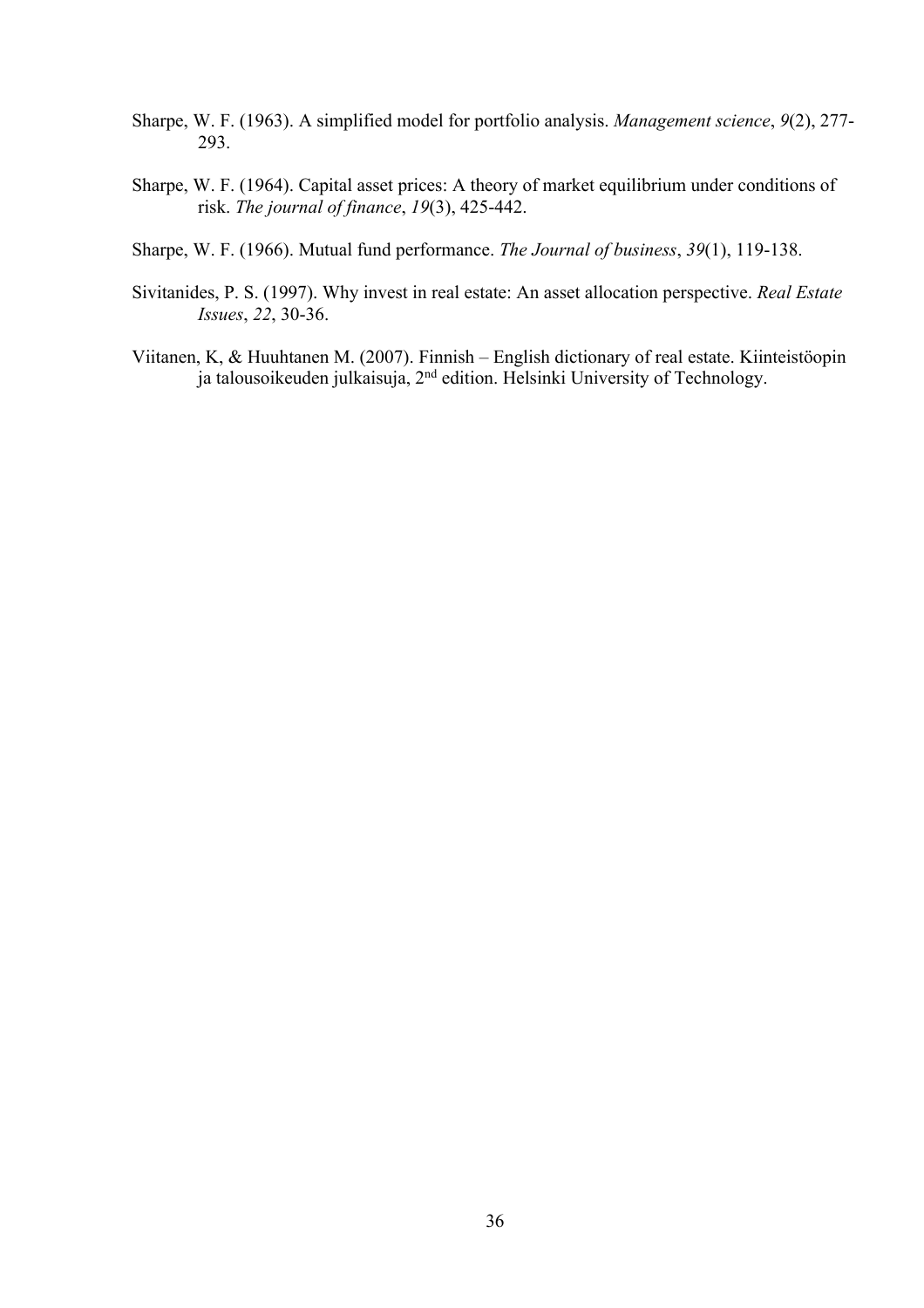# **APPENDICES**

|        | <b>RE</b>  |           |            |         |        |
|--------|------------|-----------|------------|---------|--------|
| OMXH25 | <b>HEL</b> |           |            |         |        |
|        |            | Mean      |            |         |        |
| Weight | Weight     | Ret       | Variance   | Std dev | Sharpe |
| $0\%$  | 100 %      | $3,77\%$  | 0,00000119 | $0,1\%$ | 22,44  |
| 10 %   | 90 %       | 4,87 %    | 0,00057614 | 2,4 %   | 1,48   |
| 20 %   | 80 %       | 5,97 %    | 0,00232908 | 4,8%    | 0,96   |
| 30 %   | 70 %       | 7,07 %    | 0,00526002 | 7,3 %   | 0,79   |
| 40 %   | 60 %       | 8,17%     | 0,00936896 | 9,7%    | 0,71   |
| 50 %   | 50 %       | 9,27%     | 0,01465589 | 12,1%   | 0,66   |
| 60 %   | 40 %       | 10,37%    | 0,02112083 | 14,5 %  | 0,62   |
| 70 %   | 30 %       | 11,46 %   | 0,02876376 | 17,0 %  | 0,60   |
| 80 %   | 20 %       | 12,56 %   | 0,03758469 | 19,4 %  | 0,58   |
| 90 %   | 10%        | 13,66 %   | 0,04758362 | 21,8%   | 0,57   |
| 100 %  | $0\%$      | 14,76 %   | 0,05876055 | 24,2 %  | 0,55   |
|        | <b>RE</b>  |           |            |         |        |
| OMXH25 | <b>TKU</b> |           |            |         |        |
| Weight | Weight     | Mean ret  | Variance   | Std dev | Sharpe |
| $0\%$  | 100 %      | $6,21\%$  | 0,0000254  | $0,5\%$ | 9,70   |
| 10 %   | 90 %       | 7,06 %    | 0,0006244  | $2,5\%$ | 2,30   |
| 20 %   | 80 %       | 7,92 %    | 0,0023954  | 4,9%    | 1,35   |
| 30 %   | 70 %       | 8,77 %    | 0,0053382  | $7,3\%$ | 1,02   |
| 40 %   | 60 %       | 9,63 %    | 0,0094530  | 9,7%    | 0,85   |
| 50 %   | 50 %       | 10,48 %   | 0,0147396  | 12,1%   | 0,75   |
| 60 %   | 40 %       | 11,34 %   | 0,0211982  | 14,6 %  | 0,69   |
| 70 %   | 30 %       | $12,19\%$ | 0,0288286  | 17,0 %  | 0,64   |
| 80 %   | 20 %       | 13,05 %   | 0,0376310  | 19,4%   | 0,60   |
| 90 %   | 10 %       | 13,90 %   | 0,0476052  | 21,8%   | 0,58   |
| 100 %  | $0\%$      | 14,76 %   | 0,0587513  | 24,2 %  | 0,55   |

# **Appendix 1. Efficient frontier data sets including Sharpe ratio for portfolio**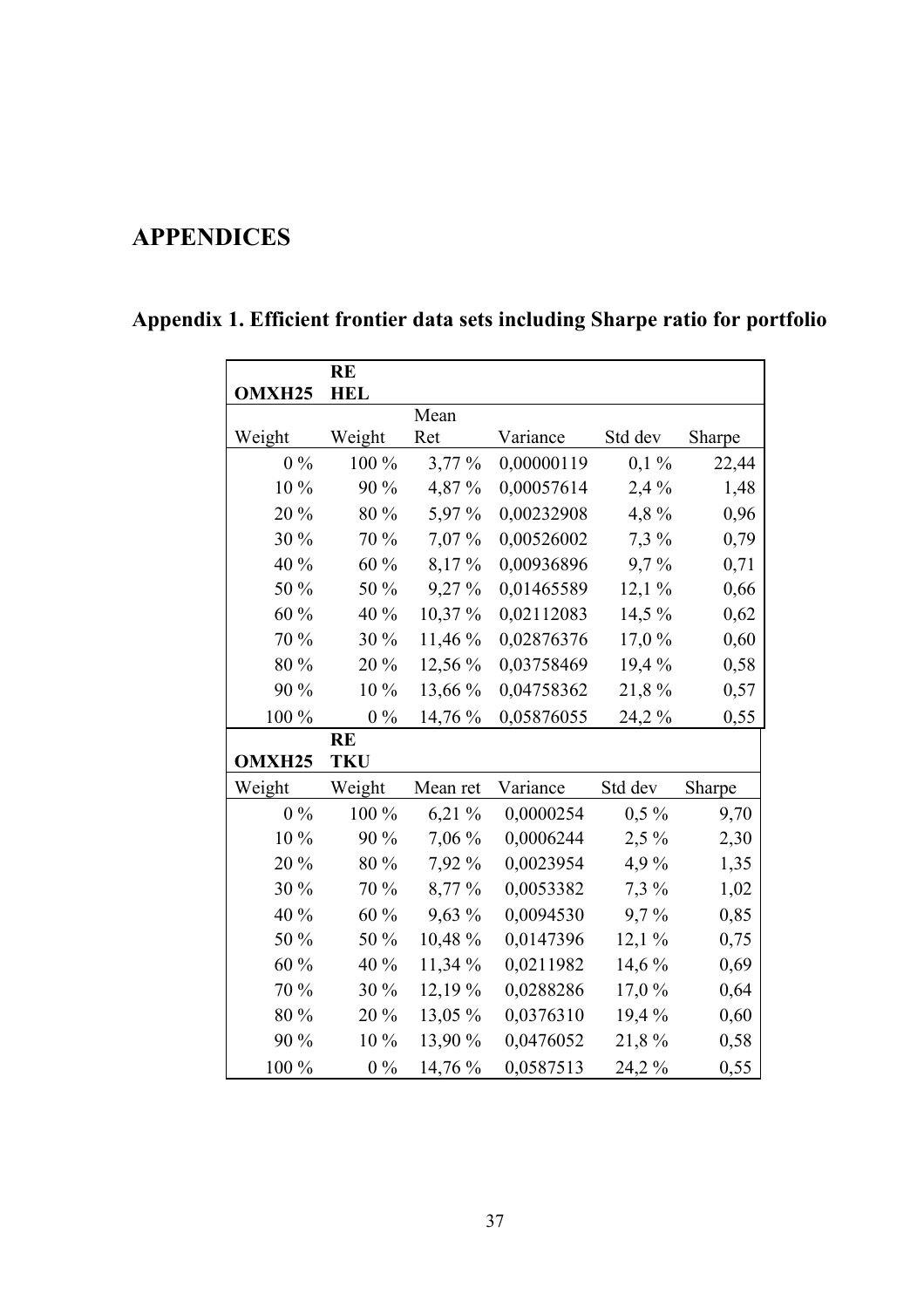| OMXH <sub>25</sub> | <b>RE TAMPERE</b> |           |            |                |        |
|--------------------|-------------------|-----------|------------|----------------|--------|
| Weight             | Weight            | Mean Ret  | Variance   | Std Dev        | Sharpe |
| $0\%$              | 100 %             | $6,16\%$  | 0,00000665 | $0.3\%$        | 18,78  |
| 10 %               | 90 %              | 7,02 %    | 0,00057568 | 2,4%           | 2,38   |
| 20 %               | 80 %              | 7,88 %    | 0,00232370 | 4,8%           | 1,36   |
| 30 %               | 70 %              | 8,74 %    | 0,00525070 | $7,2\%$        | 1,02   |
| 40 %               | 60 %              | 9,60 %    | 0,00935669 | 9,7%           | 0,86   |
| 50 %               | 50 %              | 10,46 %   | 0,01464167 | 12,1%          | 0,76   |
| 60 %               | 40 %              | 11,32 %   | 0,02110563 | 14,5 %         | 0,69   |
| 70 %               | 30 %              | 12,18 %   | 0,02874857 | 17,0 %         | 0,64   |
| 80 %               | 20 %              | 13,04 %   | 0,03757051 | 19,4 %         | 0,60   |
| 90 %               | 10 %              | 13,90 %   | 0,04757143 | 21,8%          | 0,58   |
| 100 %              | $0\%$             | 14,76 %   | 0,05875134 | 24,2 %         | 0,55   |
|                    | <b>RE</b>         |           |            |                |        |
| OMXH <sub>25</sub> | <b>OULU</b>       |           |            |                |        |
|                    |                   | Mean      |            |                |        |
| Weight             | Weight            | Ret       | Variance   | Std Dev        | Sharpe |
| $0\%$              | 100 %             | 7,24 %    | 0,0000266  | $0.5\%$        | 11,47  |
| 10 %               | 90 %              | 7,99 %    | 0,0006284  | $2,5\%$        | 2,66   |
| 20 %               | 80 %              | 8,74 %    | 0,0024015  | 4,9%           | 1,51   |
| 30 %               | 70 %              | 9,49 %    | 0,0053459  | $7,3\%$        | 1,12   |
| 40 %               | 60 %              | $10,25\%$ | 0,0094615  | 9,7%           | 0,92   |
| 50 %               | 50 %              | 11,00 %   | 0,0147483  | 12,1%          | 0,80   |
| 60 %               | 40 %              | 11,75 %   | 0,0212064  | 14,6 %         | 0,72   |
| 70 %               | 30 %              | 12,50 %   | 0,0288358  | 17,0%          | 0,66   |
| 80 %               | 20 %              | 13,26 %   | 0,0376364  | 19,4 %         | 0,62   |
| 90 %               | 10 %              | 14,01 %   | 0,0476082  | 21,8%          | 0,58   |
| 100 %              | $0\%$             | 14,76 %   | 0,0587513  | 24,2 %         | 0,55   |
| OMXH <sub>25</sub> | RE JYVÄSKYLÄ      |           |            |                |        |
| Weight             | Weight            | Mean Ret  | Variance   | <b>Std Dev</b> | Sharpe |
| $0\%$              | $100\%$           | 7,67 %    | 0,00000868 | $0,3\%$        | 21,56  |
| 10 %               | 90 %              | 8,38 %    | 0,00058524 | 2,4%           | 2,92   |
| 20 %               | 80 %              | 9,09 %    | 0,00233907 | 4,8%           | 1,61   |
| 30 %               | 70 %              | 9,80 %    | 0,00527017 | $7,3\%$        | 1,17   |
| 40 %               | 60 %              | 10,51%    | 0,00937853 | 9,7%           | 0,95   |
| 50 %               | 50 %              | $11,22\%$ | 0,01466417 | 12,1%          | 0,82   |
| 60 %               | 40 %              | 11,93 %   | 0,02112706 | $14,5\%$       | 0,73   |
| 70 %               | $30\%$            | $12,63\%$ | 0,02876723 | 17,0%          | 0,67   |
| 80 %               | 20 %              | 13,34 %   | 0,03758467 | 19,4 %         | 0,62   |
| 90 %               | 10 %              | $14,05\%$ | 0,04757937 | 21,8 %         | 0,58   |
| 100 %              | $0\%$             | 14,76 %   | 0,05875134 | 24,2 %         | 0,55   |

Source: Complied by authors calculations (Vuorenoja 2020)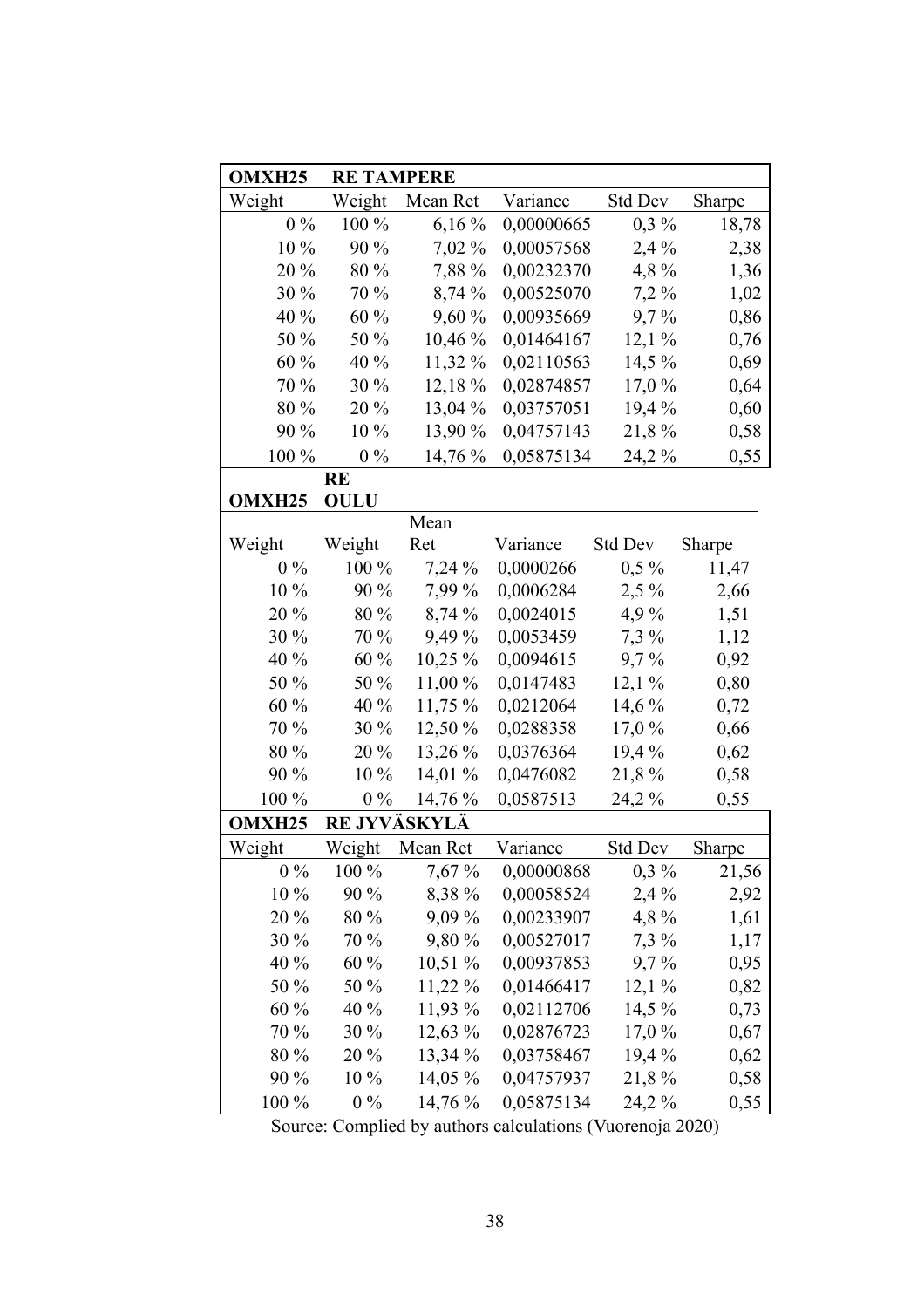# **Appendix 2. Regression analysis**

| SUMMARY OUTPUT (OMXH25 & Helsinki) |                |                       |                                   |                       |                                                               |           |                                              |           |
|------------------------------------|----------------|-----------------------|-----------------------------------|-----------------------|---------------------------------------------------------------|-----------|----------------------------------------------|-----------|
|                                    |                |                       |                                   |                       |                                                               |           |                                              |           |
| <b>Regression Statistics</b>       |                |                       |                                   |                       |                                                               |           |                                              |           |
| Multiple R                         | 0,285901836    |                       |                                   |                       |                                                               |           |                                              |           |
| R Square                           | 0,08173986     |                       |                                   |                       |                                                               |           |                                              |           |
| Adjusted R Square                  | $-0,033042658$ |                       |                                   |                       |                                                               |           |                                              |           |
| <b>Standard Error</b>              | 0,001089901    |                       |                                   |                       |                                                               |           |                                              |           |
| Observations                       | 10             |                       |                                   |                       |                                                               |           |                                              |           |
| <b>ANOVA</b>                       |                |                       |                                   |                       |                                                               |           |                                              |           |
|                                    | df             | SS                    | MS                                | $\boldsymbol{F}$      | Significance F                                                |           |                                              |           |
| Regression                         | $\mathbf{1}$   | 8,45926E-07           | 8,4593E-07 0,71212813             |                       | 0,423252304                                                   |           |                                              |           |
| Residual                           | 8              | 9,50307E-06           | 1,1879E-06                        |                       |                                                               |           |                                              |           |
| Total                              | 9              | 0.000010349           |                                   |                       |                                                               |           |                                              |           |
|                                    |                |                       |                                   |                       |                                                               |           |                                              |           |
|                                    | Coefficients   | Standard Error        | t Stat                            | P-value               | Lower 95%                                                     |           | Upper 95% Lower 95,0% Upper 95,0%            |           |
| Intercept                          | 0,037876691    | 0,00040955 92,4837406 |                                   | 2,0856E-13            | $0,036932267 \mid 0,03882111 \mid 0,03693227 \mid 0,03882111$ |           |                                              |           |
| X Variable 1                       | $-0,001264841$ | 0,001498846           | $-0,8438768$                      | 0,4232523             | $-0.004721186$                                                | 0,0021915 | $-0.0047212$                                 | 0,0021915 |
| SUMMARY OUTPUT (OMXH25 & TURKU)    |                |                       |                                   |                       |                                                               |           |                                              |           |
| <b>Regression Statistics</b>       |                |                       |                                   |                       |                                                               |           |                                              |           |
| Multiple R                         | 0,082722633    |                       |                                   |                       |                                                               |           |                                              |           |
| R Square                           | 0,006843034    |                       |                                   |                       |                                                               |           |                                              |           |
| Adjusted R Square                  | $-0,117301587$ |                       |                                   |                       |                                                               |           |                                              |           |
| <b>Standard Error</b>              | 0,005323554    |                       |                                   |                       |                                                               |           |                                              |           |
| Observations                       | 10             |                       |                                   |                       |                                                               |           |                                              |           |
| <b>ANOVA</b>                       |                |                       |                                   |                       |                                                               |           |                                              |           |
|                                    | df             | SS                    | MS                                | $\overline{F}$        | Significance F                                                |           |                                              |           |
| Regression                         | $\mathbf{1}$   | 1,56216E-06           |                                   | 1,5622E-06 0,05512147 | 0,820277451                                                   |           |                                              |           |
| Residual                           | 8              | 0,000226722           | 2,834E-05                         |                       |                                                               |           |                                              |           |
| Total                              | $\mathbf{Q}$   | 0,000228284           |                                   |                       |                                                               |           |                                              |           |
|                                    |                |                       |                                   |                       |                                                               |           |                                              |           |
|                                    | Coefficients   | <b>Standard Error</b> | t Stat                            | P-value               | Lower 95%                                                     |           | Upper 95% Lower 95,0% Upper 95,0%            |           |
| Intercept                          | 0,061806301    | 0,00200042            | 30,896657                         | 1,3088E-09            |                                                               |           | 0,057193324 0,06641928 0,05719332 0,06641928 |           |
| X Variable 1                       | 0,001718826    |                       | 0,007321019 0,23477962 0,82027745 |                       | $-0.015163475$ 0.01860113 $-0.0151635$ 0.01860113             |           |                                              |           |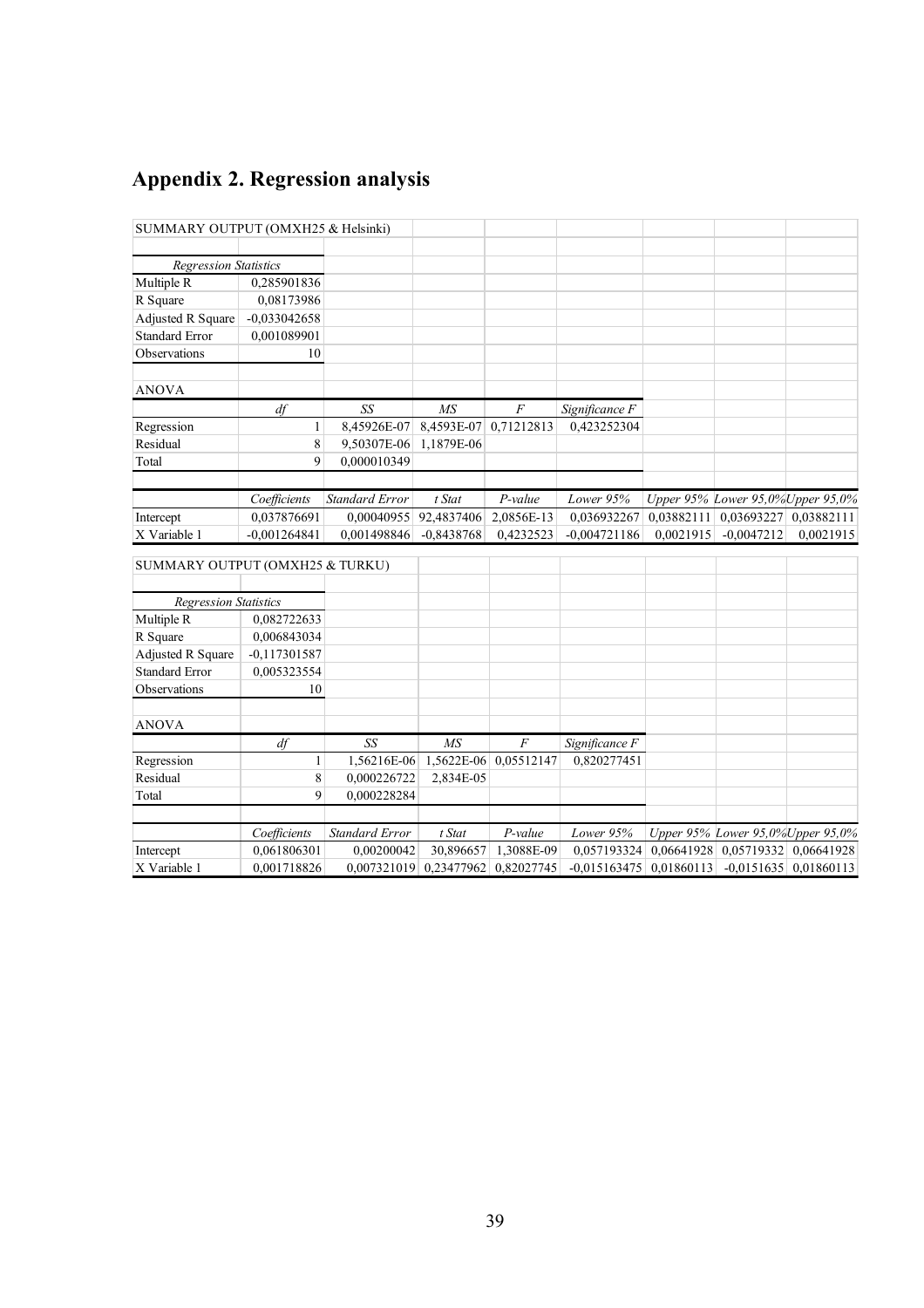| SUMMARY OUTPUT (OMXH25 & TAMPERE)   |                             |                                   |                      |                         |                              |            |                                                              |                        |
|-------------------------------------|-----------------------------|-----------------------------------|----------------------|-------------------------|------------------------------|------------|--------------------------------------------------------------|------------------------|
|                                     |                             |                                   |                      |                         |                              |            |                                                              |                        |
| <b>Regression Statistics</b>        |                             |                                   |                      |                         |                              |            |                                                              |                        |
| Multiple R                          | 0,153029453                 |                                   |                      |                         |                              |            |                                                              |                        |
| R Square                            | 0,023418014                 |                                   |                      |                         |                              |            |                                                              |                        |
| Adjusted R Square                   | $-0,098654735$              |                                   |                      |                         |                              |            |                                                              |                        |
| <b>Standard Error</b>               | 0,002703287                 |                                   |                      |                         |                              |            |                                                              |                        |
| Observations                        | 10                          |                                   |                      |                         |                              |            |                                                              |                        |
|                                     |                             |                                   |                      |                         |                              |            |                                                              |                        |
| <b>ANOVA</b>                        |                             |                                   |                      |                         |                              |            |                                                              |                        |
|                                     | df                          | SS                                | MS                   | F                       | Significance F               |            |                                                              |                        |
| Regression                          | 1                           | 1,4019E-06                        | 1,4019E-06           | 0,19183654              | 0,672977763                  |            |                                                              |                        |
| Residual                            | 8                           | 5,84621E-05                       | 7,3078E-06           |                         |                              |            |                                                              |                        |
| Total                               | 9                           | 5,9864E-05                        |                      |                         |                              |            |                                                              |                        |
|                                     |                             |                                   |                      |                         |                              |            |                                                              |                        |
|                                     | Coefficients                | <b>Standard Error</b>             | t Stat               | P-value                 | Lower 95%                    |            | Upper 95% Lower 95,0% Upper 95,0%                            |                        |
| Intercept                           | 0,061880333                 | 0,001015808                       | 60,9173279           | 5,8604E-12              | 0,059537875                  |            | 0,06422279 0,05953788                                        | 0,06422279             |
| X Variable 1                        | $-0,001628275$              | 0,003717595                       | $-0,4379915$         | 0,67297776              | $-0,010201065$               | 0.00694451 | $-0,0102011$                                                 | 0,00694451             |
| SUMMARY OUTPUT (OMXH25 & OULU)      |                             |                                   |                      |                         |                              |            |                                                              |                        |
|                                     |                             |                                   |                      |                         |                              |            |                                                              |                        |
| <b>Regression Statistics</b>        |                             |                                   |                      |                         |                              |            |                                                              |                        |
| Multiple R                          | 0,086188168                 |                                   |                      |                         |                              |            |                                                              |                        |
| R Square                            | 0,0074284                   |                                   |                      |                         |                              |            |                                                              |                        |
| Adjusted R Square                   | $-0,11664305$               |                                   |                      |                         |                              |            |                                                              |                        |
| <b>Standard Error</b>               | 0,005448471                 |                                   |                      |                         |                              |            |                                                              |                        |
| Observations                        | 10                          |                                   |                      |                         |                              |            |                                                              |                        |
| <b>ANOVA</b>                        |                             |                                   |                      |                         |                              |            |                                                              |                        |
|                                     | df                          | SS                                | MS                   | $\cal F$                | Significance F               |            |                                                              |                        |
| Regression                          | 1                           | 1,77735E-06                       | 1,7773E-06           | 0,05987196              | 0,812857677                  |            |                                                              |                        |
| Residual                            | 8                           | 0,000237487                       | 2,9686E-05           |                         |                              |            |                                                              |                        |
| Total                               | 9                           | 0,000239264                       |                      |                         |                              |            |                                                              |                        |
|                                     |                             |                                   |                      |                         |                              |            |                                                              |                        |
|                                     | Coefficients                | <b>Standard Error</b>             | t Stat               | P-value                 | Lower 95%                    |            | Upper 95% Lower 95,0%Upper 95,0%                             |                        |
| Intercept                           | 0,072089391                 | 0,00204736 35,2109039             |                      | 4,6317E-10              | 0,067368171                  |            | $0,07681061$ 0.06736817 0.07681061                           |                        |
| X Variable 1                        | 0,001833396                 | 0,007492806 0,24468746 0,81285768 |                      |                         | $-0,015445046$               | 0,01911184 |                                                              | $-0,015445$ 0,01911184 |
| SUMMARY OUTPUT (OMXH25 & JYVÄSKYLÄ) |                             |                                   |                      |                         |                              |            |                                                              |                        |
|                                     |                             |                                   |                      |                         |                              |            |                                                              |                        |
| <b>Regression Statistics</b>        |                             |                                   |                      |                         |                              |            |                                                              |                        |
| Multiple R                          | 0,072354974                 |                                   |                      |                         |                              |            |                                                              |                        |
| R Square                            | 0,005235242                 |                                   |                      |                         |                              |            |                                                              |                        |
| Adjusted R Square                   | $-0,119110352$              |                                   |                      |                         |                              |            |                                                              |                        |
| <b>Standard Error</b>               | 0,003117188                 |                                   |                      |                         |                              |            |                                                              |                        |
| Observations                        | 10                          |                                   |                      |                         |                              |            |                                                              |                        |
| <b>ANOVA</b>                        |                             |                                   |                      |                         |                              |            |                                                              |                        |
|                                     | df                          | SS                                | M <sub>S</sub>       | F                       |                              |            |                                                              |                        |
|                                     |                             | 4,09103E-07                       | 4,091E-07            |                         | Significance F<br>0,84254951 |            |                                                              |                        |
| Regression<br>Residual              | 1                           |                                   |                      | 0,04210235              |                              |            |                                                              |                        |
| Total                               | 8<br>9                      | 7,77349E-05                       | 9,7169E-06           |                         |                              |            |                                                              |                        |
|                                     |                             | 7,8144E-05                        |                      |                         |                              |            |                                                              |                        |
|                                     |                             |                                   |                      |                         |                              |            |                                                              |                        |
|                                     | Coefficients<br>0,076869829 | Standard Error                    | t Stat<br>65,6256054 | P-value<br>3,2339E-12   | Lower 95%<br>0,074168717     |            | Upper 95% Lower 95,0% Upper 95,0%<br>$0,07957094$ 0.07416872 | 0,07957094             |
| Intercept<br>X Variable 1           | $-0,000879602$              | 0,001171339<br>0,004286797        |                      | $-0,2051886$ 0,84254951 | $-0,010764973$ 0,00900577    |            |                                                              | $-0,010765$ 0,00900577 |
|                                     |                             |                                   |                      |                         |                              |            |                                                              |                        |

Source: Compiled by author (Vuorenoja 2020)